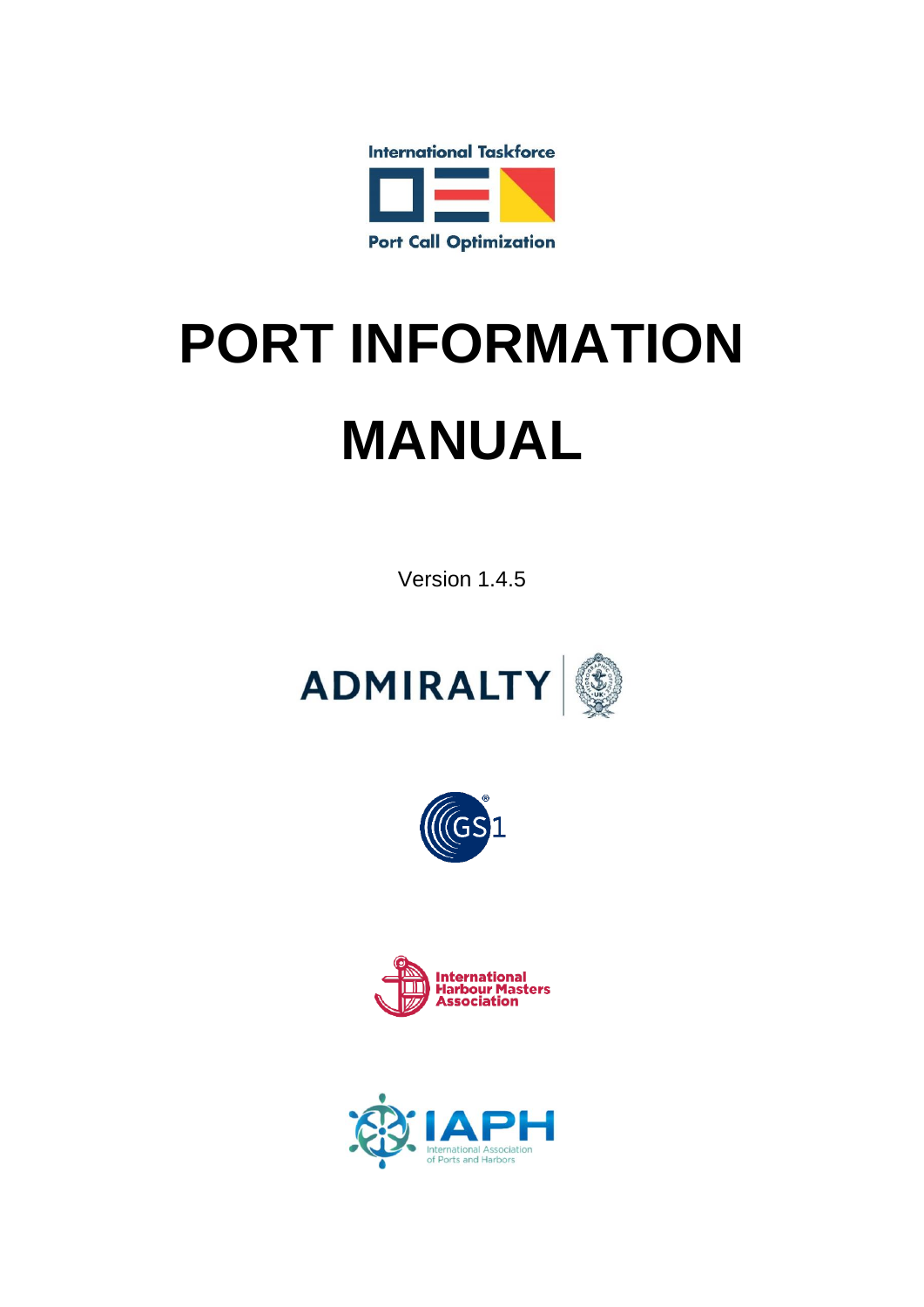#### Contents

| 1.   |  |
|------|--|
| 1.1. |  |
| 1.2. |  |
| 1.3. |  |
| 1.4. |  |
| 1.5. |  |
| 1.6. |  |
| 1.7. |  |
| 2.   |  |
| 2.1. |  |
| 2.2. |  |
| 2.3. |  |
| 2.4. |  |
| 2.5. |  |
| 2.6. |  |
| 2.7. |  |
| 3.   |  |
| 3.1. |  |
| 3.2. |  |
| 3.3. |  |
| 3.4. |  |
| 4.   |  |
| 4.1. |  |
| 4.2. |  |
| 4.3. |  |
| 5.   |  |
| 5.1. |  |
| 5.2. |  |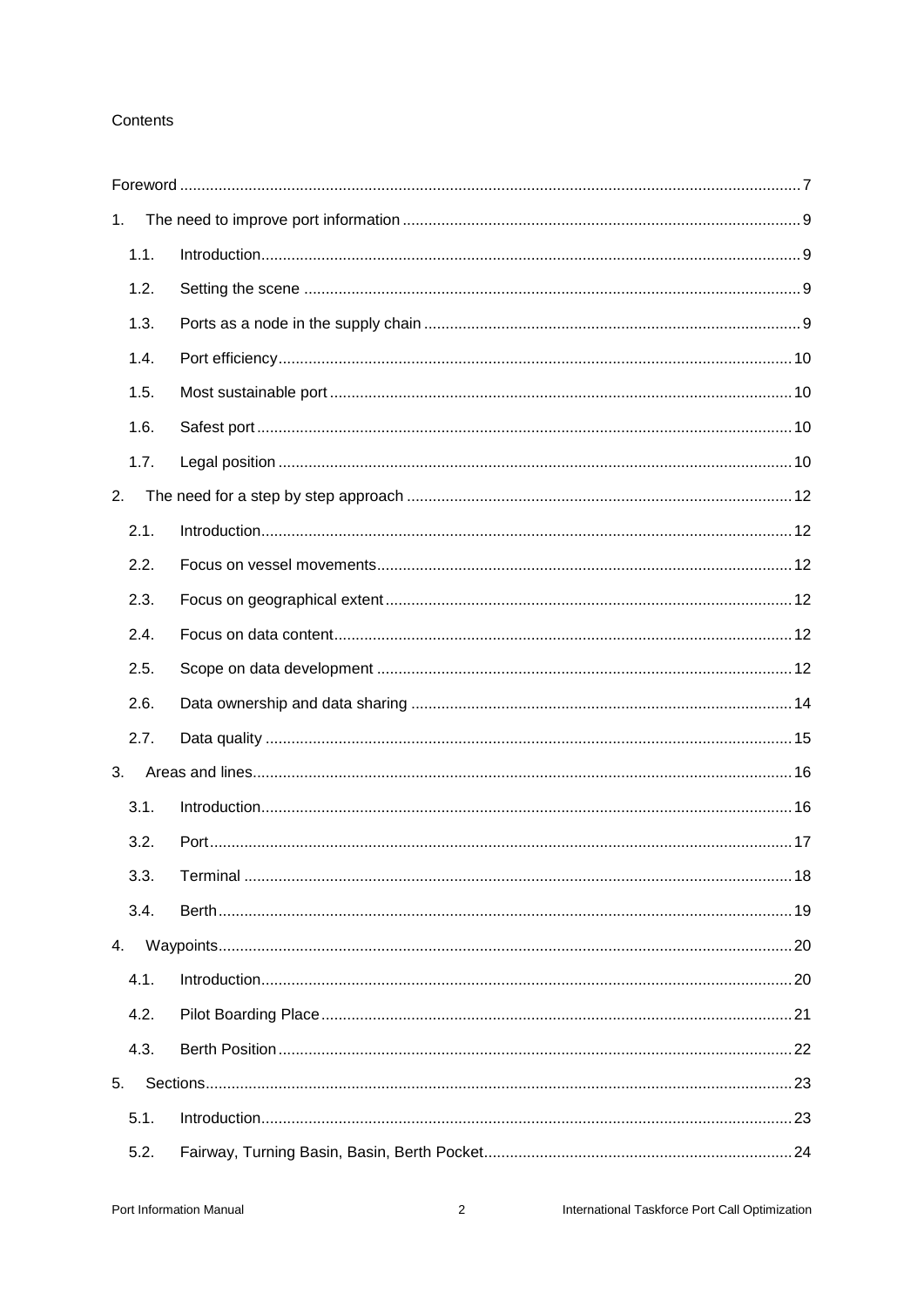| 6. |      |  |
|----|------|--|
|    | 6.1. |  |
|    | 6.2. |  |
|    |      |  |
|    |      |  |
|    |      |  |
|    |      |  |
|    |      |  |
|    |      |  |
|    |      |  |
|    | 6.3. |  |
|    |      |  |
|    | 6.4. |  |
|    |      |  |
| 7. |      |  |
|    | 7.1. |  |
|    | 7.2. |  |
|    |      |  |
|    |      |  |
|    |      |  |
|    |      |  |
|    | 7.3. |  |
|    |      |  |
|    |      |  |
|    |      |  |
|    |      |  |
|    | 7.4. |  |
|    | 7.5. |  |
| 8. |      |  |
|    | 8.1. |  |
|    | 8.2. |  |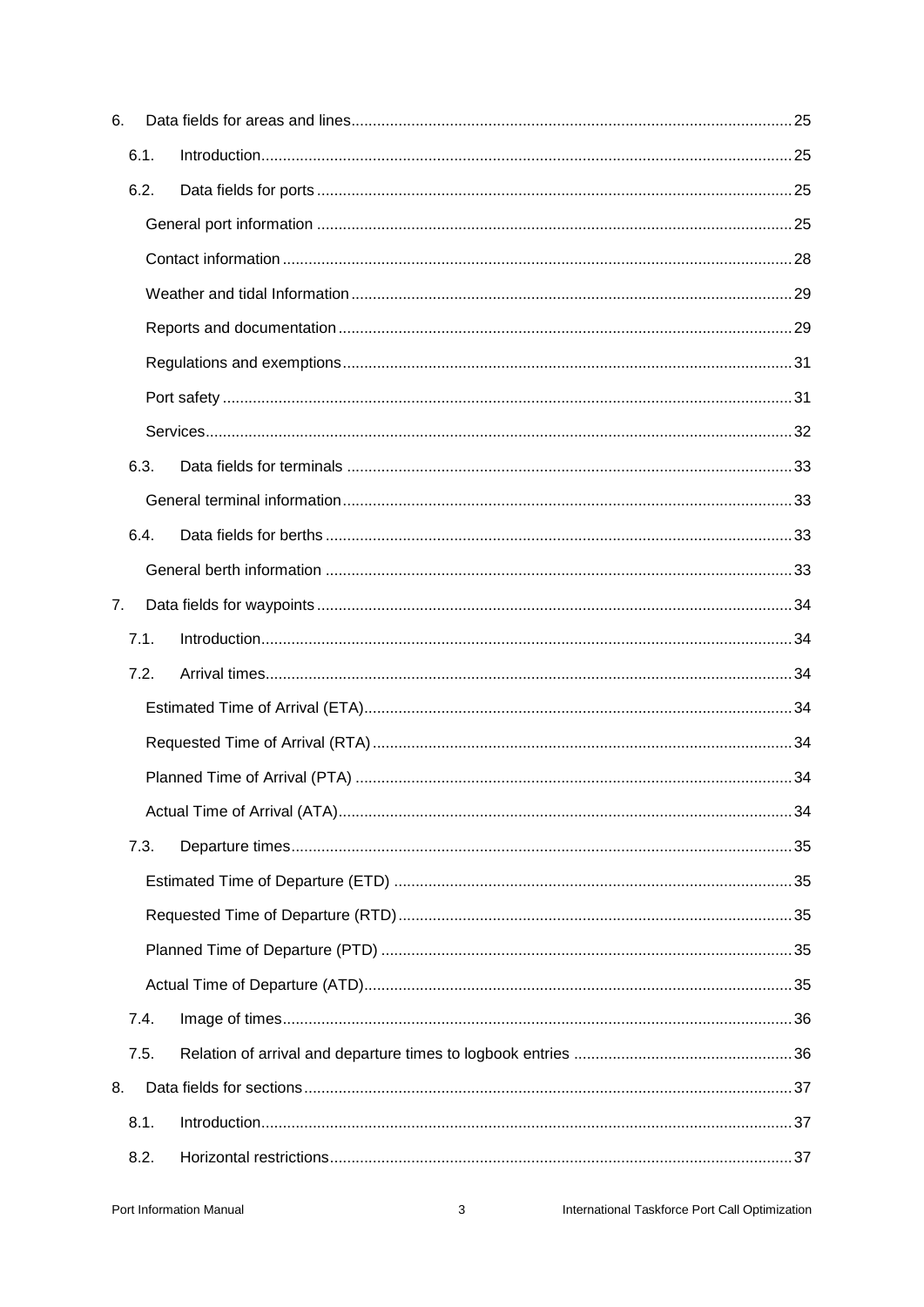| 8.3. |  |
|------|--|
|      |  |
|      |  |
|      |  |
|      |  |
|      |  |
|      |  |
|      |  |
|      |  |
|      |  |
|      |  |
|      |  |
|      |  |
| 9.   |  |
| 9.1. |  |
| 9.2. |  |
|      |  |
|      |  |
|      |  |
|      |  |
|      |  |
|      |  |
|      |  |
|      |  |
|      |  |
|      |  |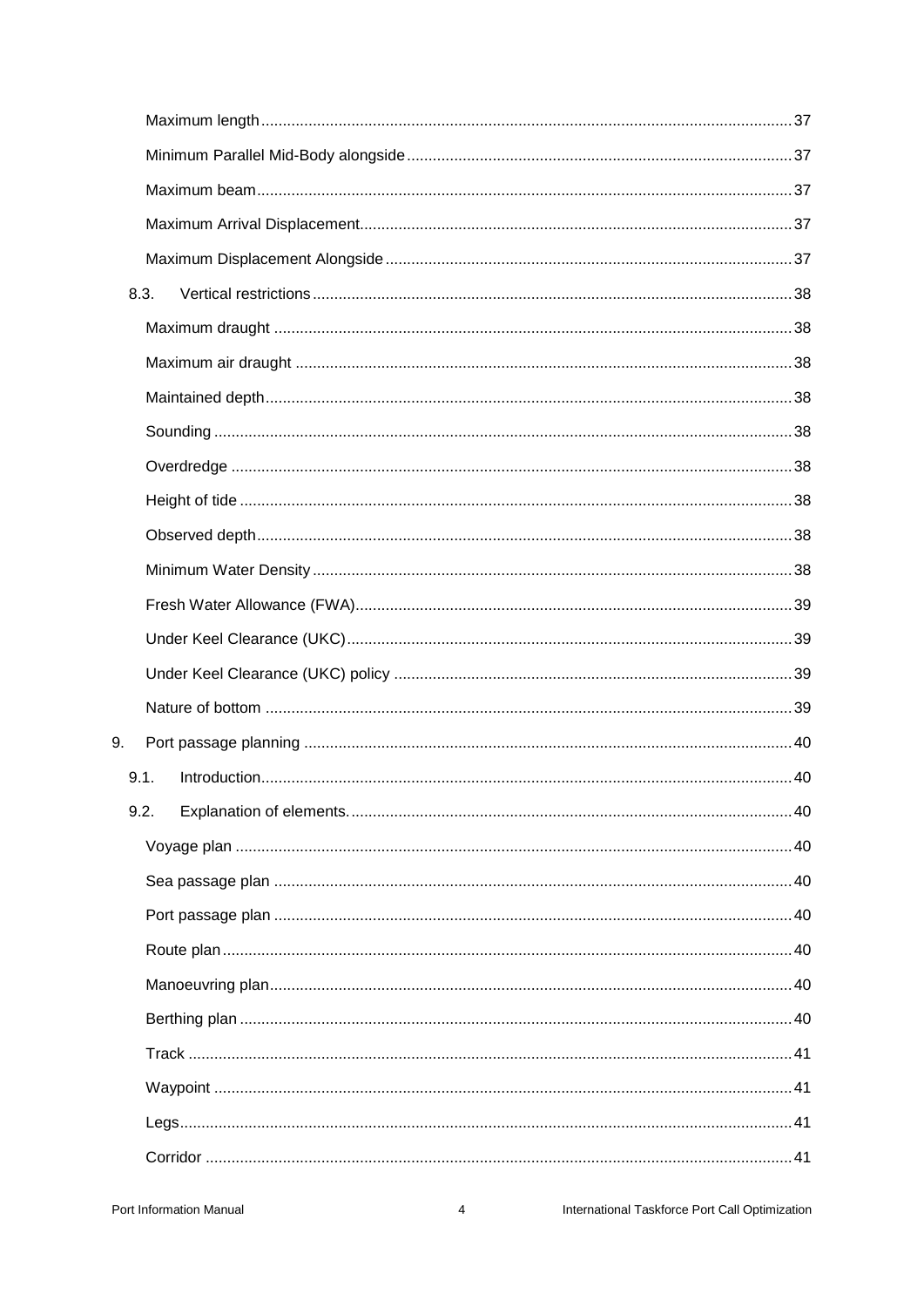| 10. |       |  |
|-----|-------|--|
|     | 10.1. |  |
|     | 10.2. |  |
|     |       |  |
|     |       |  |
|     |       |  |
|     |       |  |
|     | 10.3. |  |
|     |       |  |
|     |       |  |
|     |       |  |
|     |       |  |
|     | 10.4. |  |
|     | 10.5. |  |
|     | 10.6. |  |
|     | 10.7. |  |
| 11. |       |  |
|     | 11.1. |  |
|     | 11.2. |  |
|     | 11.3. |  |
|     | 11.4. |  |
|     | 11.5. |  |
|     | 11.6. |  |
|     | 11.7. |  |
|     | 11.8. |  |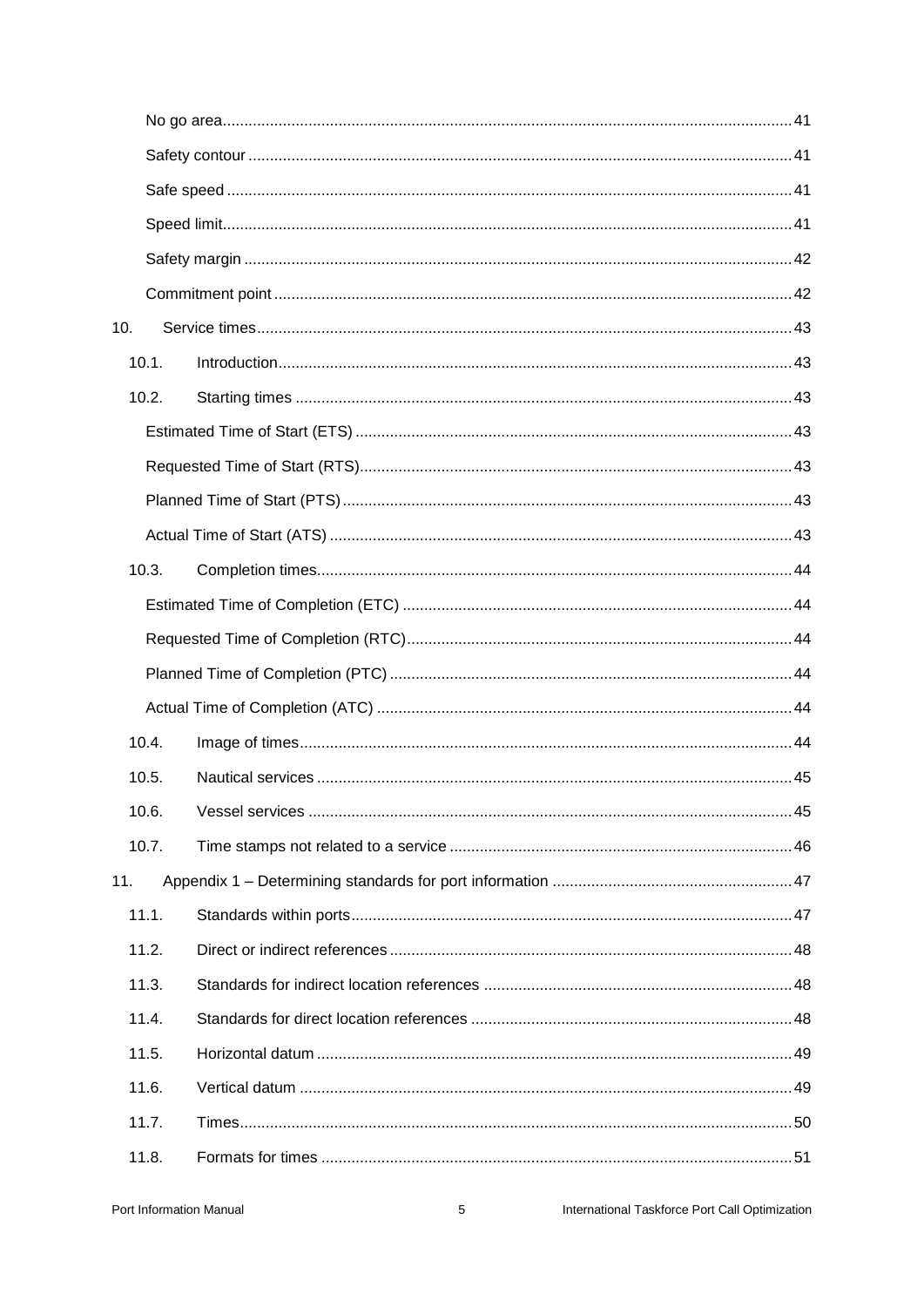| 12.1. |       |  |
|-------|-------|--|
|       | 12.2. |  |
| 12.3. |       |  |
| 12.4. |       |  |
|       | 12.5. |  |
|       |       |  |

# **Document Revision history**

| <b>Version 1.0</b>          | <b>April 2019</b> | <b>Initial Version Created</b>                    |
|-----------------------------|-------------------|---------------------------------------------------|
| <b>Version 1.3.1</b>        | <b>June 2019</b>  | Updated following initial comments.               |
| Version 1.4.4   August 2019 |                   | Updated following Gothenburg meeting and feedback |
| <b>Version 1.4.5</b>        | December 2019     | Updated following input NP100, IMO GIA and WPCAP  |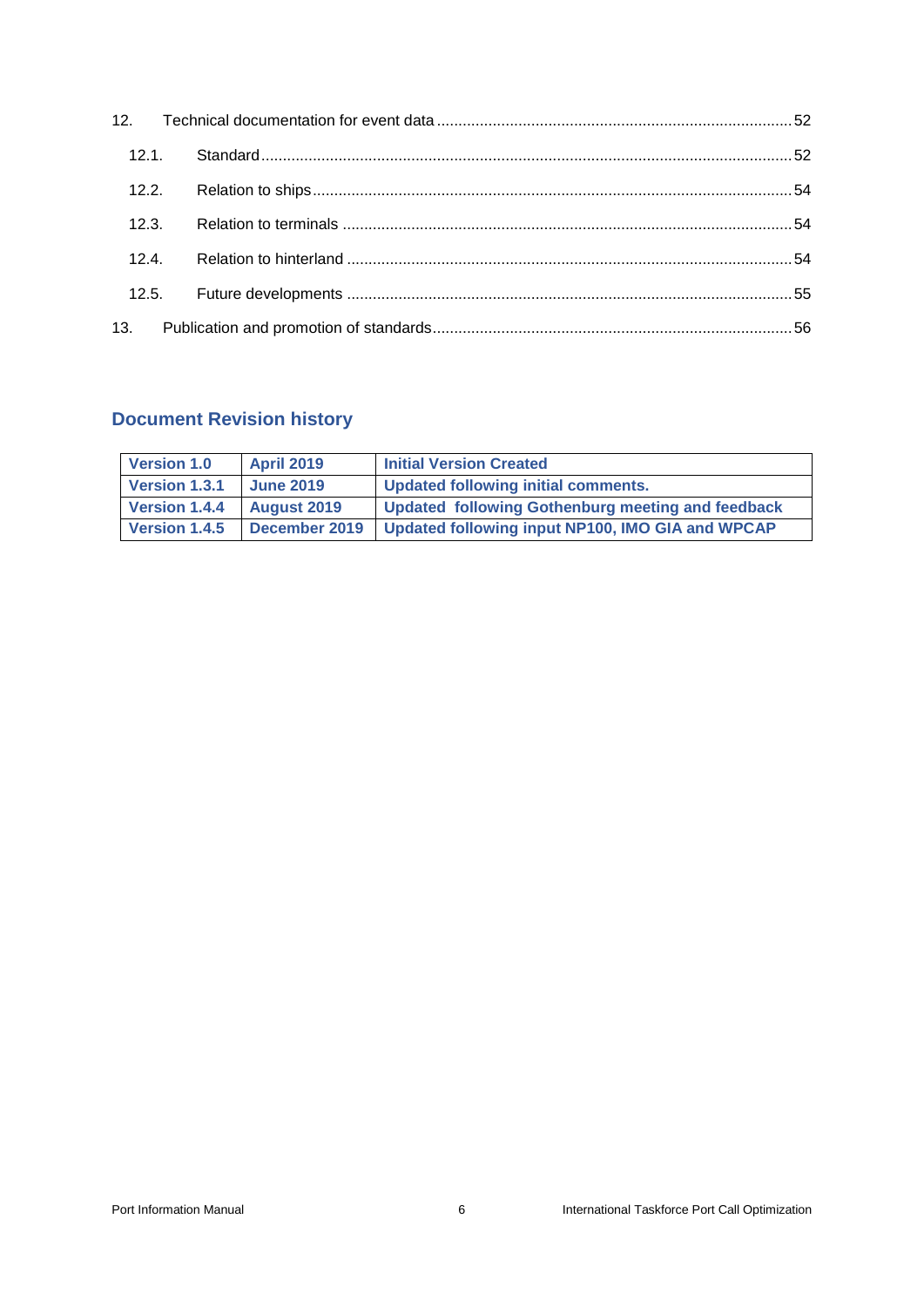# <span id="page-6-0"></span>Foreword

## Dear Reader,

This Port Information Manual (PIM) has been written for all parties with an interest in improving the data of ports, terminals and their berths. Ports can receive up to 55000 different ships and the global shipping industry operates in a network of up to 9000 different ports. In order to achieve optimization of both ports and shipping a minimum set of standards to connect all parties is needed. For environmental and commercial reasons both ports and shipping get more and more a sense of urgency to start using the right standards. Timing is also important as once data with non-compliant standards is implemented, it is more difficult to connect to the nautical or supply chain industry.

It is therefore important to establish a common understanding of a minimum set of data and correct standards. Ports and shipping lines have been working together since 2014 in the International Taskforce Port Call Optimization project. This collaboration has resulted in a clear requirement for a trade and port agnostic business process with a well-defined minimum scope of data required for all trades (e.g. container, bulk, tanker) and all ports.

A growing group of IMO NGO's recognize that as an absolute minimum the purpose of sharing port data should be to cover berth to berth navigation data as per IMO resolution A893(21). The International Hydrographic Organization (IHO) is the global authority to advise on existing safe navigation standards. The same group of stakeholders recognize that, as a minimum, the purpose of sharing port data should be to cover sustainable port to port and end to end supply chain logistics as per the Paris Agreement and the IMO ambition to reduce emissions both ashore and at sea. For supply chain standards GS1 is the authority to advise on these existing standards.

Using standards of robust standardization bodies with proven track records is important to ensure a return on investment when investing resources to apply international standards to existing databases.

Both standards are currently being rolled out by leading container and tanker companies globally.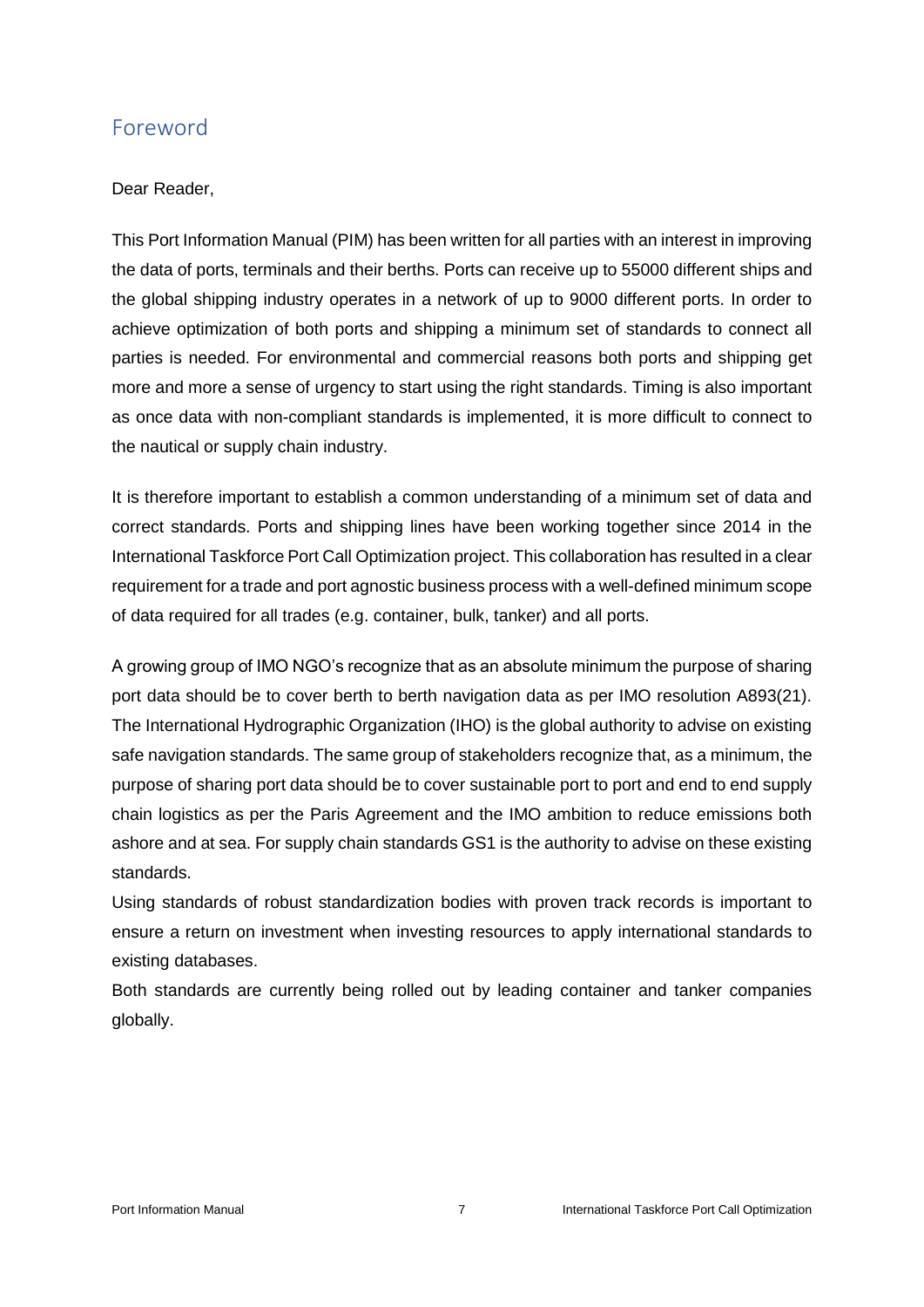This edition has been aligned with the Mariners Handbook (NP100) containing the same definitions. NP100 is a publication which sits on the shelf of most SOLAS vessels and provides guidance to seafaring and shore personnel alike. Both editions have been aligned with the publication of the Just In Time Arrival Guide of the IMO Global Industry Alliance and recognizes that data standardization is a pre-requisite to enable Just In Time Arrivals of ships as it requires frequent exchange of data.

Moving forward step by step as an industry, using existing, accepted, open, and maintained industry standards, seems to be an approach which is very welcome and much needed.

Many thanks to:

- Standard partners: UK Hydrographic Office, GS1 and Jonathan Pritchard as consultant
- · Industry partners in shipping: Shell, Vopak Agents, Maersk, CMA CGM, MSC, Inchcape Shipping Services, Oldendorff Carriers
- · Industry partners in ports: Ports of Gothenburg, Rotterdam, Algeciras, Busan, Singapore, Houston, Ningbo Zhoushan, Tanger Med, Auckland
- · Endorsers: IHMA, IAPH, BIMCO, ICS, INTERCARGO, IHO, IALA, Marine Traffic, UK P&I, Lloyds List Intelligence, Nautical Institute, Green Award, STM

On behalf of the International Taskforce Port Call Optimization,

#### Ben van Scherpenzeel



Chairman International Taskforce Port Call Optimization [Scherpenzeel.ehmc@harbourmaster.org](mailto:Scherpenzeel.ehmc@harbourmaster.org) [www.portcalloptimization.org](http://www.portcalloptimization.org/) +31-653230439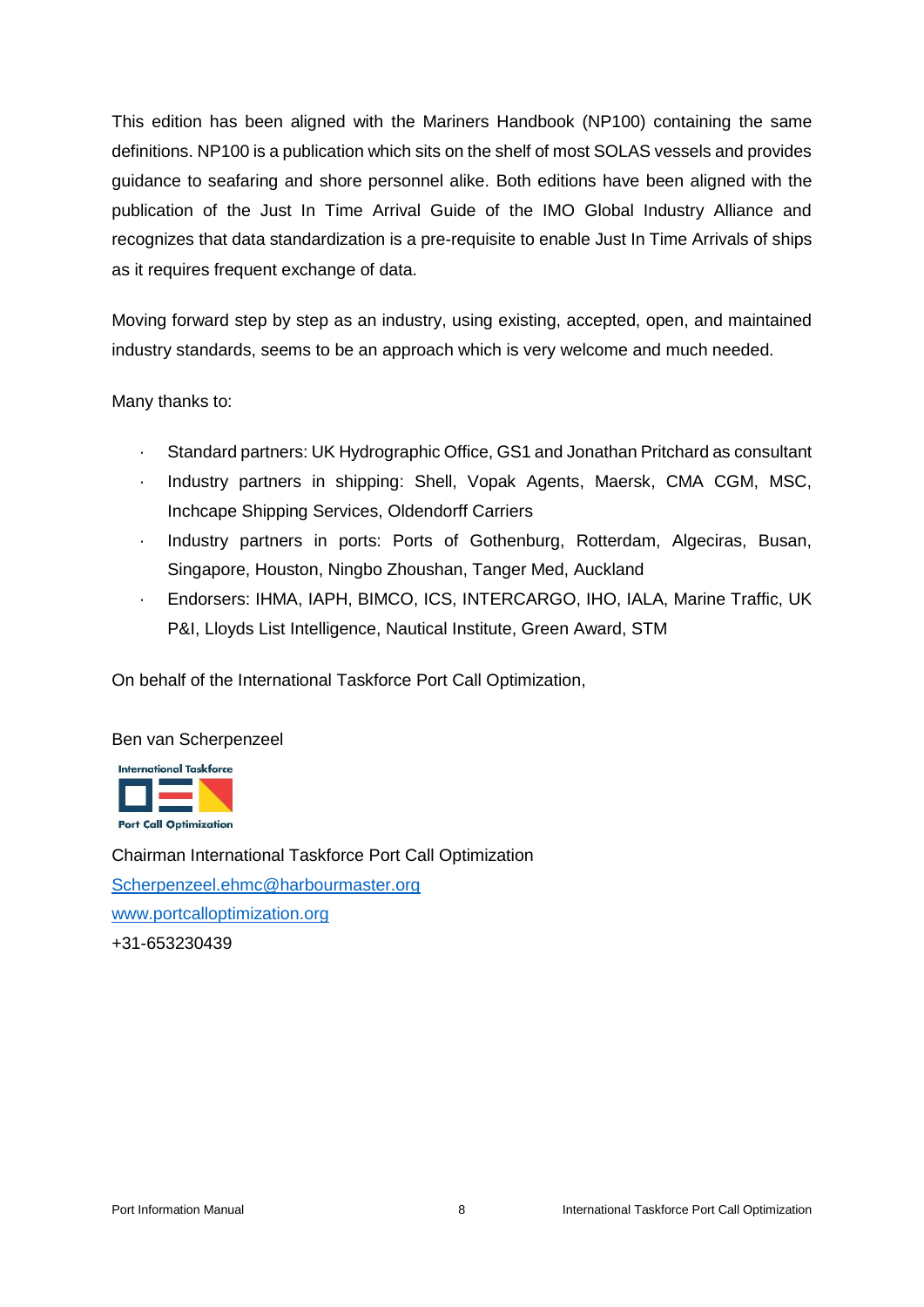# <span id="page-8-0"></span>1. The need to improve port information

# <span id="page-8-1"></span>1.1. Introduction

An improvement of port information normally requires an investment decision. Such a decision needs to be supported by arguments justifying a return on investment or improvement in performance. As every port is different, the business case per port will be different.

The subjects described in this section apply to some degree to every port and suggest potential areas of investment in port development which allow for an increase in both efficiency and safety.

# <span id="page-8-2"></span>1.2. Setting the scene

In 2018 the last implementation phase of the International Maritime Organization (IMO) Regulation 19, Chapter V was completed, resulting in Electronic Navigational Charts (ENC's) in use on board of most commercial SOLAS vessels. Although the systems used to navigate SOLAS vessels have progressed enormously in the last 20 years and navigational practice has developed and adopted digital methods, the data content within an ENC is fundamentally the same as within a paper chart. This still leaves mariners with large information gaps which have been present for many years during port entry or exit.

In the same timeframe the pressure to conform to environmental regulations has increased with the IMO adopting a strategy to reduce by at least 50% the greenhouse gas (GHG) emissions from the global shipping sector by 2050.

#### <span id="page-8-3"></span>1.3. Ports as a node in the supply chain

A port is a crucial node in the supply chain. Commercially, a port should be able to connect to the supply chain of the customer to create end to end visibility of the movement of goods and the supporting infrastructure requirements. This includes data connectivity with ships and their shoreside related offices (e.g. fleet operations centre and trading floors). Commercially well over 1.500 ports operate a network with interfaces to hinterland inter-model transportation such as barges, trains and road transportation networks. To achieve this delivery of real time data which meets both nautical and supply chain standards is essential.

Data containing vessel positions is now widely and publicly available in real-time, however information about the vessels current and future activities are obscured and do not adhere to any global standards. Communication between the ship and the port is a however frequently a closed system, which can be improved.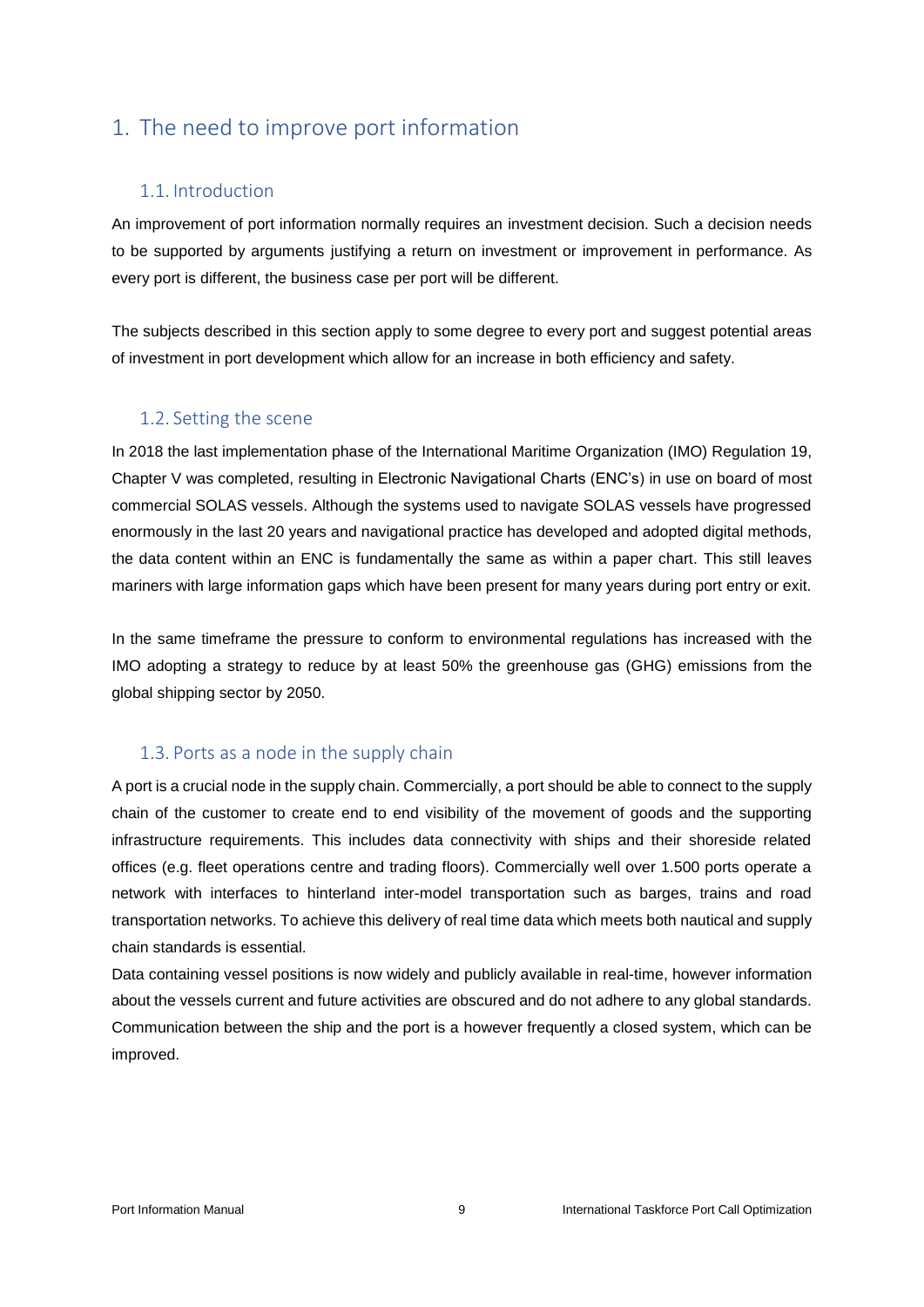#### <span id="page-9-0"></span>1.4. Port efficiency

As ports try and become more efficient the easiest route to expansion is to utilise currents assets better, either in the form of allowing bigger vessels, or allowing vessels to arrive with a deeper draught, or to allow a more efficient exchange of ships at the berth.

Utilising human resources in a better fashion by automation of e.g. vessel – berth compatibility checks or better data management is another way of making the port more efficient.

#### <span id="page-9-1"></span>1.5. Most sustainable port

Enabling "Just In Time Arrival" is key to the development of efficient shipping and cultivates sustainability by enabling more accurate steaming. On top of this it improves the planning of connected hinterland modalities like trains, barges and trucks.

#### <span id="page-9-2"></span>1.6. Safest port

Most accidents happen in the approaches, anchorages or harbour basins of ports, as this is by far the busiest time for the mariner and vessel. The upfront exchange of nautical port information, routing, passage plans and weather information is an important risk mitigation strategy. Improvement and rationalisation of port information will free up the mariner for more essential tasks during the defined period. Today the biggest requirement of mariners, charterers or port databases is to have a common understanding of the position of the terminal and which berths are connected to that terminal. This is necessary to make an efficient and effective assessment of whether it is safe to go there. This information differs today from source to source. The upfront exchange of nautical port information, port passage plans and weather information is an important risk mitigating measure.

#### <span id="page-9-3"></span>1.7. Legal position

Together with the legal departments of hydrographic offices, the risk of displaying data, versus the risk of not displaying data but being forced to do so after an incident, has been assessed. Based on their experience it was concluded that sharing data shows due diligence and makes the legal position of the port much stronger if an accident has happened.

Currently, when chartered vessels are involved in an incident, the clauses in the charter party can have severe consequences for the reputation of the port. In most charter parties there is a "safe port, safe berth, always afloat clause". Meaning that a charterer may send a vessel only to a safe port and to a berth that is safe and where it can always lie afloat. In other words, the Charterer has to warrant to the Owner the safety of the place to which he or she intends to send the ship.

Based on a series of court judgements all over the world a widely accepted legal definition of a(n) (un)safe port is the following: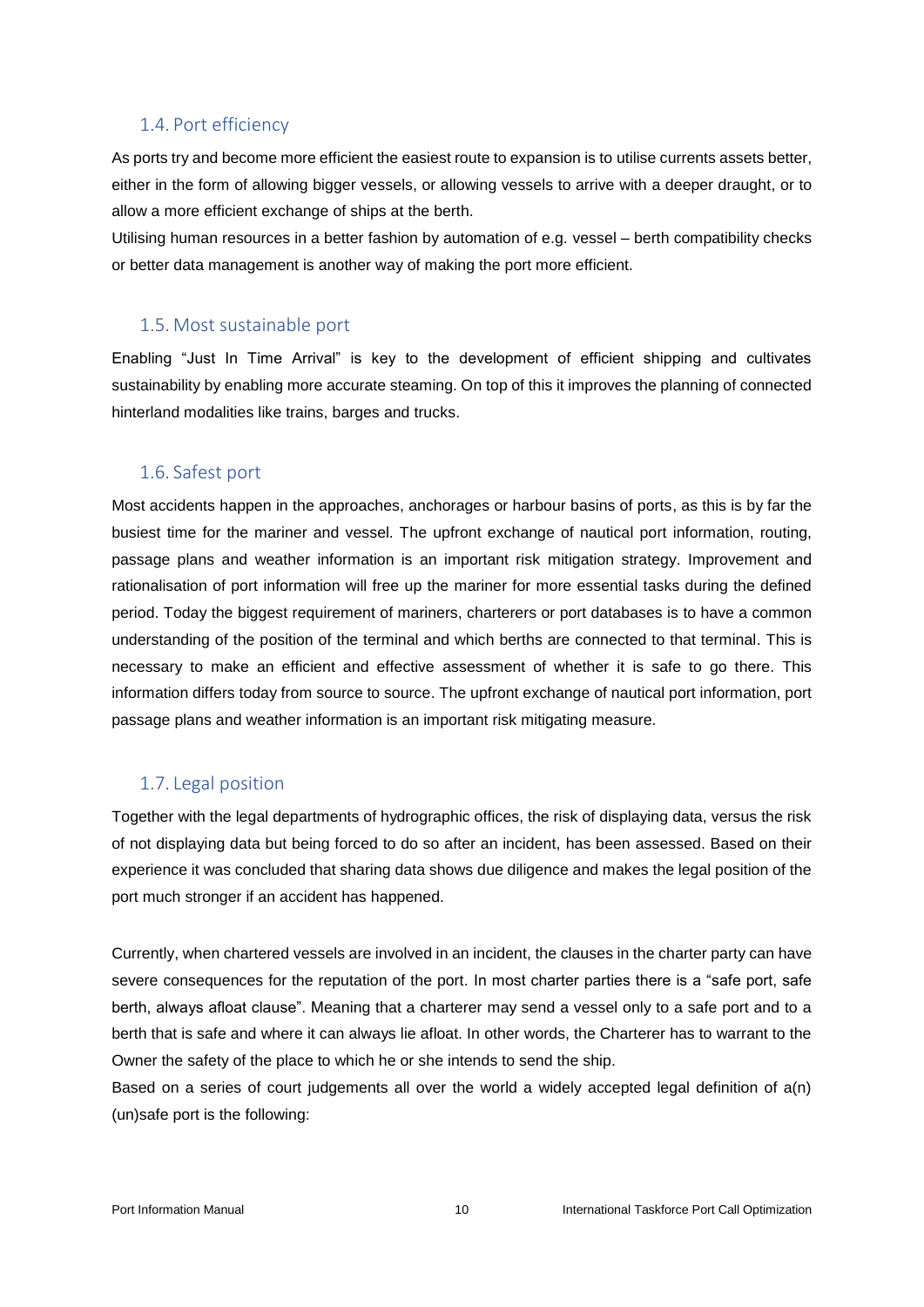*"A port will not be safe unless, in the relevant period of time, the particular ship can reach it, use it and return from it without, in the absence of some abnormal occurrence, being exposed to danger which cannot be avoided by good navigation and seamanship."*

The key element in this definition (and case law) is that the set-up of a port, its structure, should be okay. As to what could be regarded as an abnormal occurrence, something similar applies. Just as an example: a severe NW gale might not be an abnormal occurrence, even if such a gale would occur, on average, less than in say each two years, because such a gale is a part of the local weather system. However, a hurricane might not and may be regarded as abnormal.

The foregoing means that a charterer at the moment that he or she selects a vessel for the intended voyage(s) (i.e. prior to the conclusion of a charter party) should obtain information on the following:

- Depths and dimensions
- Specific conditions that may be relevant for the intended call
- Availability of nautical services
- Availability of information when the vessel is entering port

It has to be underlined that the above four requirements are, also according to case law, part of the general 'safe port' requirement. Following an incident, if a court rules that required information was not available, the port might be declared as "unsafe", which has a big impact on the reputation of the port and its business. Because of the safe port/berth warranty that a charterer has to give to the ship owner under a charter party, a *charterer must select a load port / terminal and discharge port / terminal for the intended voyage(s) which are able to comply with these requirements.*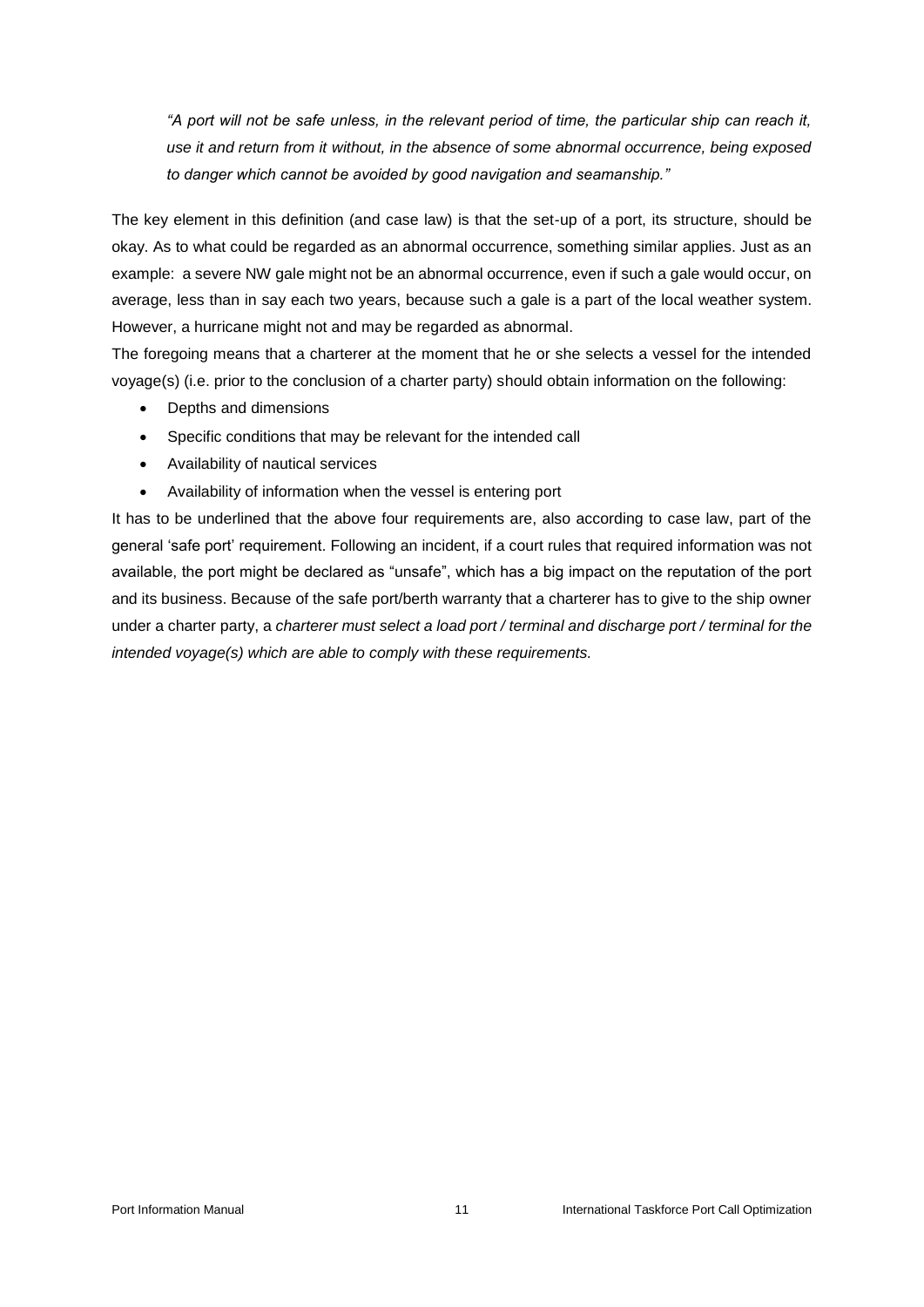# <span id="page-11-0"></span>2. The need for a step by step approach

# <span id="page-11-1"></span>2.1. Introduction

How and where to start with digitization of port data might seem difficult. This publication recommends a step by step approach, doing the basics first and taking simple steps by focusing on individual areas.

# <span id="page-11-2"></span>2.2. Focus on vessel movements

A port is a node in the supply chain As most cargo is transhipped to other places, many modes of transportation come together in ports. Currently, the planning of most hinterland modal facilities depend on the planning of deep sea vessel movements, therefore it makes sense to focus first on this aspect of port operations.

# <span id="page-11-3"></span>2.3. Focus on geographical extent

The scope of port data for the deep sea vessel is restricted to operations between the Pilot Boarding Place and the fender line of the Berth including anchorage areas. Prior to the Pilot Boarding Place this data is normally the domain of the national hydrographic office, and beyond the fender line of the Berth this data is normally the domain of the Terminal.

# <span id="page-11-4"></span>2.4. Focus on data content

Based on a "compliancy first" approach, the scope of the data considered in this publication is based on BIMCO contract clauses (e.g. safe port, safe berth) and IMO resolutions (e.g. berth to berth passage planning):

- 1. When is the berth position safe
- 2. When is the port passage safe
- 3. When is the berth position available
- 4. When is the port passage available

# <span id="page-11-5"></span>2.5. Scope on data development

Each of the following geographic areas are defined in this guide After the definitions of the areas and their components the data content for each of them is defined:

- Identification of areas and lines: port, terminal and berth
- Identification of way points: pilot boarding place and berth position
- Identification of sections from pilot boarding place to berth position: fairway, turning basin, basin, berth pocket
- Data field definitions for port, terminal and berth
- Data field definitions for pilot boarding place and berth position
- Data field definitions for fairway, turning basin, basin and berth pocket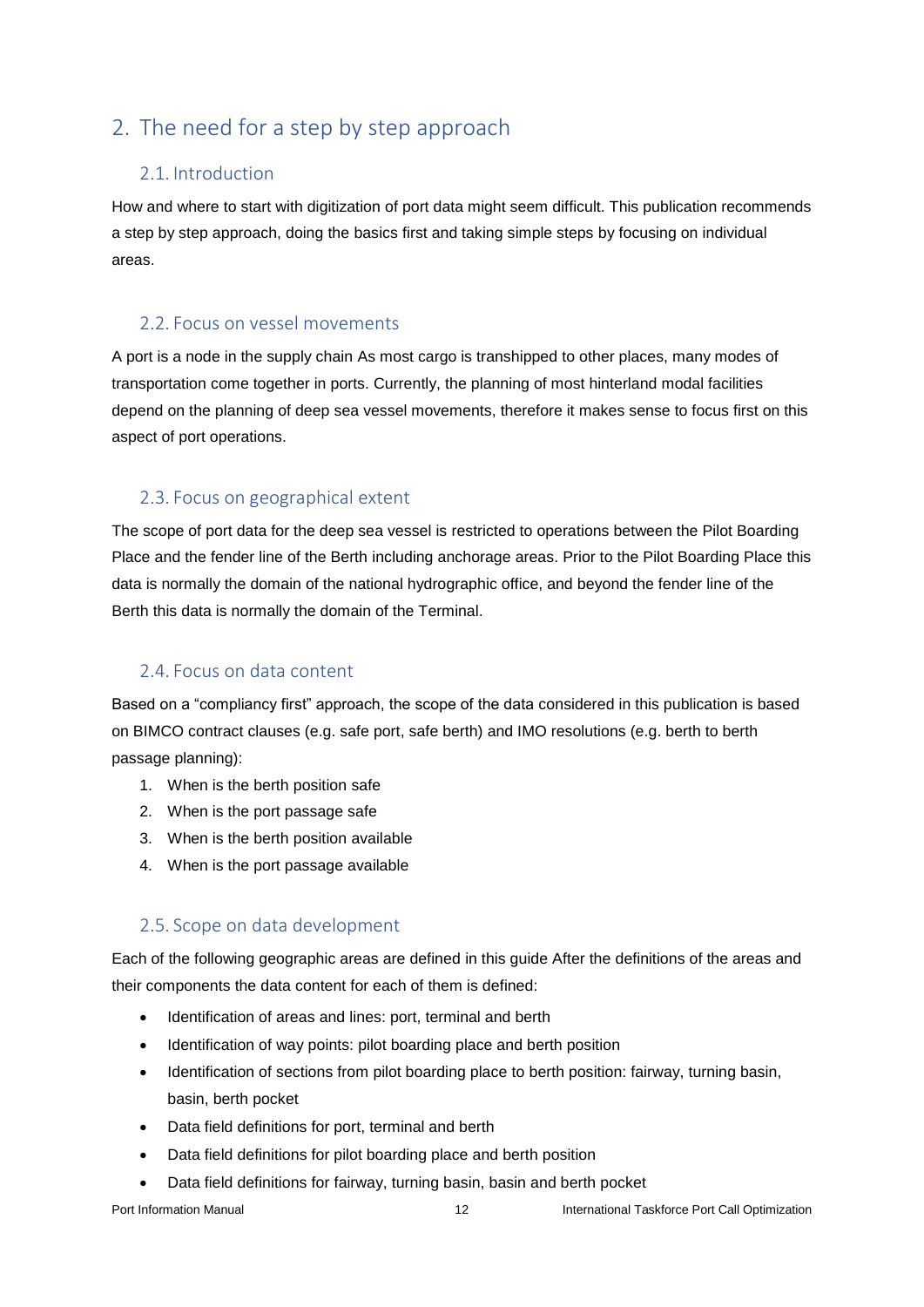The hierarchical relationship between the geographic areas and lines comprising a port is illustrated in the following diagram:



*Figure 1: The Hierarchy of areas from Port to Berth. Note: some terminals may also be connected to the same berth (e.g. tanker terminals)*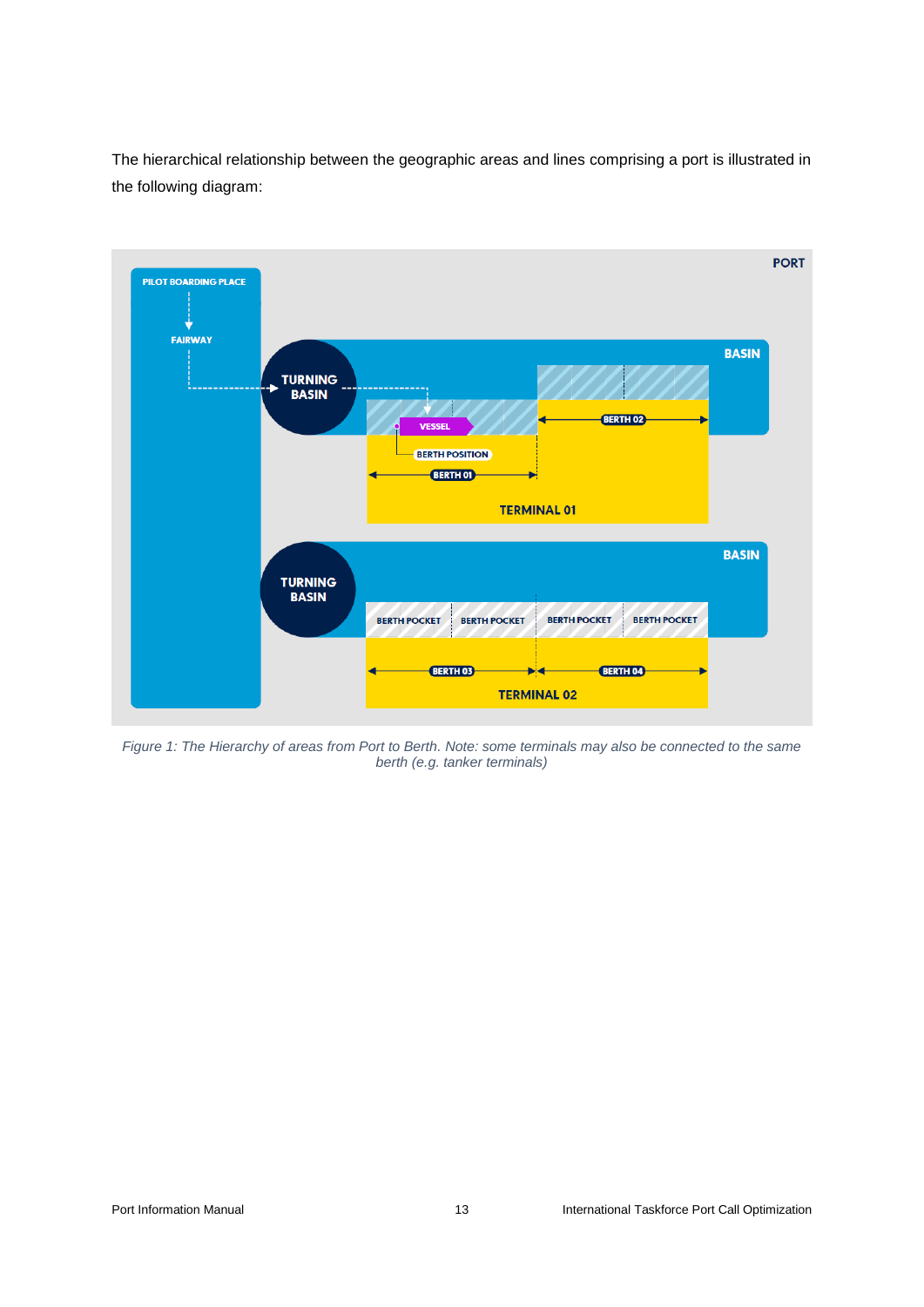# <span id="page-13-0"></span>2.6. Data ownership and data sharing

#### Introduction

The ability of port authorities to organize data ownership and data sharing varies per port. First the power of the port authority to organize data ownership and sharing depends on the power of the port authority in general. Ports may be controlled by:

- Local community or state
- National or federal authority
- A mix of local / state community and national / federal authority
- Private parties

#### Local community or state

There might be more focus on the local community or state needs and therefore may have more troubles to implement measures for efficient shipping. Certainly if the income generated by the port is dictated by income from real estate versus income from shipping. There might be better communication as the distance is shorter and the relationship more tight.

#### National or federal authority

There might be more focus on the national needs of shipping, and therefore may have less troubles to implement measures for efficient shipping. Certainly if the national or federal interest is large, e.g. if a country is an island or has no own natural resources like oil and gas. However, due to the larger distance between port and national authority the communication might be more difficult

A mix of local / state community and national / federal authority There might be a balance between the pro's and con's as described before

#### Private parties

Normally only remote ports, with only 1 or 2 terminals, are controlled by private parties. Data sharing and data ownership is in such instances normally no problem due to the limited size of the port, and the direct relationship between port authority, terminal, and service providers.

Second it depends on whether nautical and vessel services are private or public.

Nautical services: data sharing with e.g. tugs, pilots or linesmen is much more easy if these parties are employed by the port authority (as a public service), or if these parties are independent private parties.

Port Information Manual 14 14 International Taskforce Port Call Optimization Vessel services: data sharing with e.g. terminals is much more easy if the port is a public service or provide service port (the port operates the terminals) versus a landlord or tool port (the port leases land or equipment out to terminals). Other vessel services, e.g. bunker operators or waste collector, might be controlled through e.g. "License to Operate" or assignment as "Internal Operator. At last: the data owner may be different per body of water and per data type.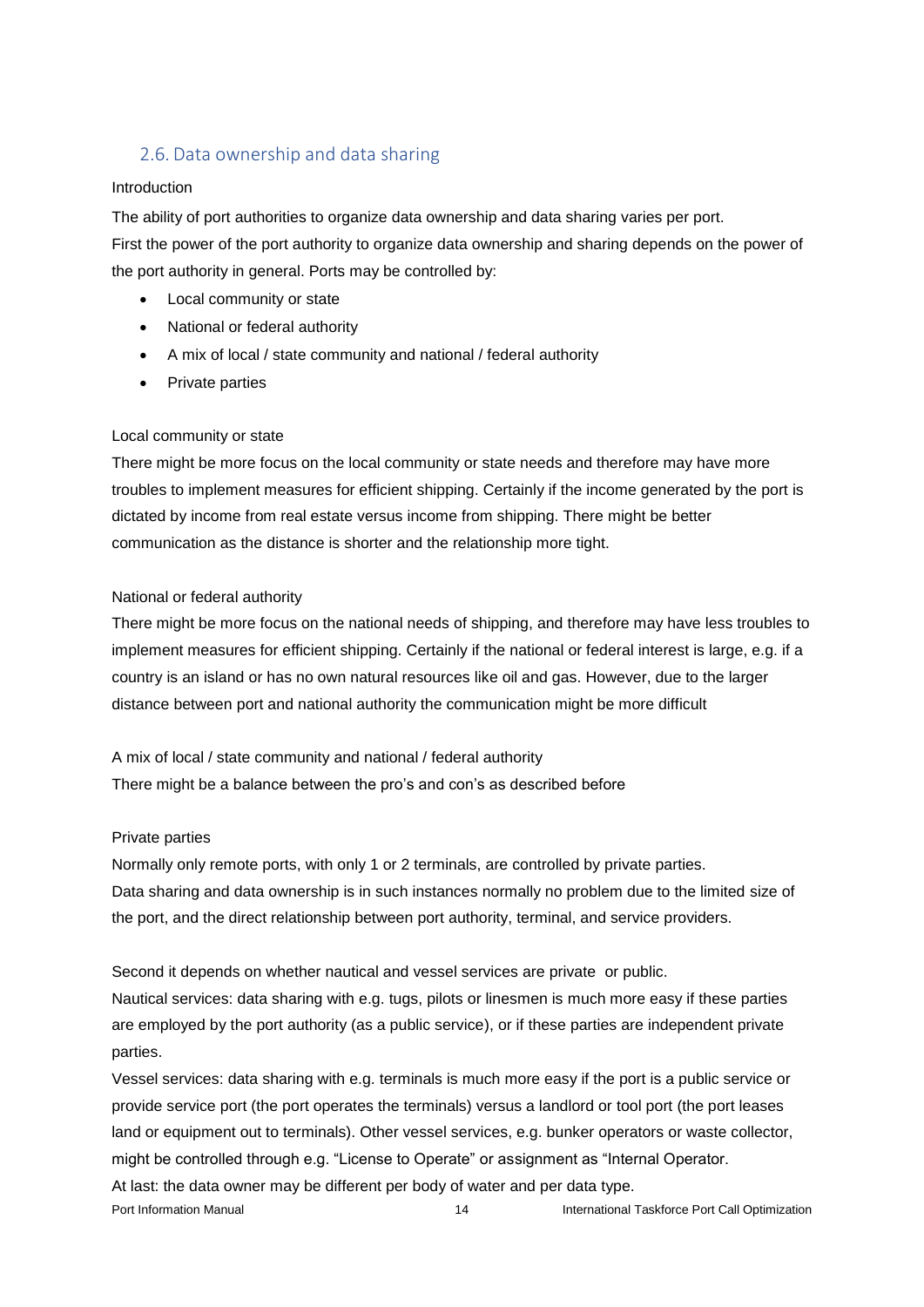For master data: the data owner of e.g. depth data may be different for the deep water route, the fairway, the harbor basin or the berth pocket. It can be e.g. the national hydrographic office, the national authority for water ways, the coast guard, the port authority or a private party. For event data: the data owner of e.g. Requested Time of Arrival Pilot Boarding Place might be the local port authority, the national VTS, or agreed by ship agent together with pilots and tugs. It may even not be clear who accepts the responsibility of the planning at the pilot boarding place.

# <span id="page-14-0"></span>2.7. Data quality

Today there is not data quality system in place yet for port information. Looking at existing data quality systems (e.g. ISO 9001) and recommendations of IHO is the way forward.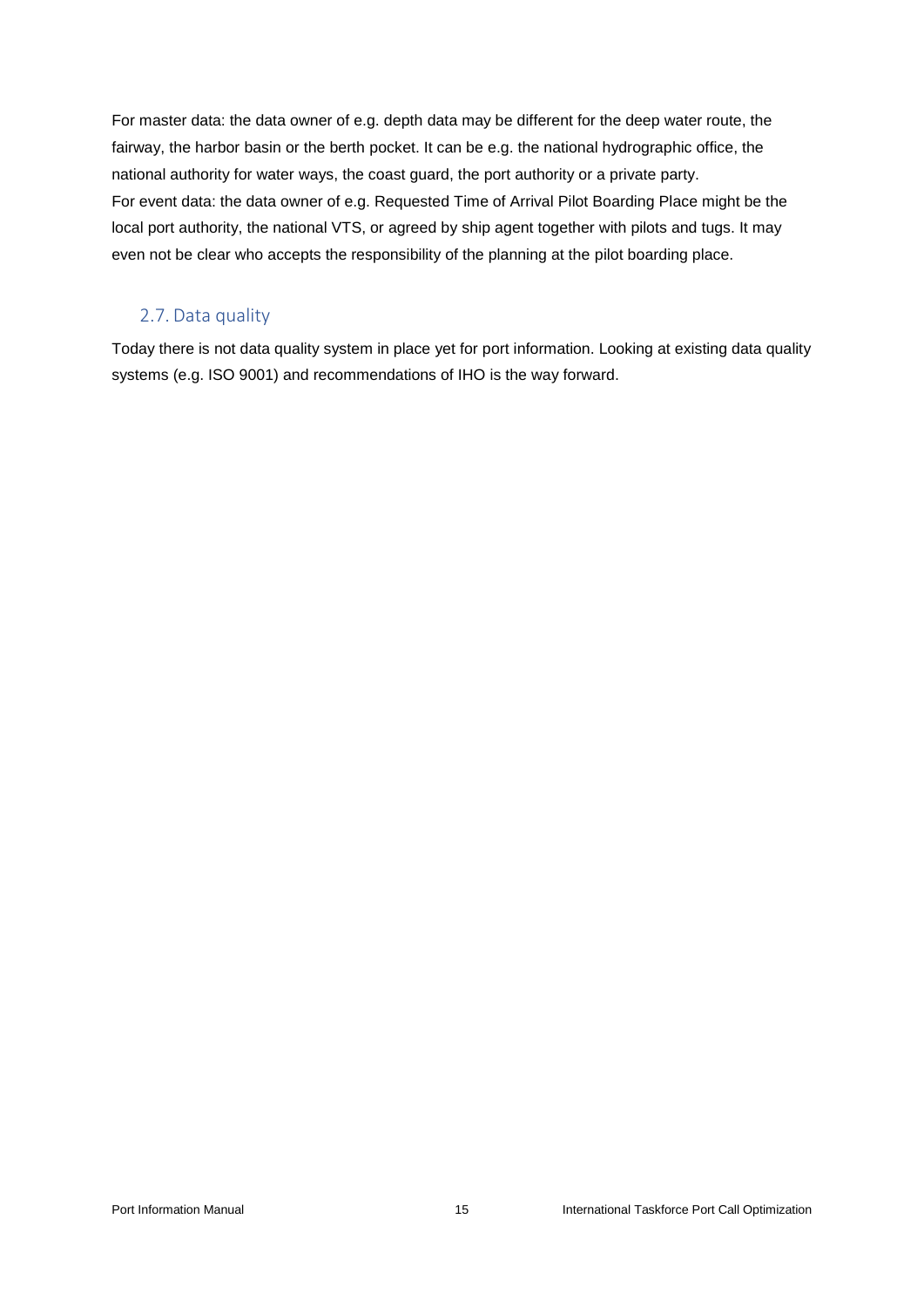# <span id="page-15-0"></span>3. Areas and lines

# <span id="page-15-1"></span>3.1. Introduction

This section describes important entities representing the area to which area the ship is going and features of those areas and lines which are represented linearly.

A vessel receives many locations during its port approach. In order of granularity the most important area and line features for the vessel's port passage plan are:

- 1. Port
- 2. Terminal
- 3. Berth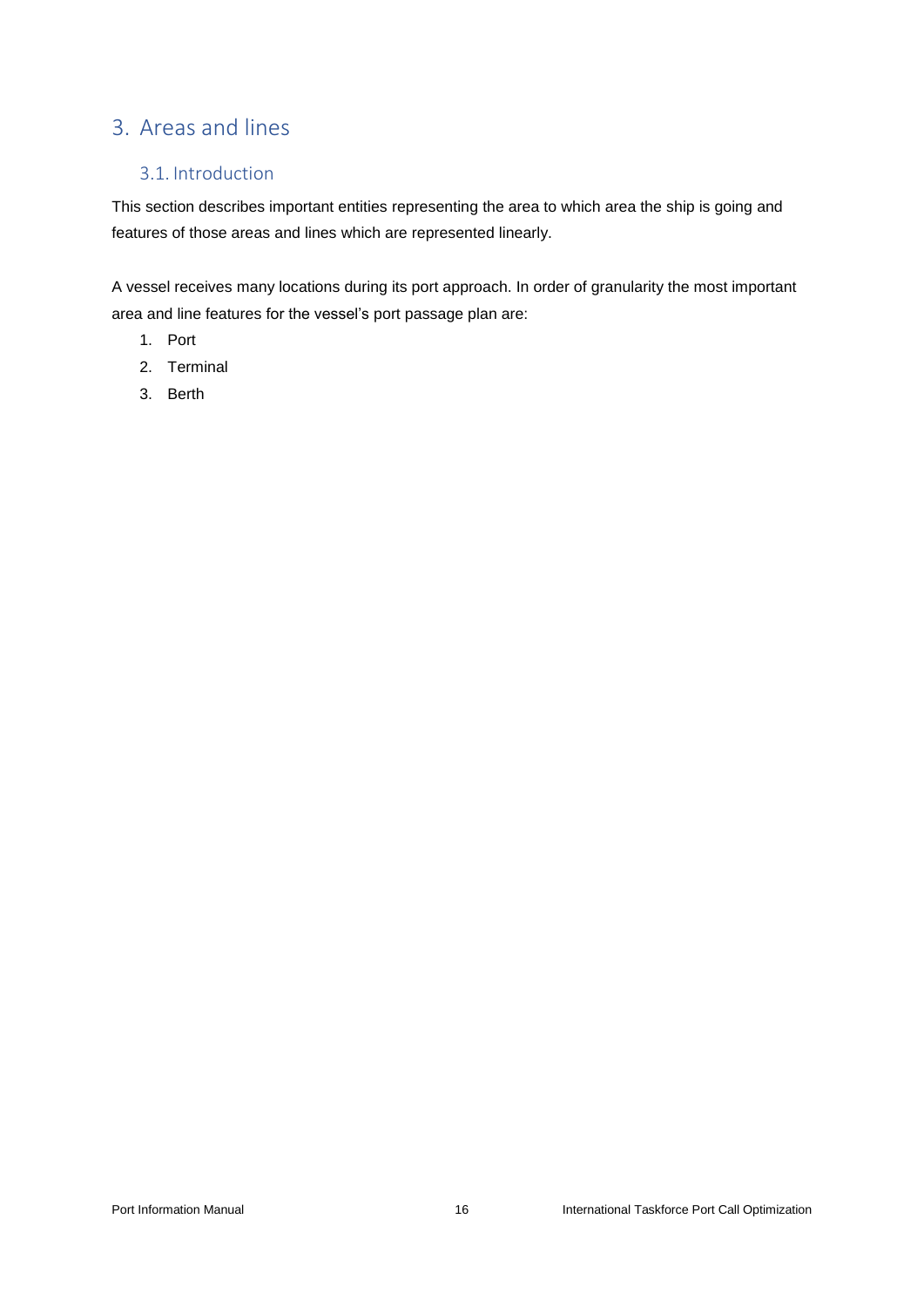# <span id="page-16-0"></span>3.2. Port

| <b>Name</b>                       | Port                                                                                                                                                                                                                                                                                                                                                                                                                     |                                                                                                                                                              | <b>Source</b>                                                        |
|-----------------------------------|--------------------------------------------------------------------------------------------------------------------------------------------------------------------------------------------------------------------------------------------------------------------------------------------------------------------------------------------------------------------------------------------------------------------------|--------------------------------------------------------------------------------------------------------------------------------------------------------------|----------------------------------------------------------------------|
| <b>Definition</b>                 | Any port, terminal, offshore terminal, ship and repair yard or<br>roadstead which is normally used for the loading, unloading,<br>repair and anchoring of ships, or any other place at which a<br>ship can call.<br>The word "port" also embraces geographically, a city or<br>borough which serves shipping interests. Other national<br>standards and frameworks may describe such<br>administrative entities already. |                                                                                                                                                              | <b>NP100</b><br><b>IHO S-32</b>                                      |
| Location                          | A single position which represents the port as a whole. Generally a centre of gravity<br>position is chosen to represent the port's location. This is aligned with the airline<br>industry.                                                                                                                                                                                                                              |                                                                                                                                                              |                                                                      |
| Indirect reference                |                                                                                                                                                                                                                                                                                                                                                                                                                          | <b>Direct reference</b>                                                                                                                                      |                                                                      |
| UN/LOCODE                         |                                                                                                                                                                                                                                                                                                                                                                                                                          |                                                                                                                                                              |                                                                      |
| E.g.: NLRTM for Port of Rotterdam |                                                                                                                                                                                                                                                                                                                                                                                                                          | Datum: WGS 84. Held in decimal degrees to a<br>defined precision, (minus to indicate South and<br>West)<br>E.g.: 51.9166666, 4.5000000 for Port of Rotterdam |                                                                      |
| Attribute(s)                      | Name of the port, e.g.: Port of Rotterdam<br>1.<br>General port data - see chapter 6<br>2.                                                                                                                                                                                                                                                                                                                               |                                                                                                                                                              |                                                                      |
| <b>Example</b><br>image           |                                                                                                                                                                                                                                                                                                                                                                                                                          | Port<br>Position<br>Latitude:<br>Longitude:<br><b>Attributes</b><br>Name:<br><b>uo</b>                                                                       | Global reference<br>NLRTM<br>51.91666<br>4,5000<br>Port of Rotterdam |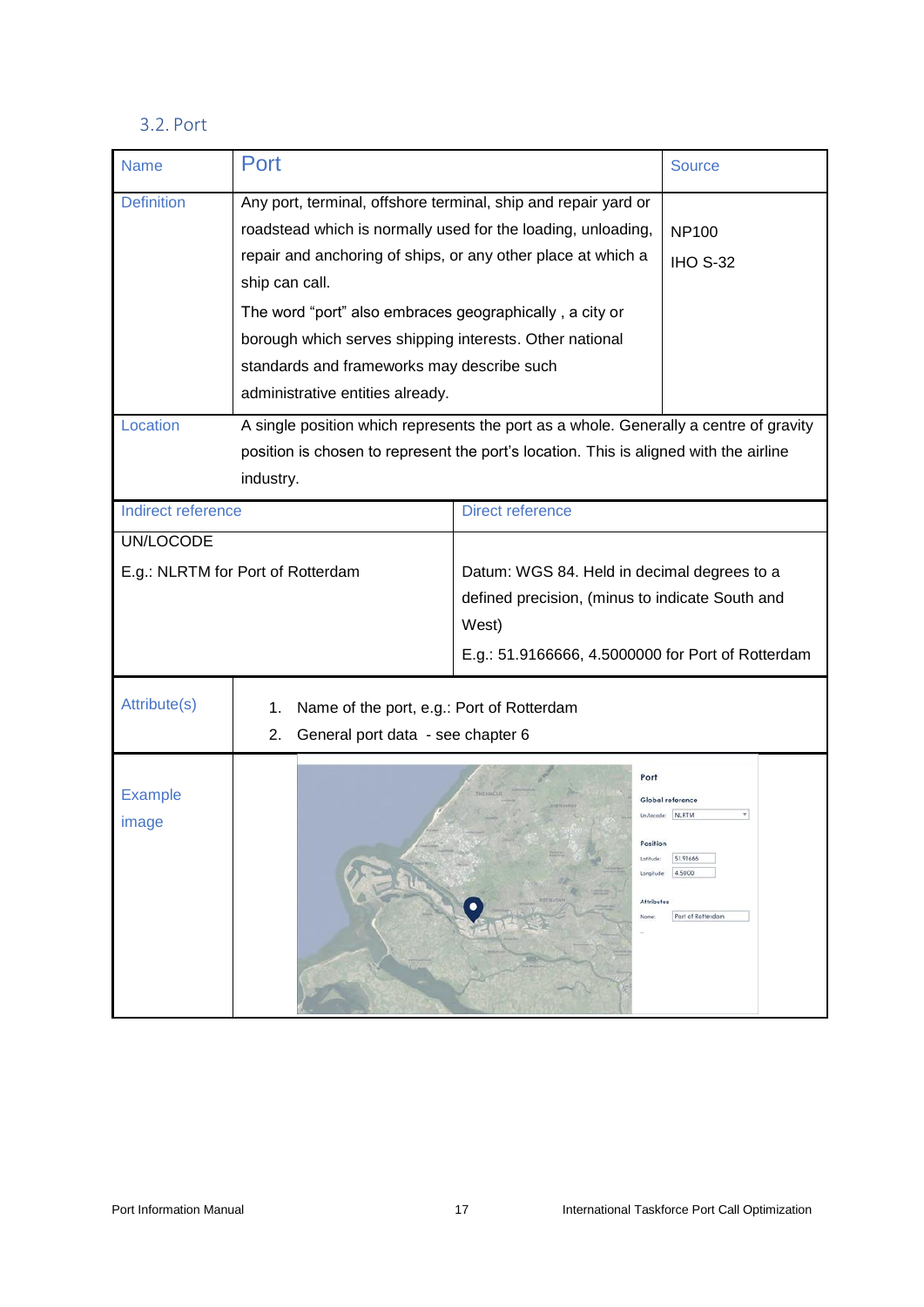# <span id="page-17-0"></span>3.3. Terminal

| <b>Name</b>              | <b>Terminal</b>                                                                                                                                       |                                                                                                                                                        | <b>Source</b>                                                                                                                                                                                                                                                                                                              |
|--------------------------|-------------------------------------------------------------------------------------------------------------------------------------------------------|--------------------------------------------------------------------------------------------------------------------------------------------------------|----------------------------------------------------------------------------------------------------------------------------------------------------------------------------------------------------------------------------------------------------------------------------------------------------------------------------|
| <b>Definition</b>        | A number of berths grouped together and provided with<br>facilities for handling a particular form of cargo, e.g. oil<br>terminal, container terminal |                                                                                                                                                        | <b>IHO S-32</b>                                                                                                                                                                                                                                                                                                            |
| Location                 |                                                                                                                                                       | A single position which represents the terminal as a whole. Generally a centre of gravity<br>position is chosen to represent the terminal's location.  |                                                                                                                                                                                                                                                                                                                            |
| Indirect reference       |                                                                                                                                                       | <b>Direct reference</b>                                                                                                                                |                                                                                                                                                                                                                                                                                                                            |
| 6523)<br><b>Terminal</b> | Global Location Number (GLN) (ISO/IEC<br>E.g. 1234567890124 for ECT Delta                                                                             | Datum: WGS 84. Held in decimal degrees to a defined<br>precision, (minus to indicate South and West)<br>E.g.: 51.95316, 4.05662 for ECT Delta Terminal |                                                                                                                                                                                                                                                                                                                            |
| Attribute(s)             | Name of the terminal<br>1.<br><b>ISPS</b> number<br>2.<br>3.<br>4.                                                                                    | SMDG code (for container / ro-ro sector only)<br>General terminal data - see chapter 6                                                                 |                                                                                                                                                                                                                                                                                                                            |
| <b>Example</b><br>Image  |                                                                                                                                                       |                                                                                                                                                        | <b>Terminal</b><br>Global reference<br>Assigned ID: 1234567890124<br>Position<br>Latitude:<br>51.95316<br>4.05662<br>Longitude:<br>Hierarchy<br><b>NLRTM</b><br>Port:<br>$\boldsymbol{\mathrm{v}}$<br>Attributes<br>Name:<br><b>ECT Delta Terminal</b><br>DBF, DCD, DDE, DDN<br>SMDG:<br><b>NLRTM-0071</b><br>ISPS number: |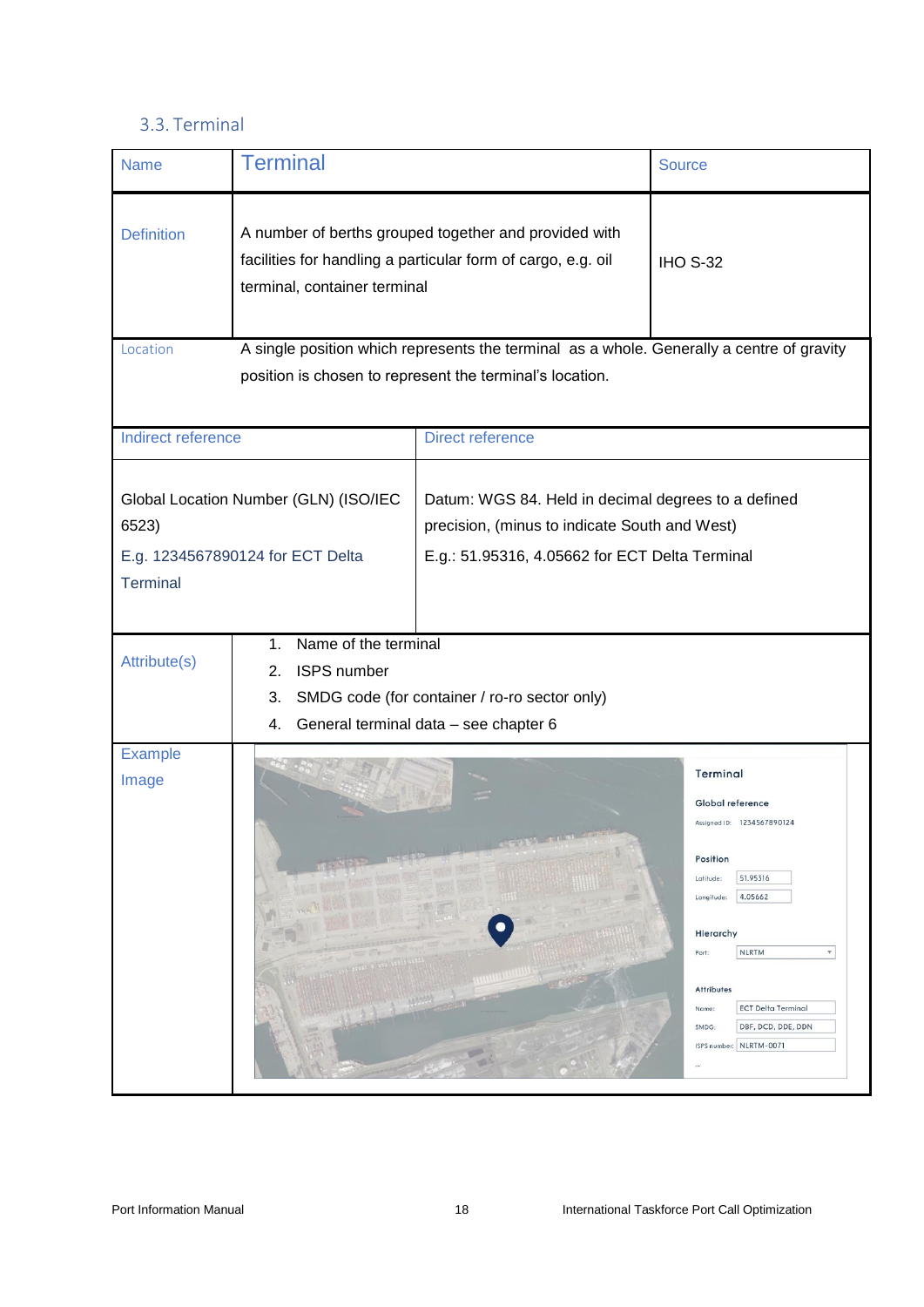# 3.4. Berth

<span id="page-18-0"></span>

| <b>Name</b>            | <b>Berth</b>                                                                                                                 |                                                                                                           | <b>Source</b>                                                                                 |  |
|------------------------|------------------------------------------------------------------------------------------------------------------------------|-----------------------------------------------------------------------------------------------------------|-----------------------------------------------------------------------------------------------|--|
| <b>Definition</b>      | The space assigned to or taken up by a vessel<br>when anchored or when lying alongside a wharf,<br>jetty, or other structure |                                                                                                           | <b>NP100</b>                                                                                  |  |
| Location               |                                                                                                                              | Quay walls, berth or jetty: The berth's extent is between its two extremities as shown in the             |                                                                                               |  |
|                        |                                                                                                                              |                                                                                                           | diagram below, measured in a straight line, indicated by A and B. Every point should be named |  |
|                        |                                                                                                                              | and/or numbered. Orientation is not important. Letters are normally used over numbers.                    |                                                                                               |  |
| Indirect reference     |                                                                                                                              | <b>Direct reference</b>                                                                                   |                                                                                               |  |
| <b>Global Location</b> |                                                                                                                              |                                                                                                           | Datum: WGS 84. Held in decimal degrees to a defined precision, (minus to indicate             |  |
| Number (GLN)           |                                                                                                                              | South and West)                                                                                           |                                                                                               |  |
| (ISO/IEC 6523)         |                                                                                                                              | E.g.:                                                                                                     |                                                                                               |  |
| E.g.: 1234567890125    |                                                                                                                              | A: 51.95885, 4.05711                                                                                      |                                                                                               |  |
| for ECT Delta Terminal |                                                                                                                              | B: 51.96001, 4.07199                                                                                      |                                                                                               |  |
| <b>DDN</b>             |                                                                                                                              | For ECT Delta Terminal DDN                                                                                |                                                                                               |  |
| Attribute(s)           | 1.<br>2.<br>3.                                                                                                               | Name of the berth<br>Local reference<br>General berth data - see chapter 6                                |                                                                                               |  |
|                        |                                                                                                                              | 1. BERTH<br><b>BERTH TYPE: WHARE, QUAY</b><br>BERTH TYPE: JETTY<br>$rac{3n+1}{(2n)!}$<br>$\frac{6n}{60N}$ |                                                                                               |  |
| <b>Example</b>         |                                                                                                                              |                                                                                                           | <b>Berth</b>                                                                                  |  |
| image                  |                                                                                                                              |                                                                                                           | Global reference                                                                              |  |
|                        |                                                                                                                              |                                                                                                           | Assigned ID: 1234567890125                                                                    |  |
|                        |                                                                                                                              |                                                                                                           | Position<br>51.95885<br>Latitude A:                                                           |  |
|                        |                                                                                                                              | ◎                                                                                                         | 4.05711<br>Longitude A:<br>51,96001<br>Latitude B:                                            |  |
|                        |                                                                                                                              |                                                                                                           | 4.07199<br>Longitude B:                                                                       |  |
|                        |                                                                                                                              |                                                                                                           | Hierarchy<br>NLRTM<br>Port:                                                                   |  |
|                        |                                                                                                                              |                                                                                                           | <b>ECT Delta Terminal</b><br>$\mathbf{v}$<br>Terminal:<br>Attributes                          |  |
|                        |                                                                                                                              |                                                                                                           | DDN<br>Name<br>Local reference: 8180                                                          |  |
|                        |                                                                                                                              |                                                                                                           |                                                                                               |  |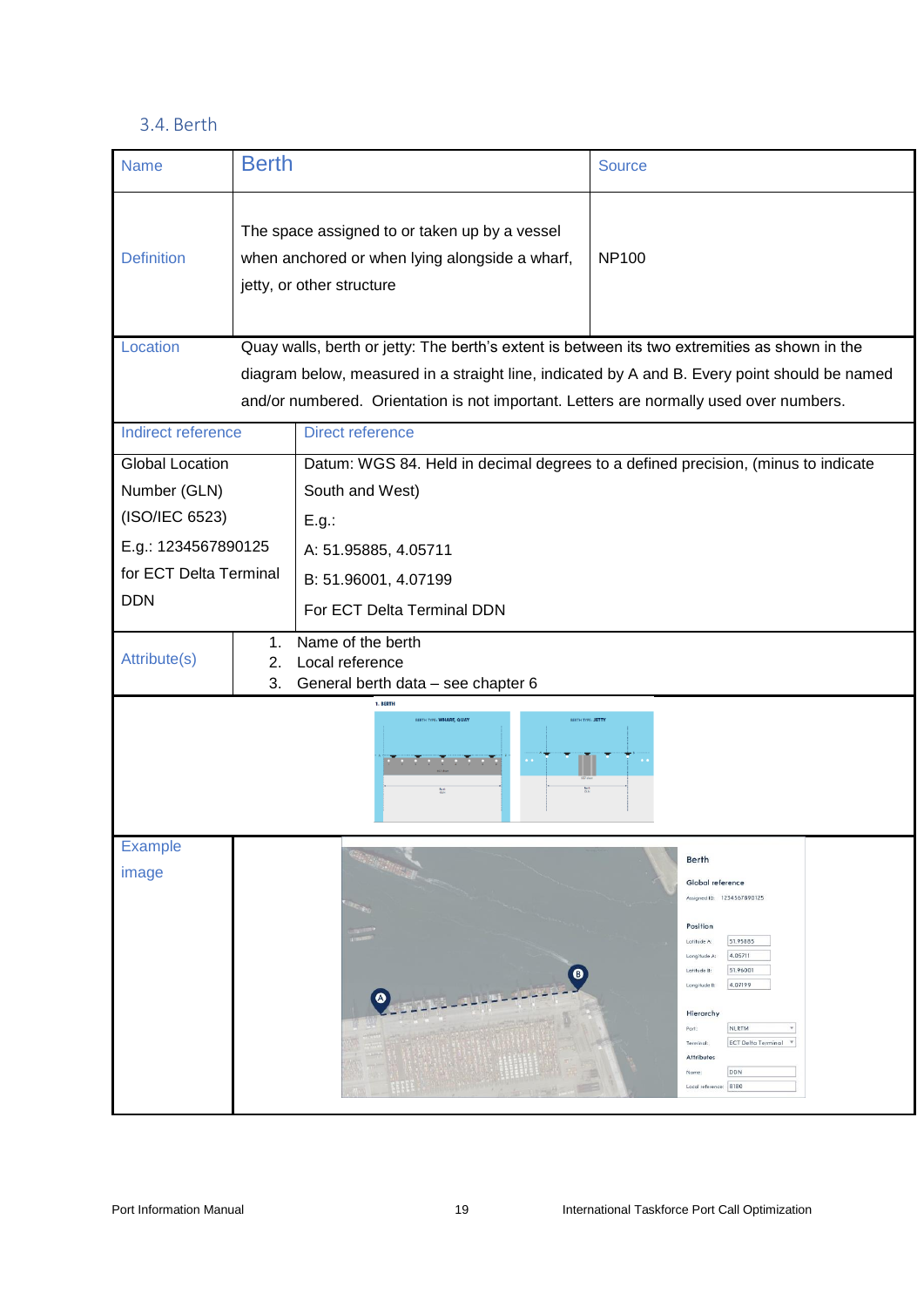# <span id="page-19-0"></span>4. Waypoints

# <span id="page-19-1"></span>4.1. Introduction

This section defines important waypoints which describe individual locations indicating the positions to which the ship may be navigating. Normally the ship receives the following waypoints in order of granularity:

- 1. The Pilot Boarding Place position
- 2. The Berth Position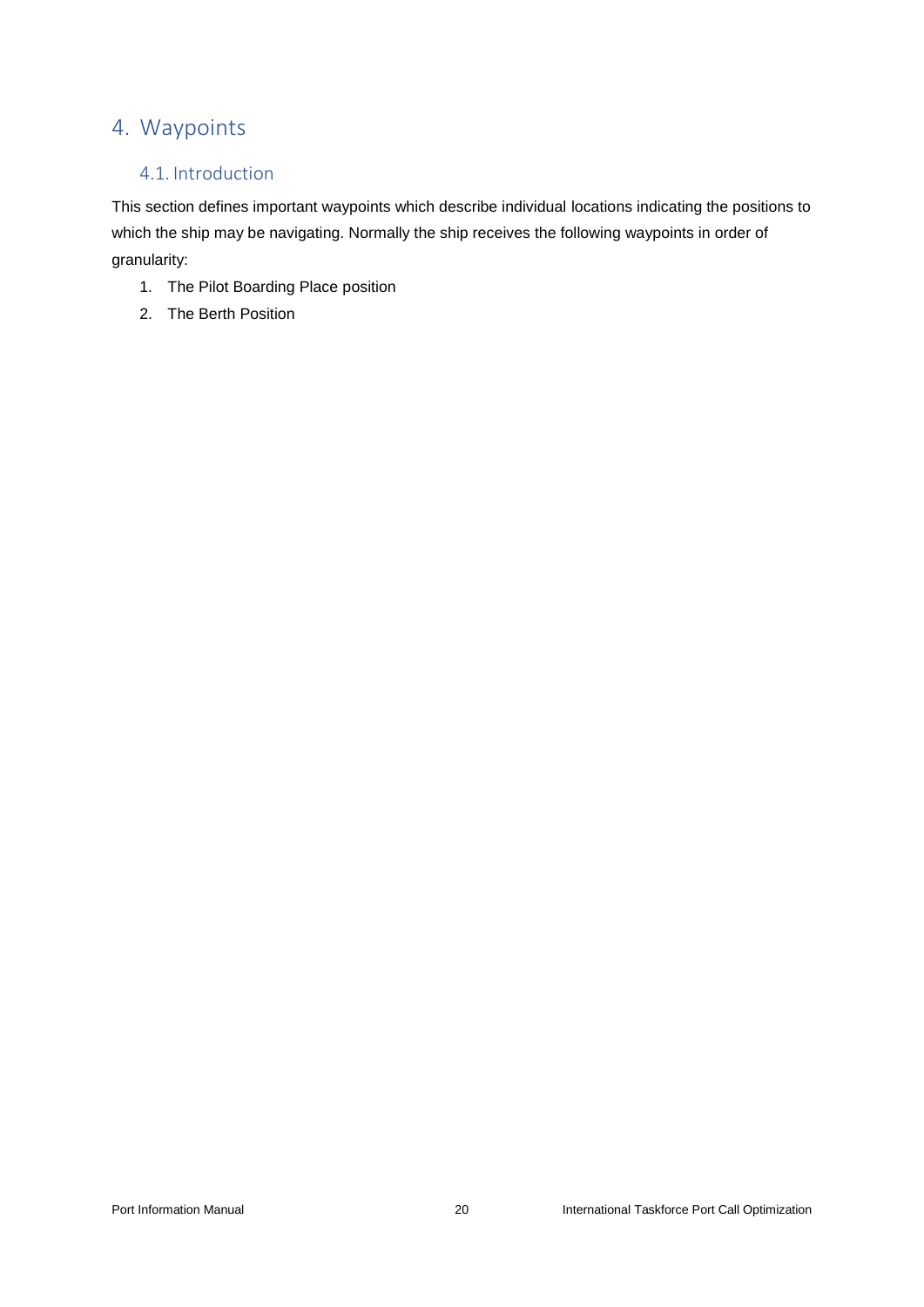# <span id="page-20-0"></span>4.2. Pilot Boarding Place

| <b>Name</b>                                                                       | <b>Pilot Boarding Place</b>                                                                                                                                                                           |                                                                                                                                                    | <b>Source</b>                                                                                                                                                                                           |  |
|-----------------------------------------------------------------------------------|-------------------------------------------------------------------------------------------------------------------------------------------------------------------------------------------------------|----------------------------------------------------------------------------------------------------------------------------------------------------|---------------------------------------------------------------------------------------------------------------------------------------------------------------------------------------------------------|--|
| <b>Definition</b>                                                                 | In voyage planning, a point on the vessel's route where<br>a pilot is intended to be embarked / disembarked.<br>At sea, the meeting place to which the pilot comes out.<br>Also known as Pilot point. |                                                                                                                                                    | <b>IHO S-57</b><br>IHO S-4                                                                                                                                                                              |  |
| Location                                                                          |                                                                                                                                                                                                       | A single position which represents the pilot boarding place                                                                                        |                                                                                                                                                                                                         |  |
| Indirect reference                                                                |                                                                                                                                                                                                       | <b>Direct reference</b>                                                                                                                            |                                                                                                                                                                                                         |  |
| Global Location Number (GLN) (ISO/IEC 6523)<br>E.g. 1234567890123 for Maas Center |                                                                                                                                                                                                       | Datum: WGS 84. Held in decimal degrees to a<br>defined precision, (minus to indicate South and<br>West)<br>E.g.: 52.01750, 3.89194 for Maas Center |                                                                                                                                                                                                         |  |
| Attribute(s)                                                                      | 1.<br>2.<br>Times - see chapter 7                                                                                                                                                                     | Name of the pilot boarding place e.g. "Maas Center"                                                                                                |                                                                                                                                                                                                         |  |
| Example image                                                                     |                                                                                                                                                                                                       |                                                                                                                                                    | <b>Pilot Boarding Place</b><br>Global reference<br>Assigned ID: 1234567890123<br>Position<br>52.01750<br>Latitude:<br>3.89194<br>Longitude:<br>Hierarchy<br>NLRTM<br>Port:<br>Attributes<br>Maas Center |  |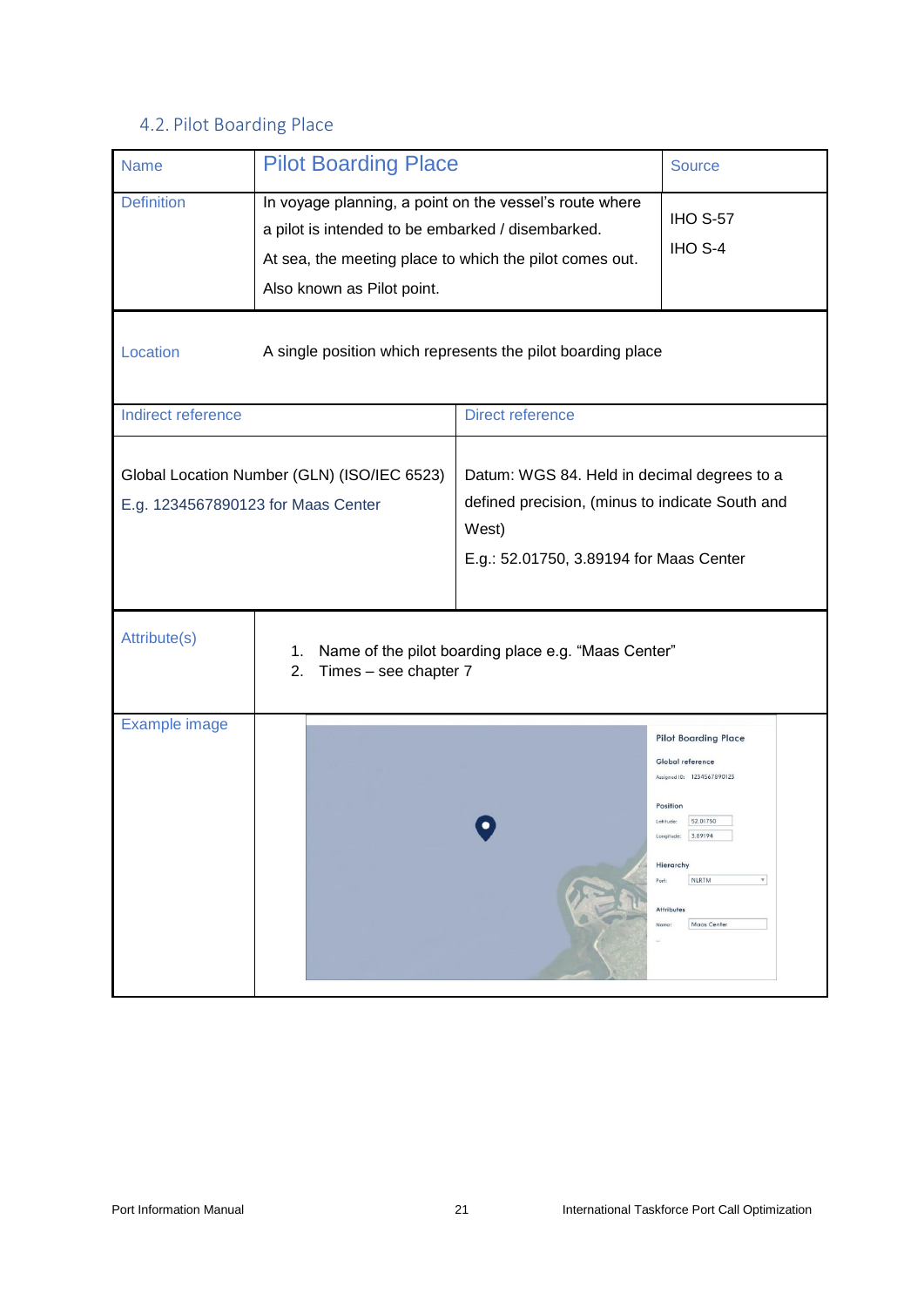# <span id="page-21-0"></span>4.3. Berth Position

| <b>Name</b>              | <b>Berth Position</b>                                                                                           |                                                                                                    | <b>Source</b>                 |
|--------------------------|-----------------------------------------------------------------------------------------------------------------|----------------------------------------------------------------------------------------------------|-------------------------------|
| <b>Definition</b>        | The position along the line of a berth, specified by one<br>point (e.g. bollard, meter mark number, manifold or |                                                                                                    | <b>IHO S-32</b>               |
|                          | ramp number), allowing the vessel to berth in the<br>correct position along the berth.                          |                                                                                                    |                               |
| Location                 | A single point                                                                                                  |                                                                                                    |                               |
| Indirect reference       |                                                                                                                 | <b>Direct reference</b>                                                                            |                               |
|                          | Global Location Number of Berth (ISO/IEC                                                                        | Datum: WGS 84. Held in decimal degrees to a defined                                                |                               |
|                          | 6523) with extension (for bollard/meter mark,                                                                   | precision, (minus to indicate South and West)                                                      |                               |
| manifold or ramp number) |                                                                                                                 | Example: 51.887190, 4.284030                                                                       |                               |
| E.g.: 1234567890125-25.5 |                                                                                                                 |                                                                                                    |                               |
| Attribute(s)             | 1.<br>2.<br>Times - see chapter 7                                                                               | Name of berth and bollard number or meter mark number (some ports)                                 |                               |
|                          |                                                                                                                 |                                                                                                    |                               |
| <b>2. BERTH POSITION</b> |                                                                                                                 |                                                                                                    |                               |
|                          | BERTH TYPE: WHARF, QUAY<br>$10 - 11 - 12 - 13$<br>$$57$ ch                                                      | BERTH TYPE: JETTY<br>$\mathbf{2}^{\circ}$<br>Berth position<br>GLN + exten<br><b>Beth position</b> | <b>BERTH TYPE: RO RO RAMP</b> |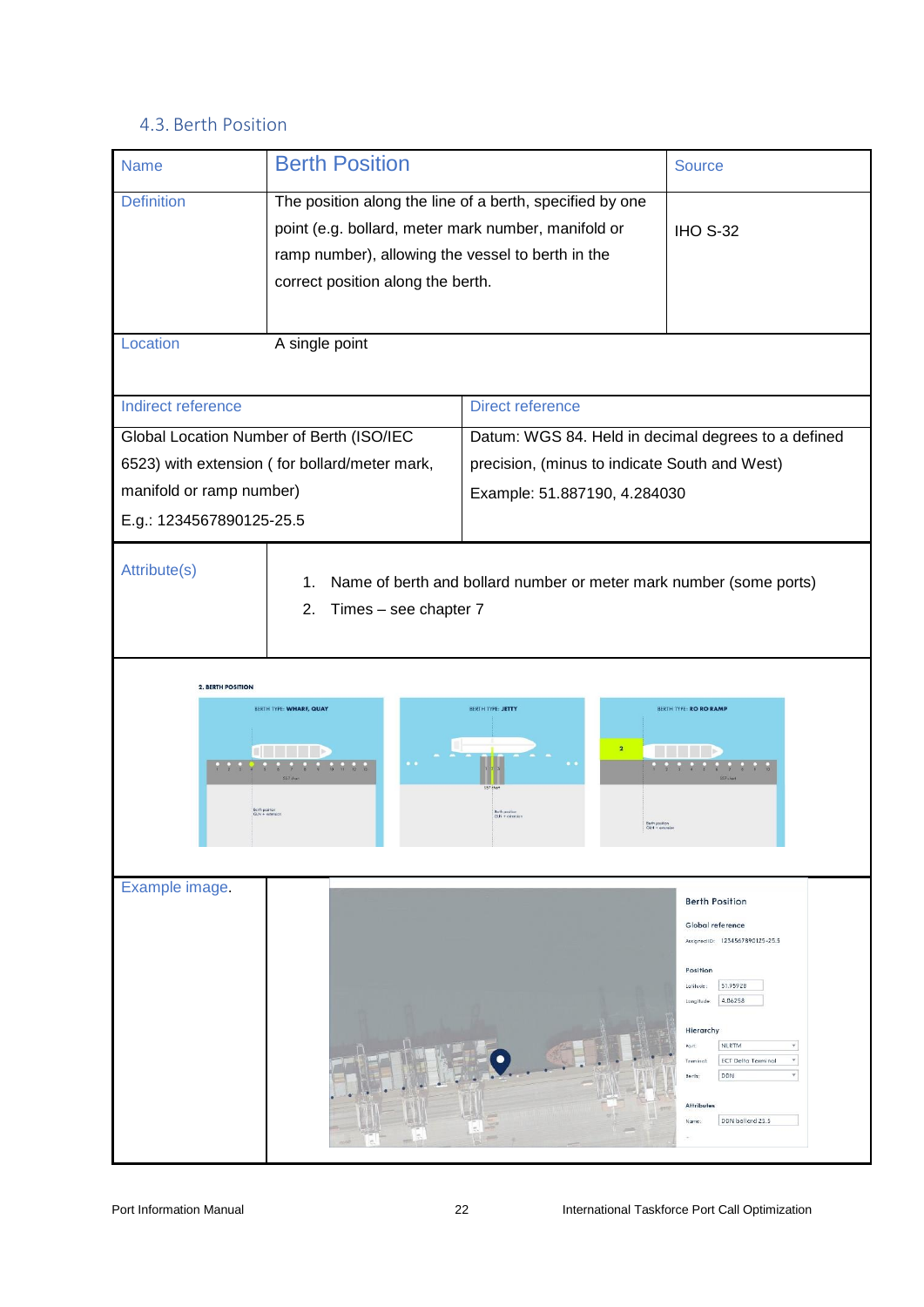# <span id="page-22-0"></span>5. Sections

# <span id="page-22-1"></span>5.1. Introduction

Port sections are bodies of water through which the ship is navigating from pilot boarding place to berth position. Each body of water has its restrictions, e.g. maximum sizes, conditions or regulations. Normally the ship navigates in the following sections, in order of granularity:

- 1. Fairway
- 2. Turning Basin
- 3. Basin
- 4. Berth pocket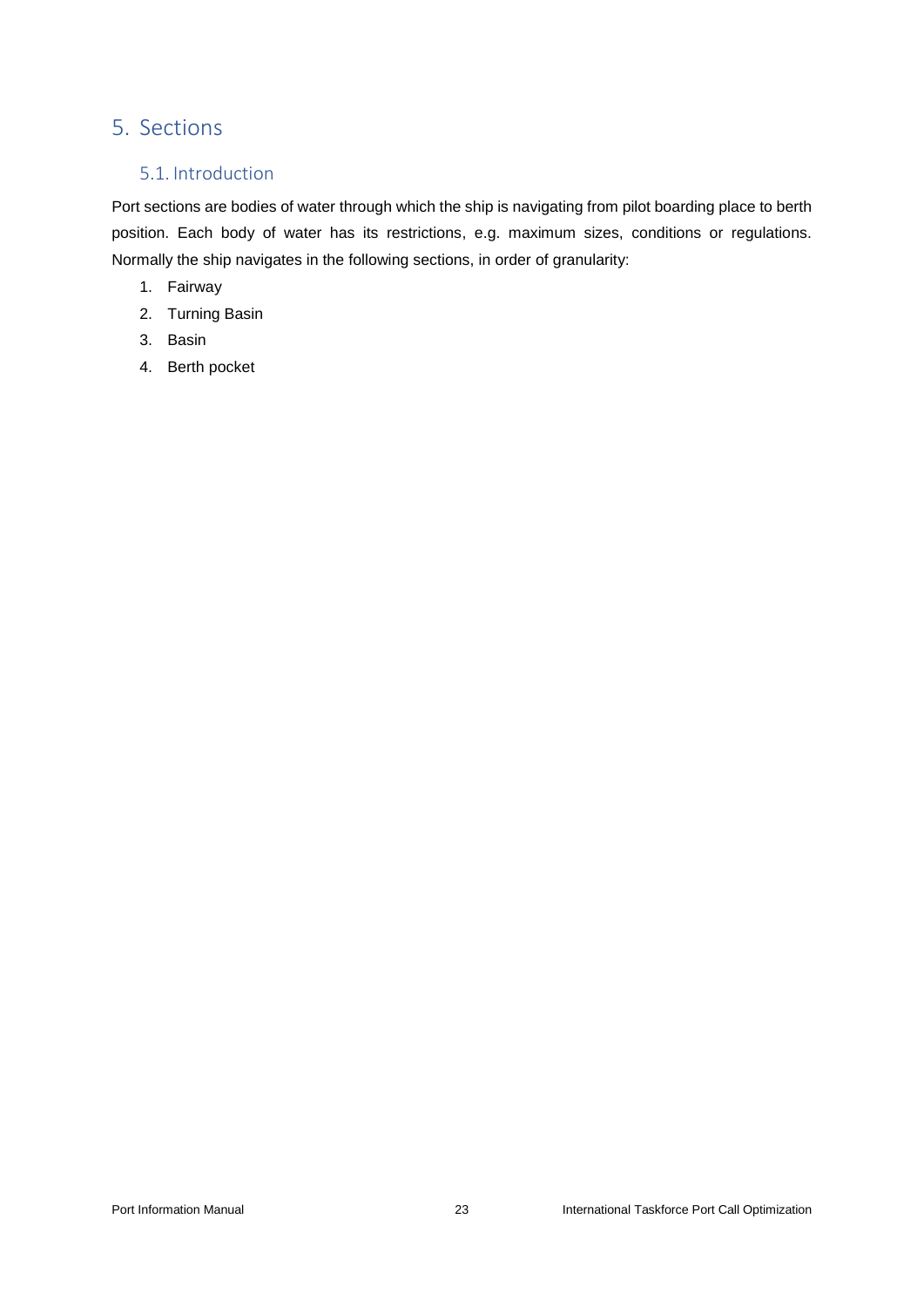# <span id="page-23-0"></span>5.2. Fairway, Turning Basin, Basin, Berth Pocket

| <b>Name</b>                                 | Fairway<br>1.<br><b>Turning basin</b><br>2.<br><b>Basin</b><br>3. |                                                                                                                                      | <b>Source</b>   |
|---------------------------------------------|-------------------------------------------------------------------|--------------------------------------------------------------------------------------------------------------------------------------|-----------------|
|                                             | <b>Berth pocket</b><br>4.                                         |                                                                                                                                      |                 |
| <b>Definition</b>                           | Fairway: The main navigable channel in the approaches to, or      |                                                                                                                                      | <b>NP100</b>    |
|                                             |                                                                   | within, a river or harbor. Sometimes called the Ship Channel.                                                                        |                 |
|                                             |                                                                   | Turning basin: An area of water or enlargement of a channel in a                                                                     | <b>NP100</b>    |
|                                             |                                                                   | port, where vessels are enabled to turn, and which is kept clear of                                                                  |                 |
|                                             |                                                                   |                                                                                                                                      |                 |
|                                             | obstructions such as buoys for that purpose                       |                                                                                                                                      |                 |
|                                             |                                                                   | Basin: A sheltered body of water available for port operations<br>connecting either with the sea, with an outer port or with another | <b>IHO S-32</b> |
|                                             |                                                                   | basin. Generally an almost land locked area leading off an in inlet,                                                                 |                 |
|                                             |                                                                   | firth or sound. Also, an area of water limited in extent and nearly                                                                  |                 |
|                                             | enclosed by structures alongside which vessels can lie.           |                                                                                                                                      |                 |
|                                             |                                                                   |                                                                                                                                      | <b>NP100</b>    |
|                                             |                                                                   | Berth Pocket: Body of water at the berth or anchor berth with                                                                        |                 |
|                                             |                                                                   | sufficient footprint to allow the vessel to make fast to the shore or                                                                |                 |
|                                             | mooring buoys or to anchor.                                       |                                                                                                                                      |                 |
|                                             |                                                                   |                                                                                                                                      |                 |
| Location                                    | Named bodies of water or delimited sections                       |                                                                                                                                      |                 |
| Indirect reference                          |                                                                   | <b>Direct reference</b>                                                                                                              |                 |
| Global Location Number (GLN) (ISO/IEC 6523) |                                                                   | Datum: WGS 84. Held in decimal degrees to a<br>defined precision, (minus to indicate South and                                       |                 |
|                                             |                                                                   | West)                                                                                                                                |                 |
|                                             |                                                                   |                                                                                                                                      |                 |
|                                             |                                                                   | E.g.: 51.9200000, 4.5000000 for Waalhaven                                                                                            |                 |
| Attribute(s)                                | Name of the port section<br>1.                                    |                                                                                                                                      |                 |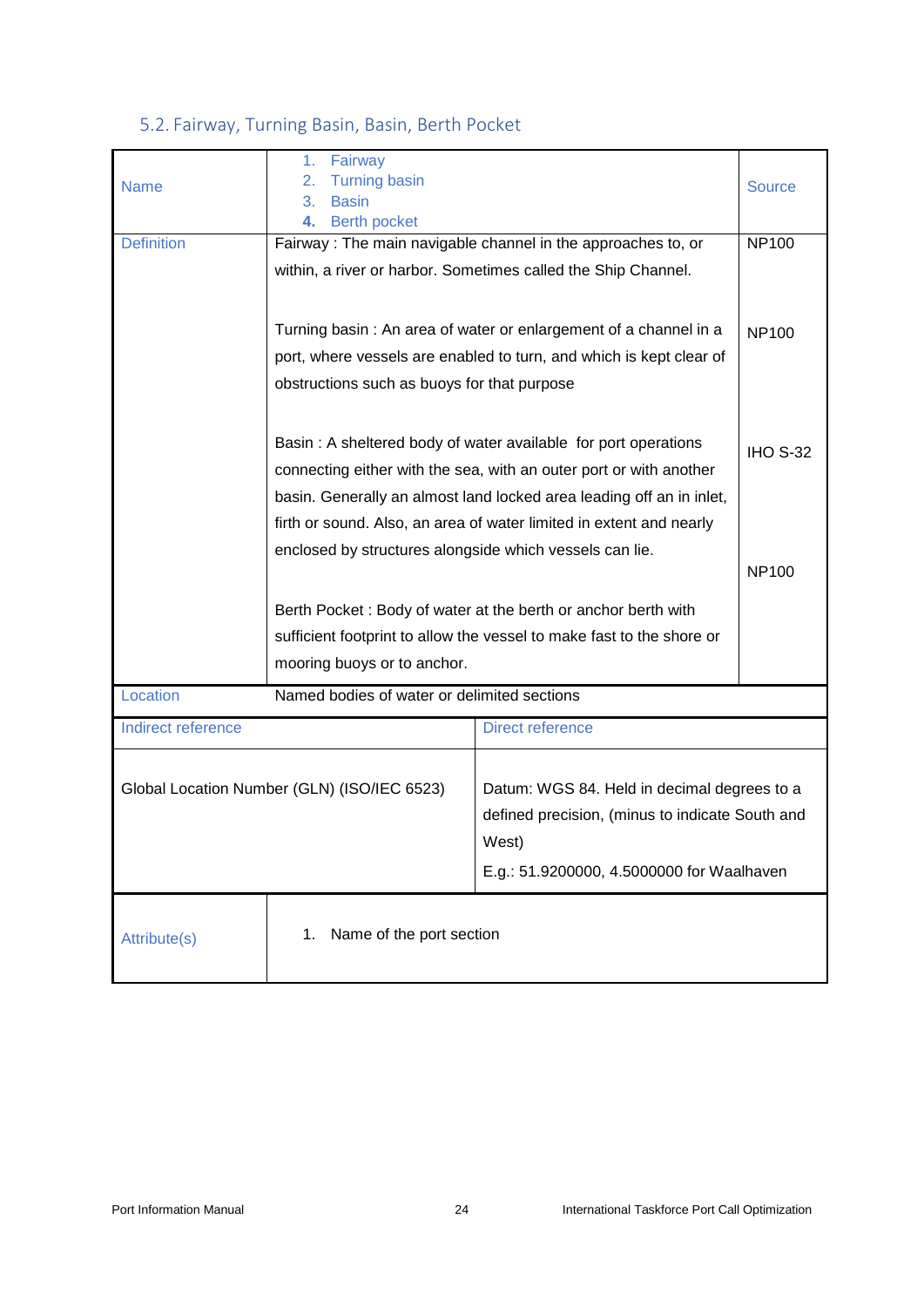# <span id="page-24-0"></span>6. Data fields for areas and lines

# <span id="page-24-1"></span>6.1. Introduction

This section defines a number of data fields for each individual feature. These features can either be area based or line based.

# <span id="page-24-2"></span>6.2. Data fields for ports

# <span id="page-24-3"></span>General port information

General information about the port

#### *General information*

General, introductory information about the port. This should be confined to information not contained in any other definitions

Format:

• Free text

#### *Developments*

Details of any active development affecting traffic in the port. Long term development plans should not be covered here but reference can be made to a section on the port website Format:

• Free text

#### *Limits description*

Description of the area covered by the information specified Format:

• Free text

#### *General information*

General, introductory information about the port. This should be confined to information not contained in any other definitions

Format:

• Free text

#### *Developments*

Details of any active development affecting traffic in the port. Long term development plans should not be covered here but reference can be made to a section on the port website Format:

• Free text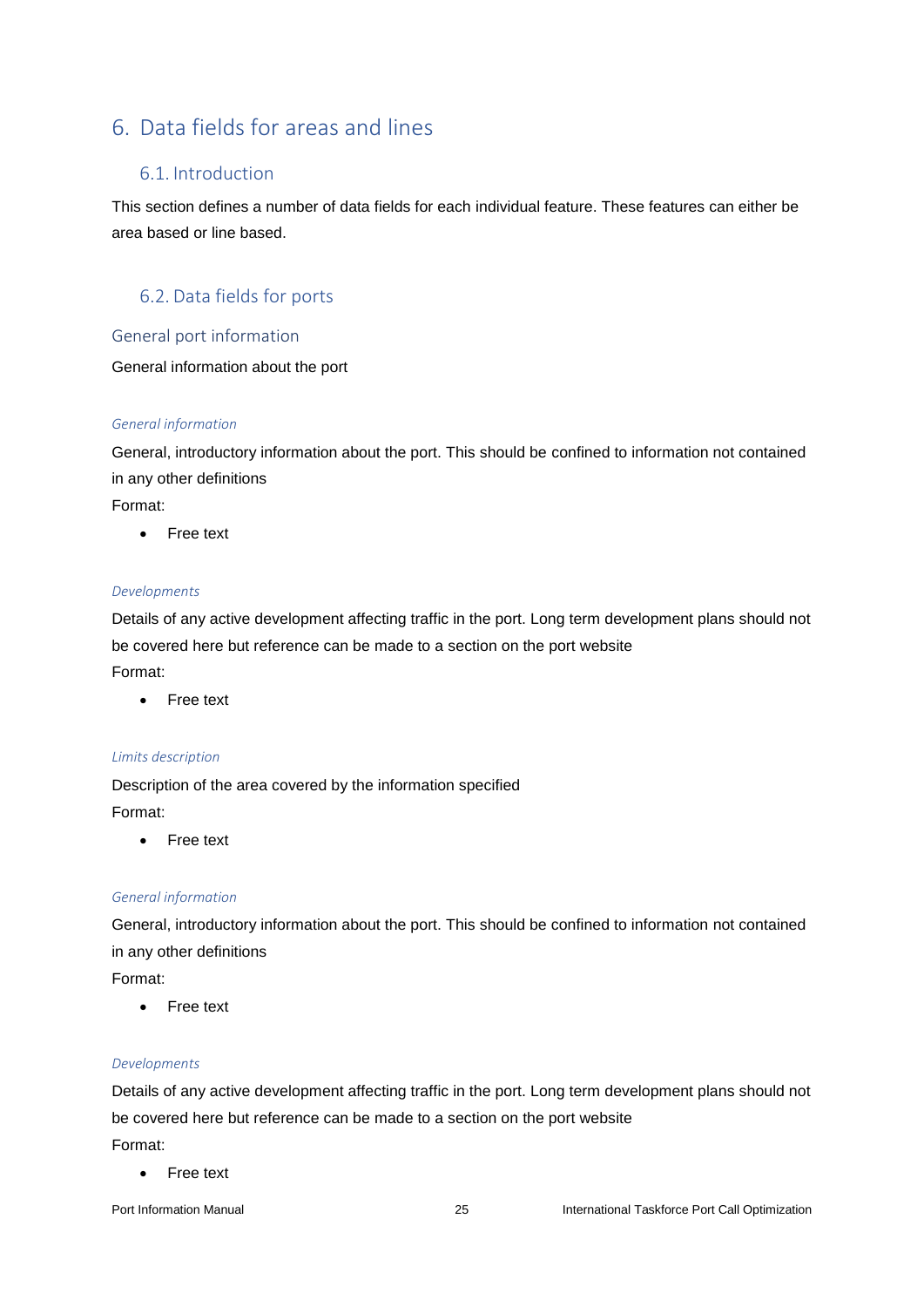#### *Limits description*

Description of the area covered by the information specified Format:

• Free text

#### *ISPS security level*

Current security level of the port. Defined by The International Ship and Port Facility Security Code<sup>1</sup>: Format:

- IPS Security Level: Level 1,2 or 3
- Qualifying remarks: free text

#### *Load Line Zone*

The load line zone in which the port is located. Defined by the IMO's International Convention on Load Lines

Format:

• Free text according to the IMO Load line convention with respect to the seasonal zones: Summer Winter, Tropical,, Winter North Atlantic, Fresh, Tropical Fresh

#### *Maximum vessel sizes*

Any size constraints on vessels using the port as a whole. It is not intended to capture constraints that may exist within an individual berth or port section as each section may have its own limits such as channel widths, swinging areas dimensions etc – these should be captured in the appropriate section Format:

- Maximum length: in decimal metres
- Maximum beam: in decimal metres
- Maximum (air) draught: in decimal metres
- Supplementary information: free text

#### *Time Zone*

Time zone in which the port is located Format:

- Standard Time: UTC +/- xx hrs
- Daylight Saving Time: UTC +/- xx hrs
- DST Start: date
- DST End: date

-

<sup>1</sup> <http://www.imo.org/>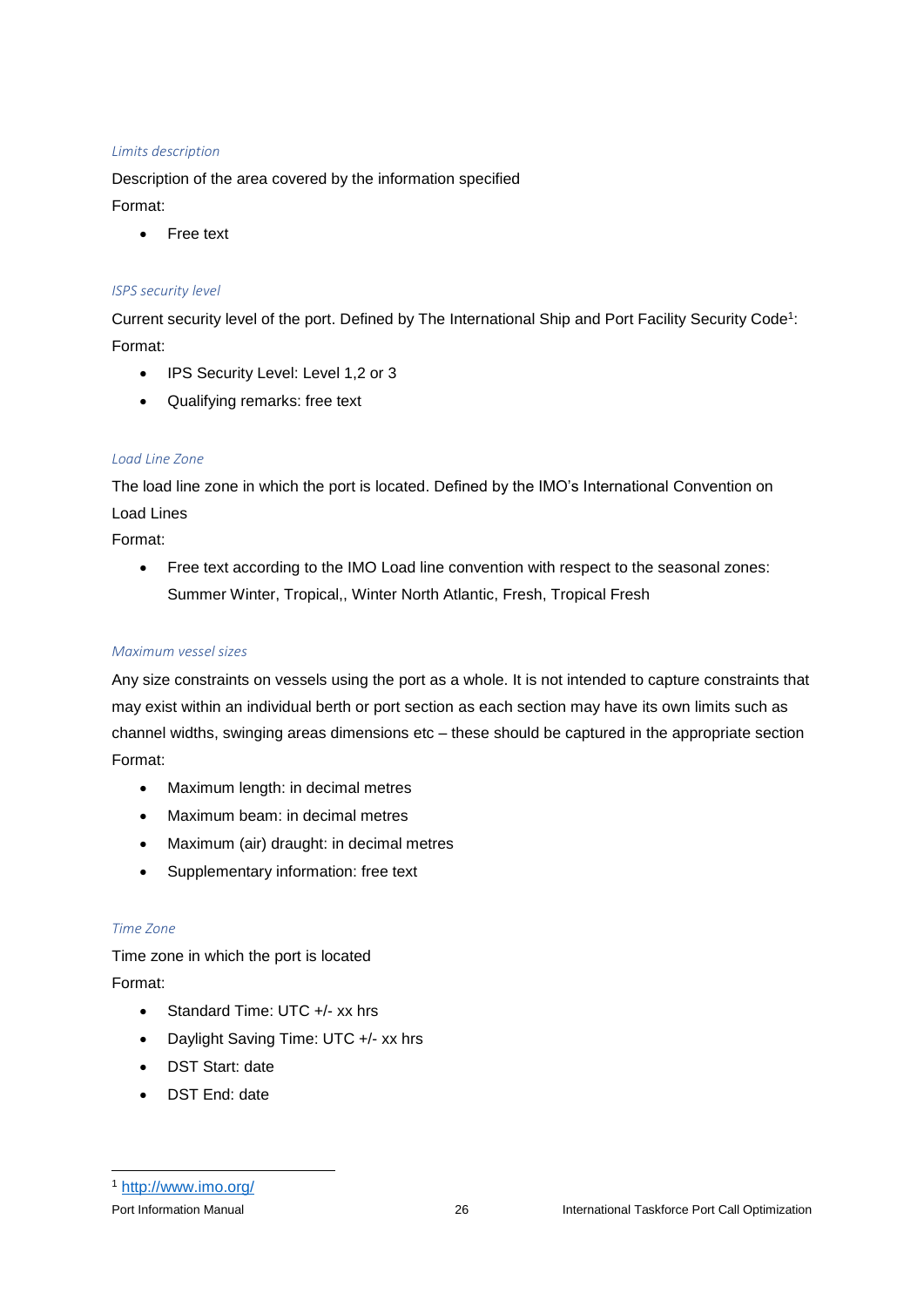#### *Local holidays*

Dates and names of any local or national holidays that may affect the working of the port Format:

- Name: free text
- Start Date: date
- End Date: date

#### *Working hours*

Working days and hours for the Port Authority, i.e. the times when they are contactable. It does not define the specific working times of various port services or terminals: these should be recorded as individual services

Format:

- Start Day: date
- End Date: date
- Week Day Start: free text
- Week Day End: free text

#### *Cargo*

Types of cargo handled by the port Format:

- Cargo type: free text
- Weight of goods: weight of goods or number of containers per calendar year in tonnes
- Supplementary information: free text

#### *Charts*

Charts and Navigational Publications such as tide tables that can be used to navigate the port approaches and port basins and waterways

Format (per chart or publication):

- Chart number: free text
- Title: free text
- Identifier: free text
- Publisher: free text

#### *Shipping announcements*

Local shipping announcements relevant to port users (including hyperlinks to local notices and advisories to mariners or sounding survey publications) Format:

• Free text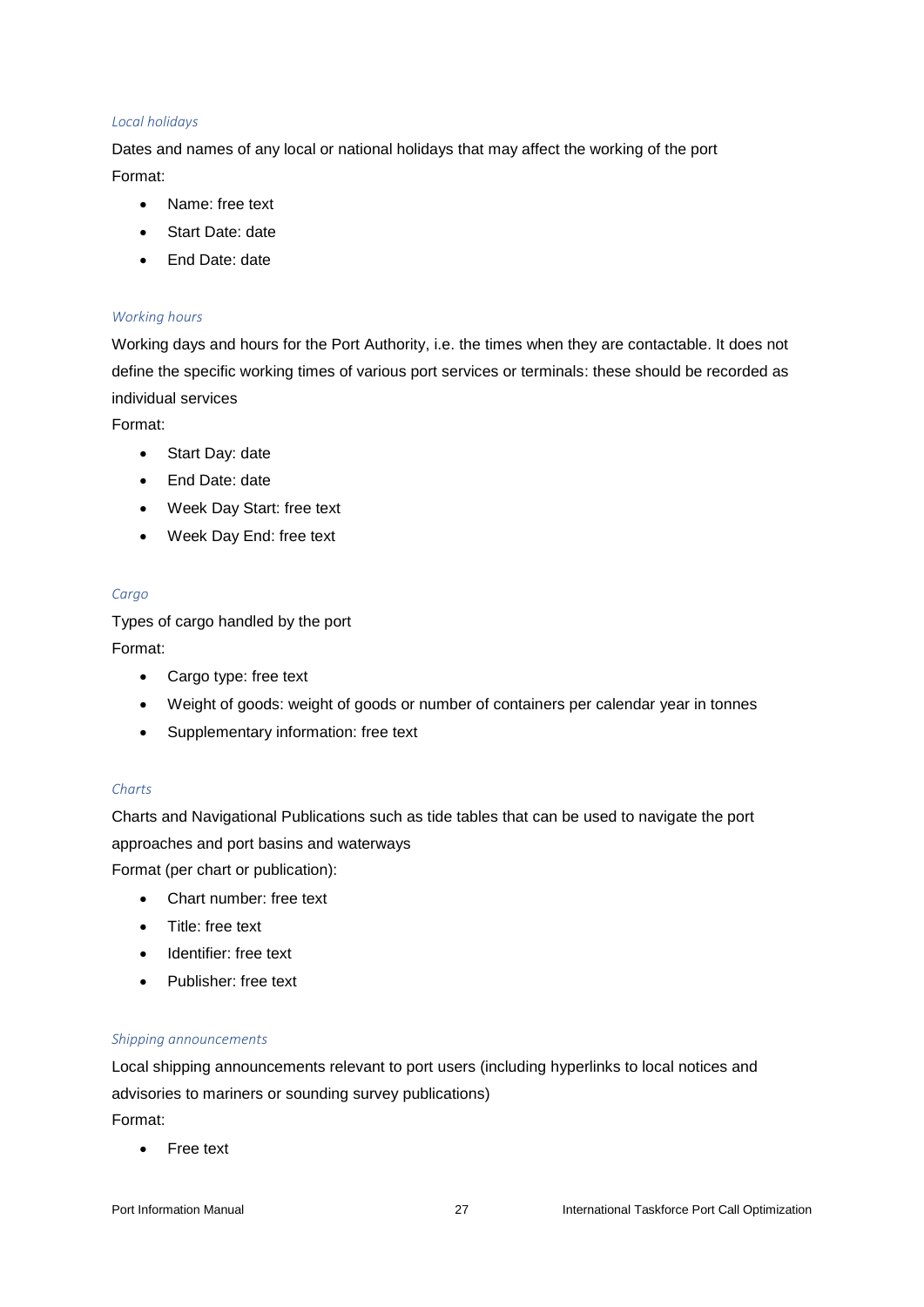#### *Legal disclaimer*

Any additional legal disclaimers that a port wish to make Format:

• Free text

#### *Website*

Hyperlink to the official port website Format:

• Free text

# <span id="page-27-0"></span>Contact information

This section defines the content of contact details.

Contact details will generally be supplied for:

- All people and service providers who are the recipients or reports under the "reports and documentation" section
- The emergency coordination centre
- The service provides referenced under "nautical services" and "vessel services"

#### *General contact information*

Introductory text or high level, nonspecific information for contacting people in the port. This does not contain specific name, address or other contact details for any individual or service (these are defined as individual "point of contact")

Format:

• Free text

#### *Point of contact*

Detailed contact information for an official point of contact within the port Format:

- Individual name: free text
- Department name: free text
- Role: free text
- Hours of service: fee text
- Contact instructions: free text
- Voice number: free text
- Fax number: free text
- VHF channel: free text
- E-mail: free text
- Delivery point: free text
- City: free text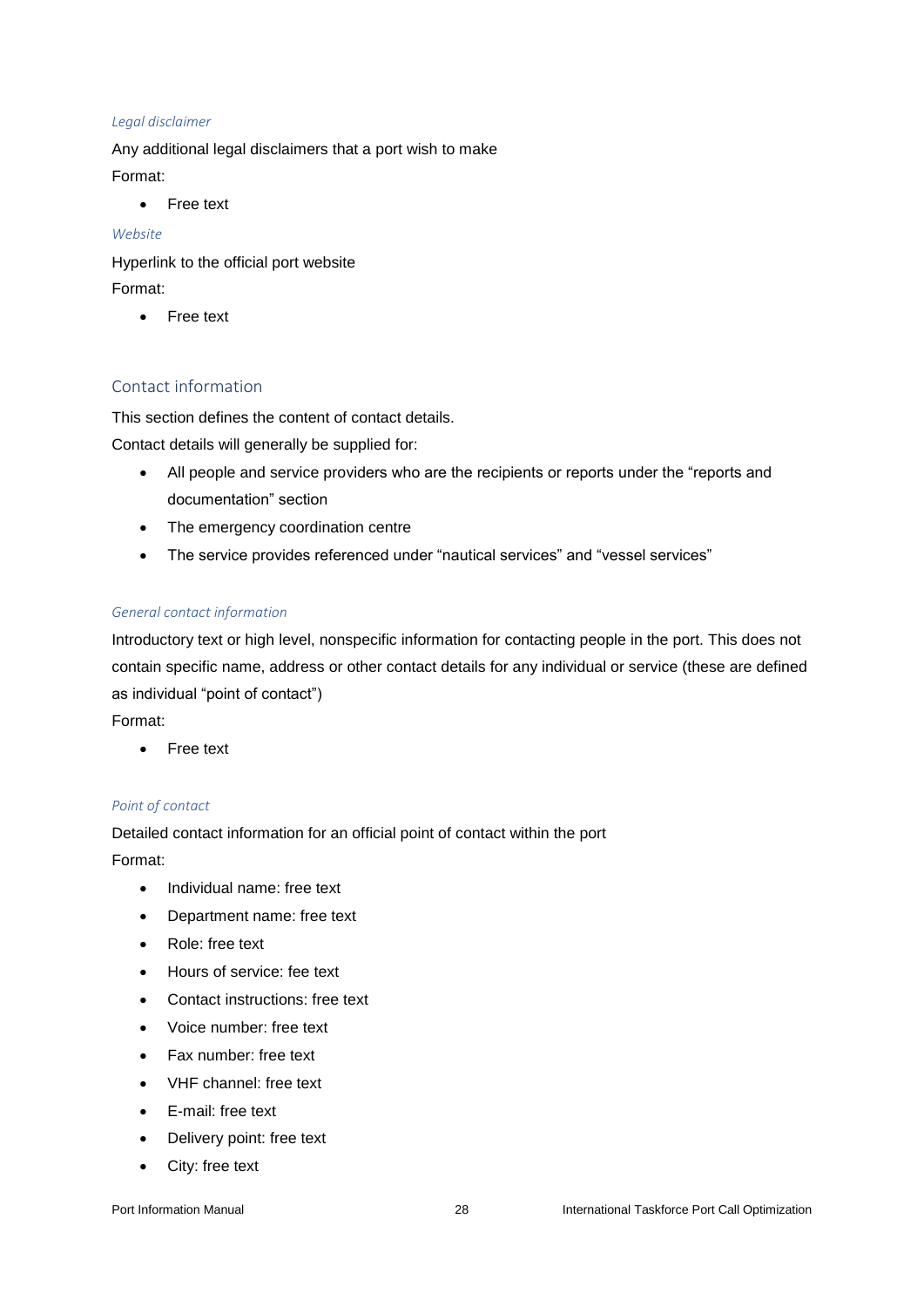- Administrative area: free text
- Postal code: free text
- Country: free text

#### *Inter ship communication*

Specification of a communication channel for vessels in the port or a port section Format:

- VHF usage: fee text
- VHF channel: free text
- Remarks: free text

#### <span id="page-28-0"></span>Weather and tidal Information

Weather and tide information for the port

#### *Real time weather and tidal information*

Links to any official real-time weather or tidal information provided by the port Format:

• Free text or reference to a port website

#### *Local weather and tidal phenomena*

Details of any important local weather of tidal conditions within the port Format:

- Phenomena: free text
- Details: free text
- Location: free text

#### <span id="page-28-1"></span>Reports and documentation

Defines the various reports (e.g. notification, declarations, reports) and documentation that a visiting vessel will be expected to send to the port either before arrival, during its stay in port or before and after departure. Port's reports will be in fixed formats and will require completion. Documentation are standardized documents which need to be presented to the port authorities. The exact requirements will vary per port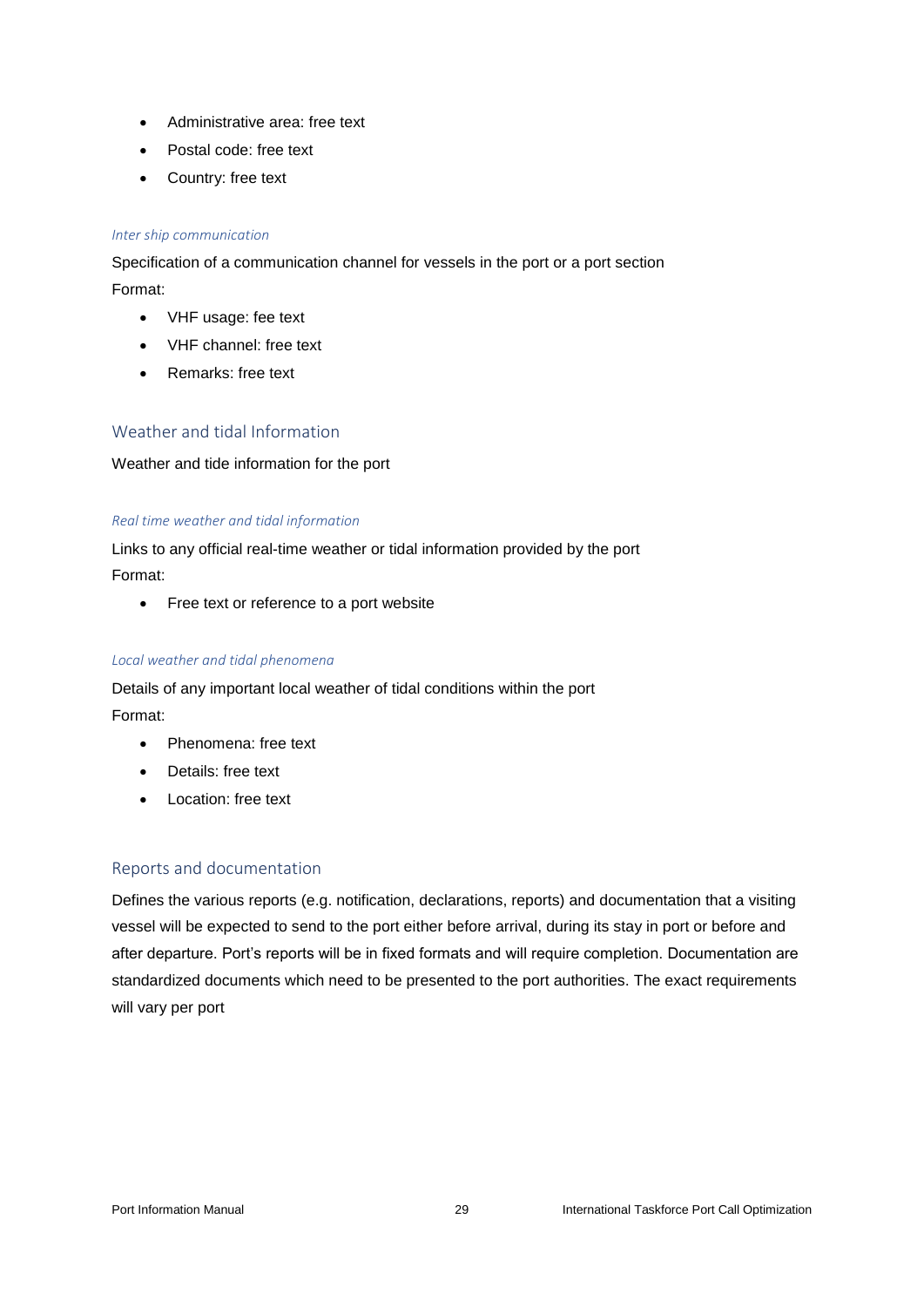#### *Pre arrival reports*

Detailed requirements for each report that needs to be sent to the port before arrival Format:

- Report category: free text
- Who: fee text
- What: free text
- To: free text
- How: free text
- When: free text
- Remarks: fee text

#### *In port Reports*

Detailed requirements for each report that needs to be sent to the port whilst in port

Format:

- Report Category: free text
- Who: fee text
- What: free text
- To: free text
- How: free text
- When: free text
- Remarks: fee text

#### *Pre departure reports*

Detailed requirements for each report that needs to be sent to the port prior to departure Format:

- Report category: free text
- Who: fee text
- What: free text
- To: free text
- How: free text
- When: free text
- Remarks: fee text

#### *Documentation requirements*

Details of any documentation that vessels will be required to provided to authorities in port Format:

- Vessel type: free text
- Document: free text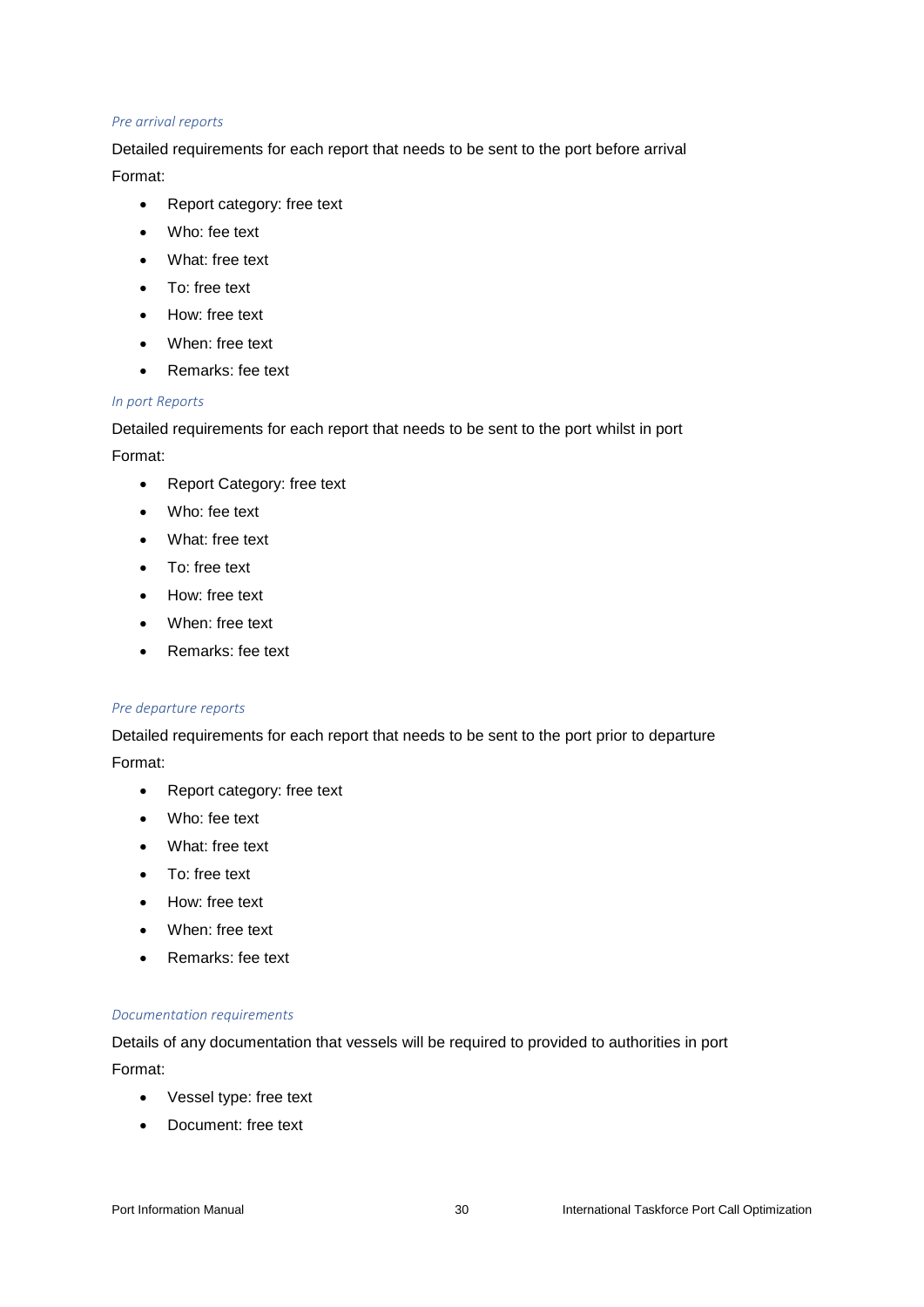## <span id="page-30-0"></span>Regulations and exemptions

Details of any relevant local regulations that apply in the port such as bunkering procedures, use of linesmen or Pilot Exemption Certificate (PEC). This does not include national or international regulations which may be documented elsewhere.

#### *Regulation*

Details of any local regulations that apply in the port or its surrounding water Format:

• Free text or reference to a port website

#### *Exemptions*

Any exemptions that may apply to classes of vessel or suitably qualified people Format:

• Free text or reference to a port website

#### <span id="page-30-1"></span>Port safety

Identification of equipment, procedures and points of contact that should be used in case of an emergency within the port

#### *Emergency coordination centre*

The Emergency Coordination Centre information for the port. Individuals should be entered as a "Point of Contact" and referenced within this information Format:

• Free text

#### *Emergency response equipment*

Types, locations and availability of emergency response equipment Format:

- Equipment type: free text
- Equipment availability: free text

#### *Emergency procedures*

Relevant emergency response procedures Format:

- Category of emergency: free text
- Emergency procedure: fee text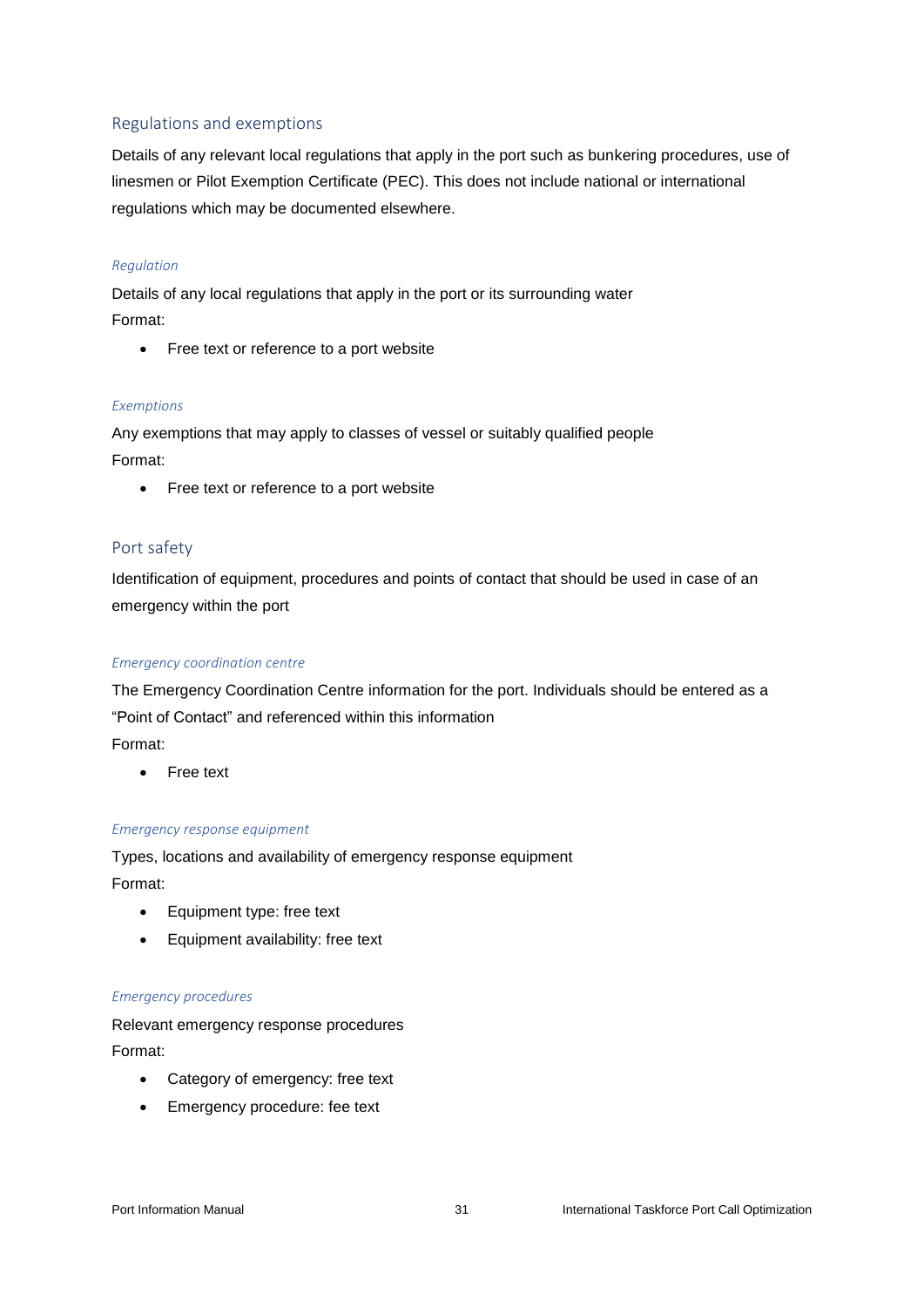#### <span id="page-31-0"></span>Services

This section defines the individual services that are available in the port

#### *Nautical services*

Services related to the safe passage and berthing of the vessel: VTS, Pilotage, Towage/Tugs, Lines Format:

- Nautical service type: free text
- Service name: free text
- Service location description: free text
- Service area description: free text
- Service hours: free text
- Working hours: free text
- Service details: free text

#### *Vessel services*

Services related to the vessel and her cargo: Bunkers. Lube Oil, Potable Water, Provisions, Stores, Waste per IMO class, Repairs, Lashing, Cargo Survey, Draught Survey, Vetting Format:

- Vessel nautical service type: free text
- Service name: free text
- Service location description: free text
- Service area description: free text
- Service hours: free text
- Working hours: free text
- Service details: free text
- Working hours: free text
	- ➢ Start Day: free text
	- ➢ End Day: free text
	- ➢ Week Day Start: free text
	- ➢ Week Day End: free text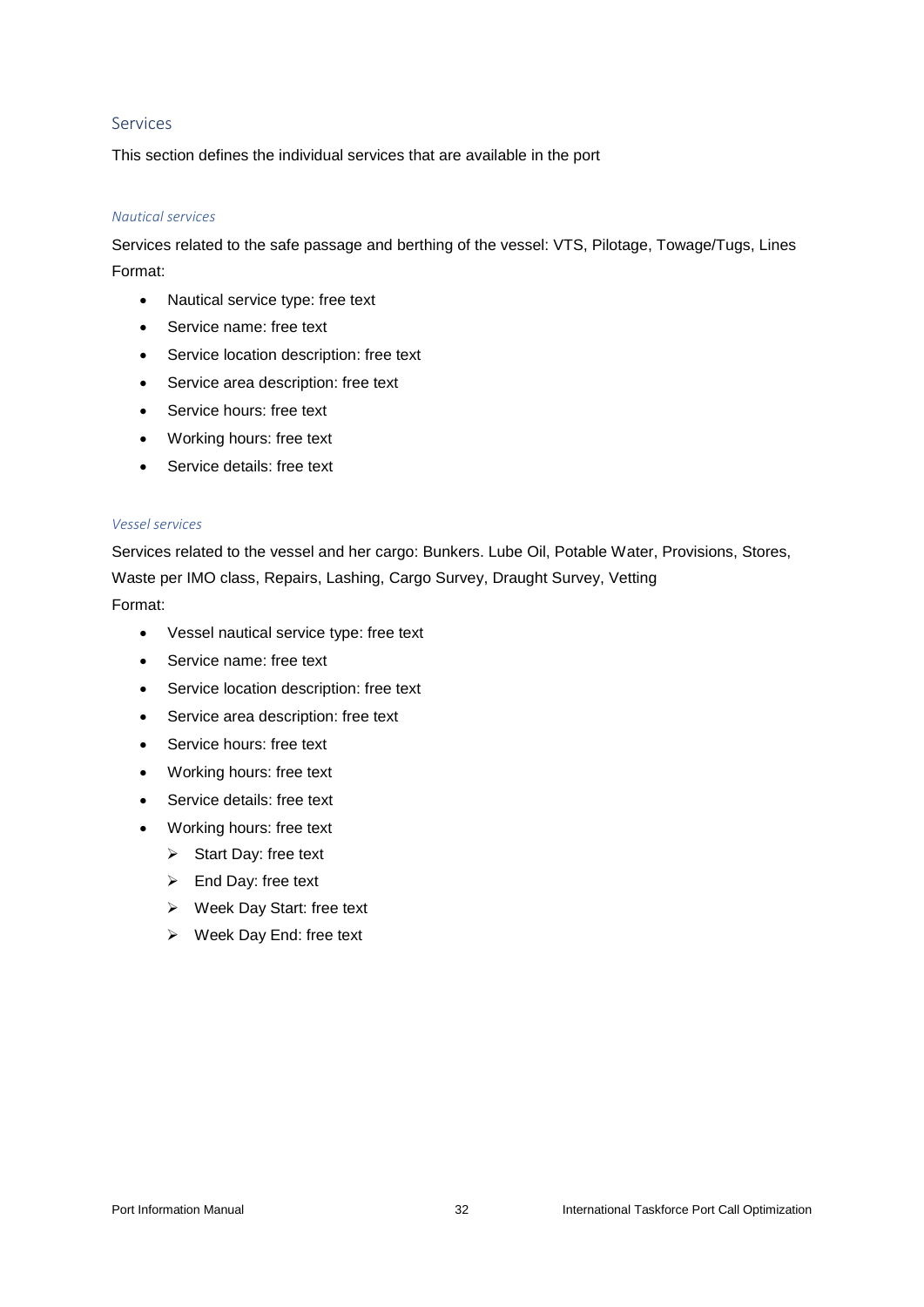# <span id="page-32-0"></span>6.3. Data fields for terminals

# <span id="page-32-1"></span>General terminal information

This is normally the domain of the terminal. Especially oil and LNG terminals might have specified terminal information templates, as per OCIMF (oil industry) or SIGTTO (gas industry)

# <span id="page-32-2"></span>6.4. Data fields for berths

# <span id="page-32-3"></span>General berth information

This is normally the domain of the terminal. Especially oil and LNG terminals might have specified terminal information templates, as per OCIMF or SIGTTO.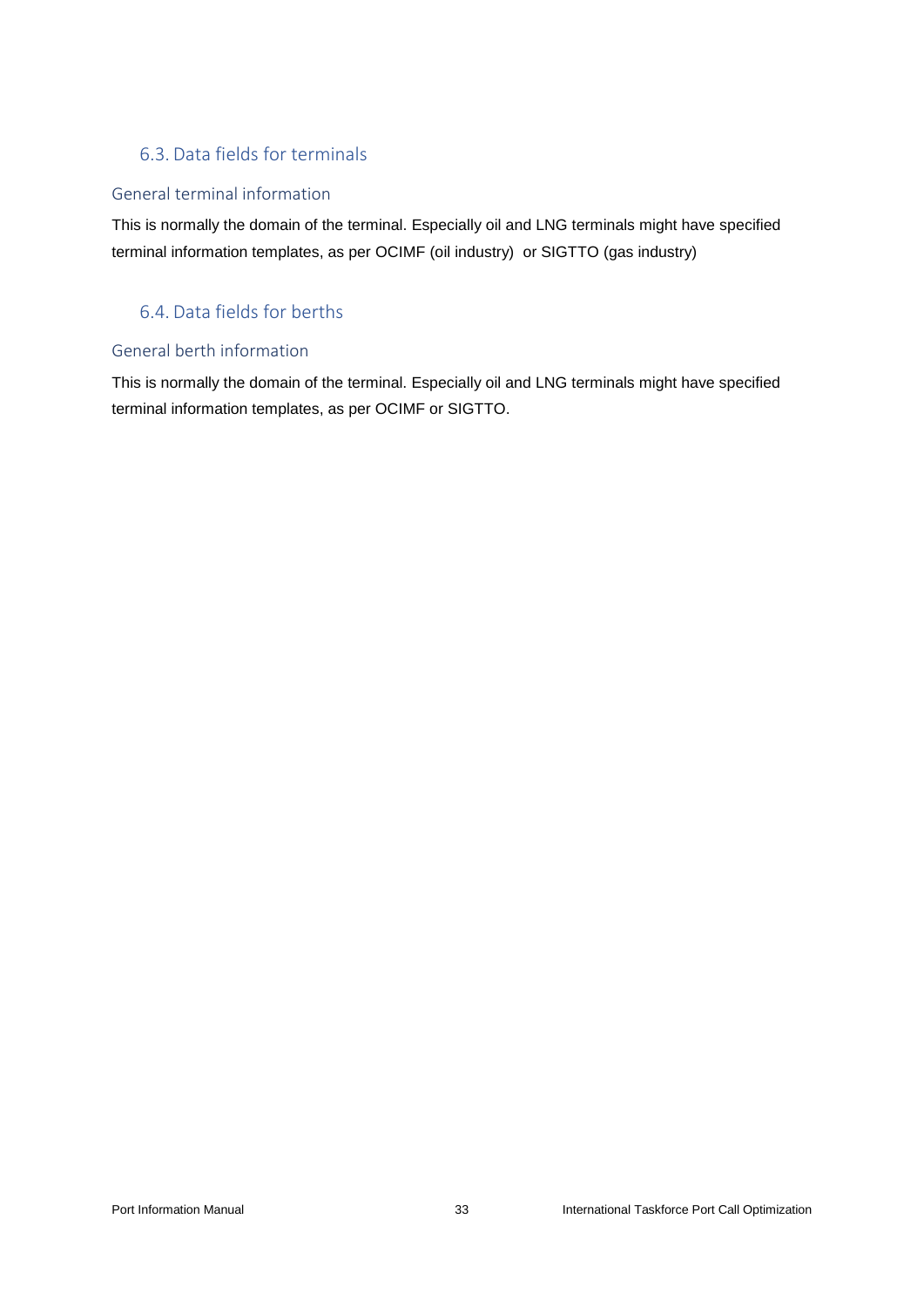# <span id="page-33-0"></span>7. Data fields for waypoints

# <span id="page-33-1"></span>7.1. Introduction

Often the most important information is at what time the vessel arrives at or departs from a certain waypoint. This section details the typical sequence of times for a particular vessel and defines the formatted content for each waypoint.

The general sequence of times is:

- 1. Estimated Time of Arrival
- 2. Requested Time of Arrival
- 3. Planned Time of Arrival
- 4. Actual Time of Arrival
- 5. Estimated time of Departure
- 6. Requested Time of Departure
- 7. Planned Time of Departure
- 8. Actual Time of Departure

All times are according IMO FAL and specified using formats standardized in ISO8601

# <span id="page-33-2"></span>7.2. Arrival times

#### <span id="page-33-3"></span>Estimated Time of Arrival (ETA)

When a vessel estimates it will arrive at specified location. Format: yyyy-mm-ddThh:mm:ssZ

#### <span id="page-33-4"></span>Requested Time of Arrival (RTA)

When a vessel is requested to arrive at a specified location. Format: yyyy-mm-ddThh:mm:ssZ

#### <span id="page-33-5"></span>Planned Time of Arrival (PTA)

When a vessel plans to arrive at a specified location. Format: yyyy-mm-ddThh:mm:ssZ

#### <span id="page-33-6"></span>Actual Time of Arrival (ATA)

When a vessel arrives at a specified location. Format: yyyy-mm-ddThh:mm:ssZ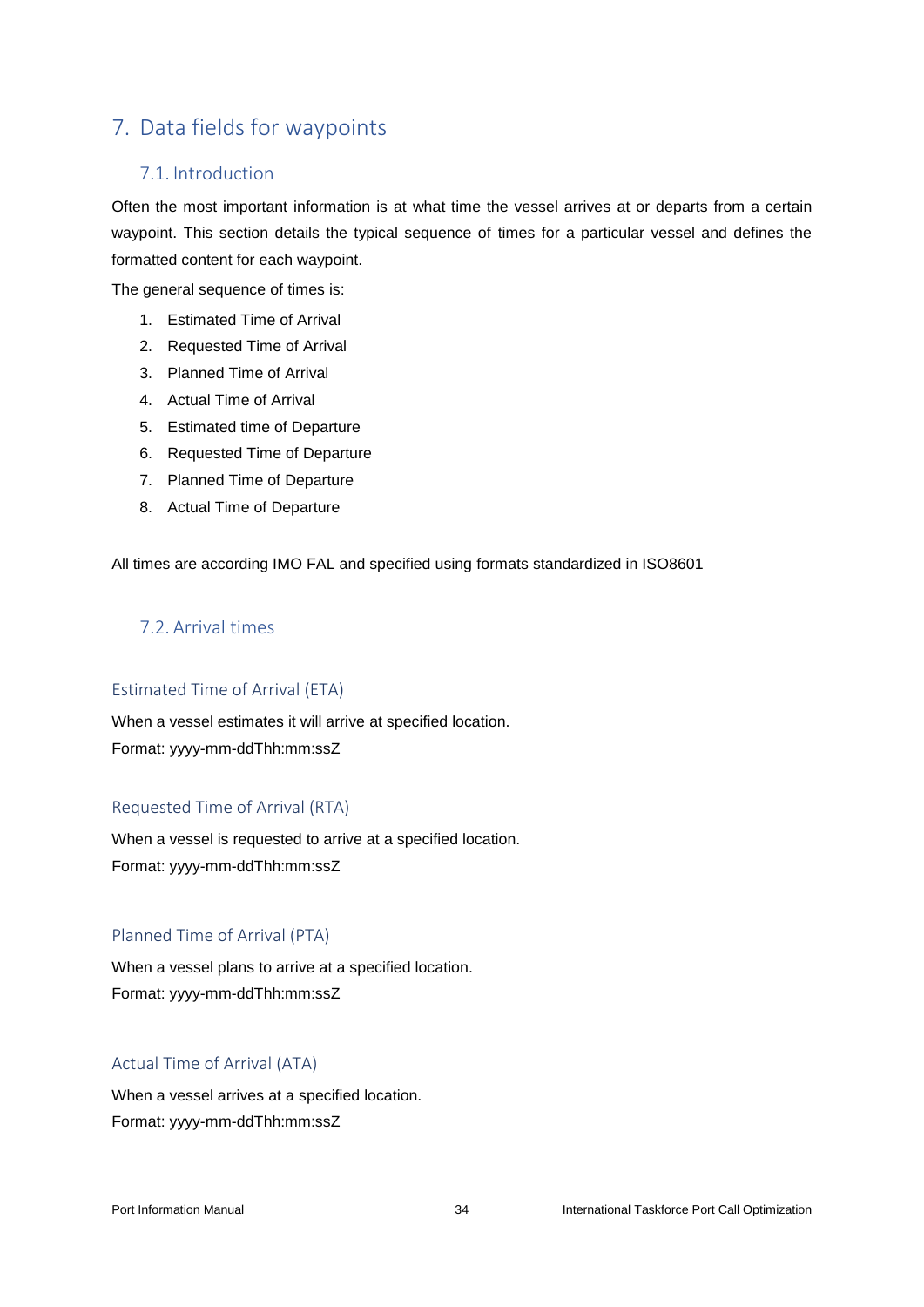## <span id="page-34-0"></span>7.3. Departure times

#### <span id="page-34-1"></span>Estimated Time of Departure (ETD)

When a vessel estimates it departs from a specified location. Format: yyyy-mm-ddThh:mm:ssZ

## <span id="page-34-2"></span>Requested Time of Departure (RTD)

When a vessel is requested to depart from a specified location. Format: yyyy-mm-ddThh:mm:ssZ

#### <span id="page-34-3"></span>Planned Time of Departure (PTD)

When a vessel plans to depart from a specified location. Format: yyyy-mm-ddThh:mm:ssZ

#### <span id="page-34-4"></span>Actual Time of Departure (ATD)

When a vessel departs from a specified location. Format: yyyy-mm-ddThh:mm:ssZ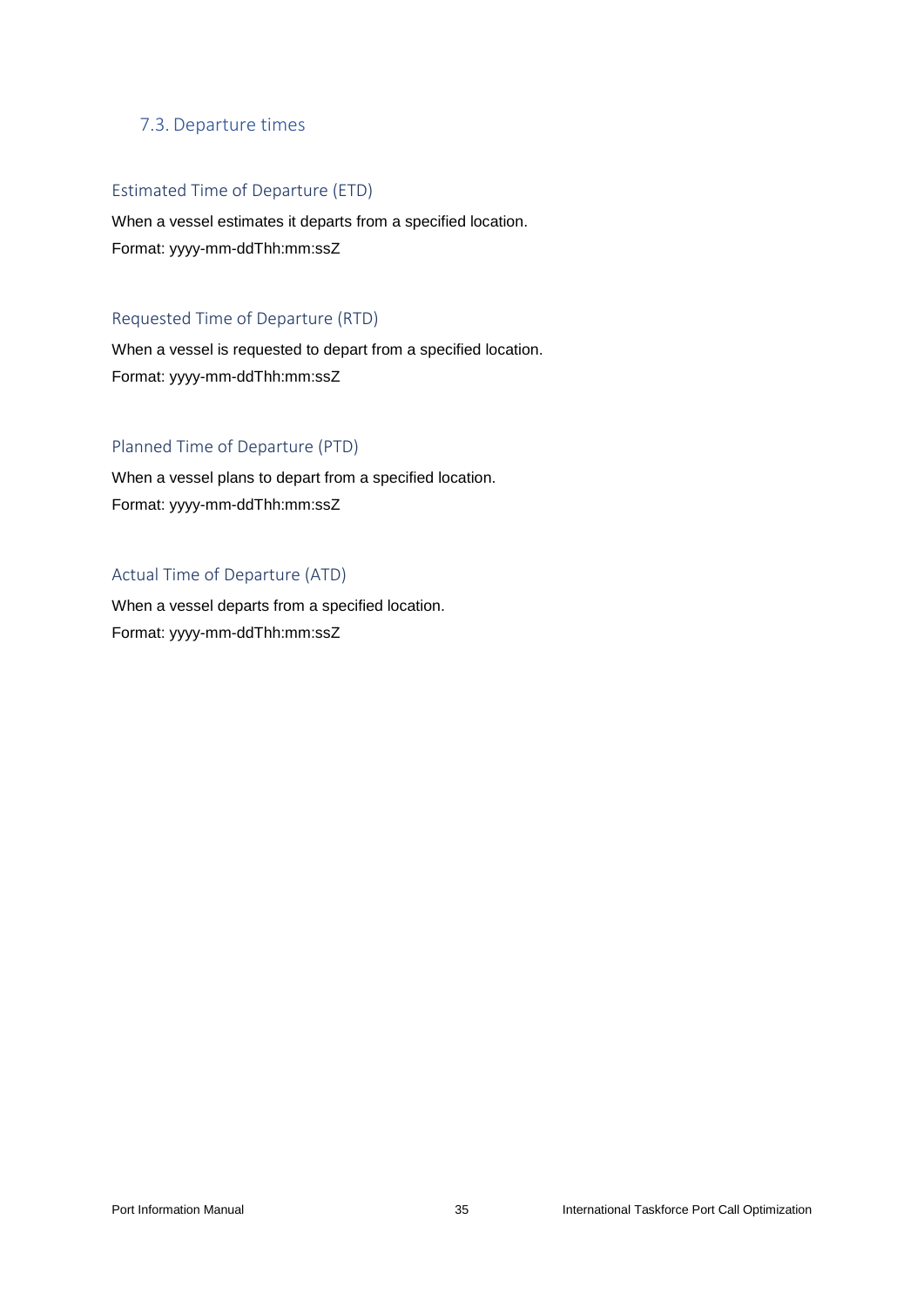# <span id="page-35-0"></span>7.4. Image of times



# <span id="page-35-1"></span>7.5. Relation of arrival and departure times to logbook entries

Some arrival times and departure times are related to logbook entries (see chapter 10), e.g: Actual Time of Arrival Berth = First Line Secured

Actual Time of Departure Berth = Last Line Released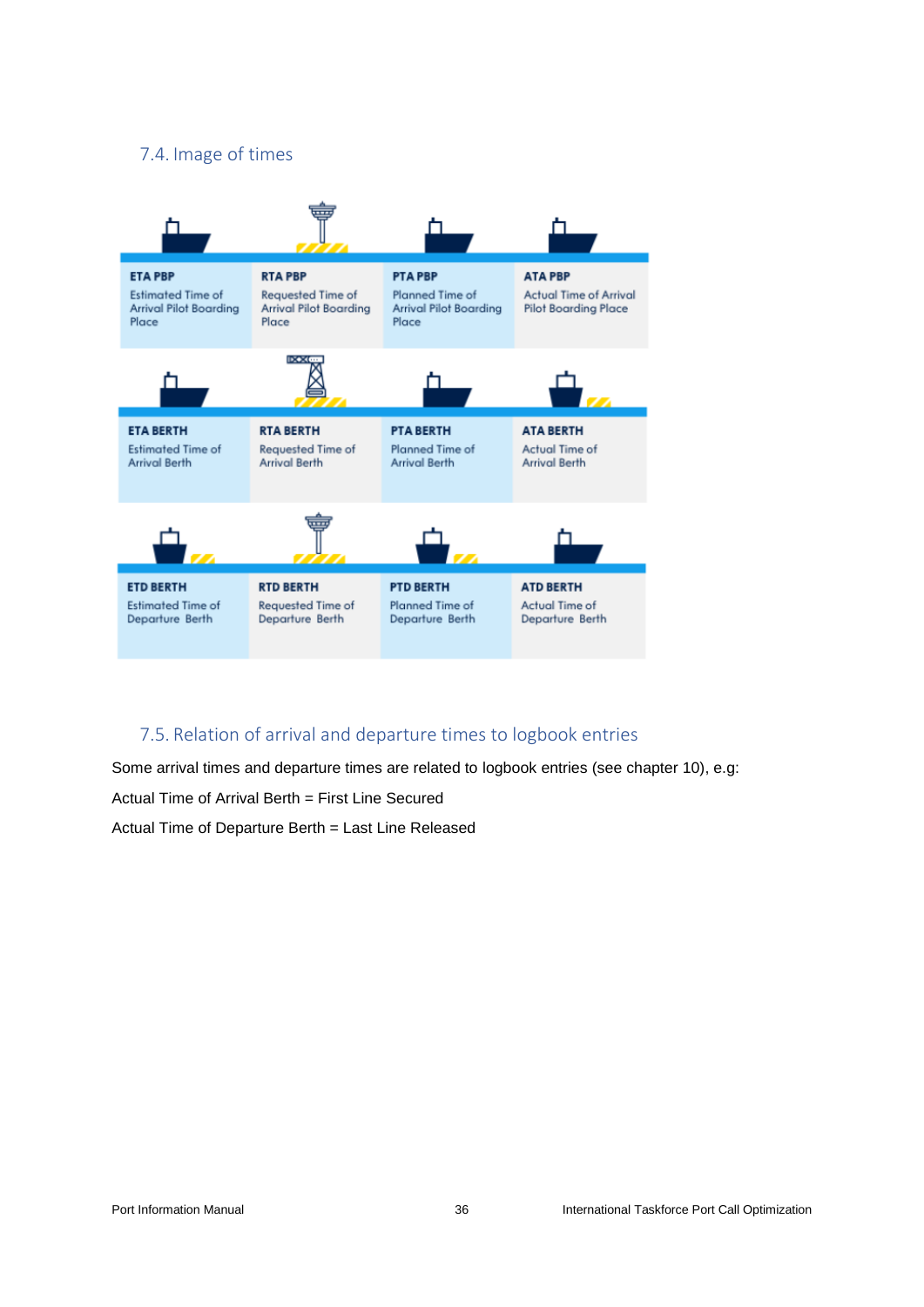# <span id="page-36-0"></span>8. Data fields for sections

# <span id="page-36-1"></span>8.1. Introduction

The most important information for sections is the maximum size restriction of a vessel for a particular section, both horizontally and vertically.

The basis for maximum sizes can vary for individual sections:

- Fairways: normally the maximum draught is the limiting factor
- Turning basins: normally the maximum length is the limiting factor, based on the turning basin diameter
- Basins: normally the entrance to the basin is the limiting factor. This can be both length and beam
- Berthing pockets: normally the maximum length is dictated by the length of the berth. The maximum beam is often dictated by the minimum required clearance for other ships to pass the safely. Therefore the maximum beam could be exceeded after a cross check with the local authorities confirm no other traffic is scheduled

# <span id="page-36-2"></span>8.2. Horizontal restrictions

#### <span id="page-36-3"></span>Maximum length

Maximum permitted length overall (LOA) Units: decimal metres

#### <span id="page-36-4"></span>Minimum Parallel Mid-Body alongside

The minimum PMB requirement for the berth during time alongside, including both arriving and departing the berth

Units: decimal metres

<span id="page-36-5"></span>Maximum beam

Maximum permitted beam Units: decimal metres

#### <span id="page-36-6"></span>Maximum Arrival Displacement

The maximum displacement of the vessel on arrival at the berth Units: Tonnes (1000 kg) or Tons (2240lb)

#### <span id="page-36-7"></span>Maximum Displacement Alongside

The maximum displacement of the vessel whilst alongside the berth Units: Tonnes (1000 kg) or Tons (2240lb)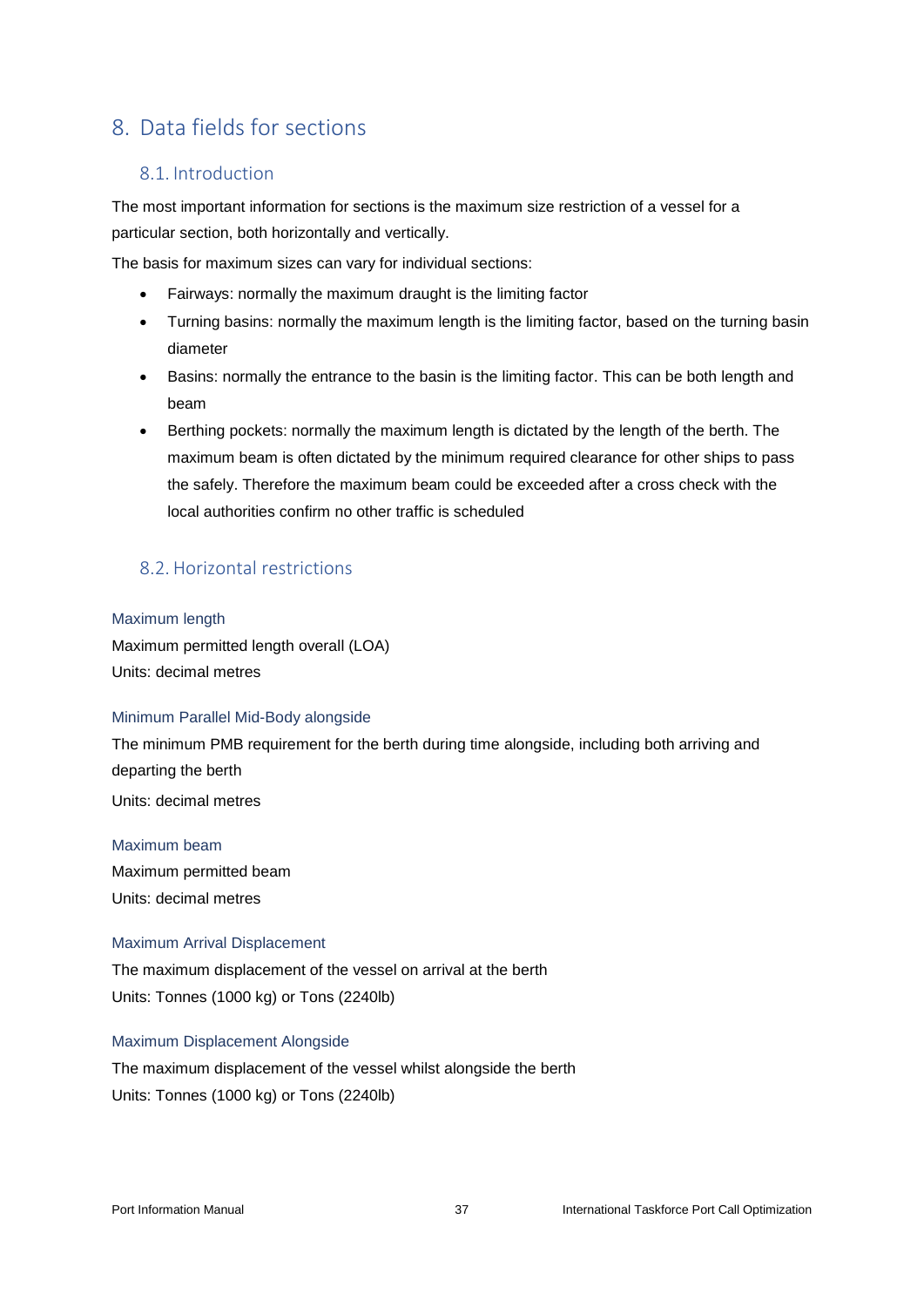## <span id="page-37-0"></span>8.3. Vertical restrictions

#### <span id="page-37-1"></span>Maximum draught

Maximum vertical distance from the bottom of the keel to the waterline (NP100) Units: decimal metres to a defined water density measured in kg/m3

#### <span id="page-37-2"></span>Maximum air draught

Maximum distance from the surface of the water to the highest point on a vessel Units: decimal metres

*Maximum draught (including air draught) is the most discussed value within shipping. It should be provided together with the following data elements to ensure all actors have the same understanding of the safety margins:*

#### <span id="page-37-3"></span>Maintained depth

The Depth at which a channel is kept by human influence, usually by dredging (NP100) Units: decimal metres with reference to a specific Sounding Datum

#### <span id="page-37-4"></span>Sounding

Measured or charted depth of water or the measurement of such a depth (IHO S-32) Units: decimal metres with reference to a specific Sounding Datum

#### <span id="page-37-5"></span>**Overdredge**

An additional depth margin provided by a dredging operation to ensure that the depth at a specific location is never less than the pre-determined maintained depth over the interval between programmed dredging operations (NP100) Units: decimal metres

#### <span id="page-37-6"></span>Height of tide

The vertical distance from the chart datum to the level of the water at a particular time (IHO S-32) Units: decimal metres with reference to a specific Sounding Datum

#### <span id="page-37-7"></span>Observed depth

The vertical distance from the sea surface to the sea floor, at any state of the tide

#### <span id="page-37-8"></span>Minimum Water Density

The minimum water density value within a particular area. (NP100) Units: kg/m3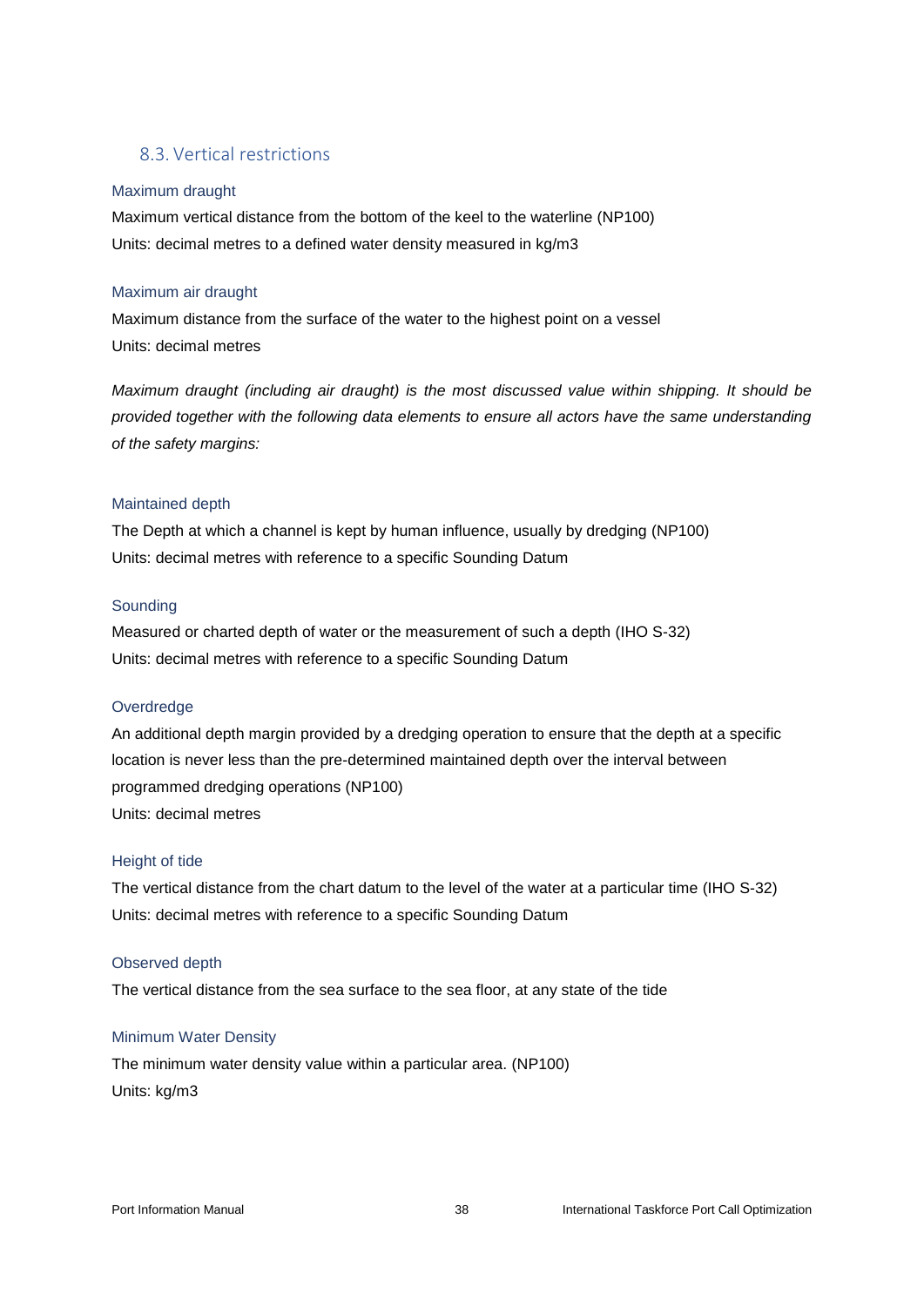#### <span id="page-38-0"></span>Fresh Water Allowance (FWA)

The change in draught of a vessel due to the difference between salt and fresh water (NP100) Units: decimal metres

#### <span id="page-38-1"></span>Under Keel Clearance (UKC)

The difference between the draught of a vessel and the available depth of water. This is usually the distance between the lowest point of the ship's hull, normally some point on the keel, and the sea bed but consideration must also be given to possible obstructions on the sea bed (IHO S-32) Units: a defined value in decimal metres or a percentage of draught and/or beam

#### <span id="page-38-2"></span>Under Keel Clearance (UKC) policy

A restriction imposed by an authority on a vessel to ensure the depth below the keel meets an acceptable (usually minimum) single or range of values. May apply to a specific area, type of vessel on arrival, alongside or departure Units: decimal metres or a percentage of draught and/or beam

#### <span id="page-38-3"></span>Nature of bottom

The feature of the bottom including the material of which it is composed and its physical characteristics (IHO S-57) Format: Fixed format text according to IHO S-4 and IHO S-57 values. E.g. Sand, Mud, Clay, Silt,

Stones, Gravel, Pebbles, Cobbles, Rock, Boulder, Coral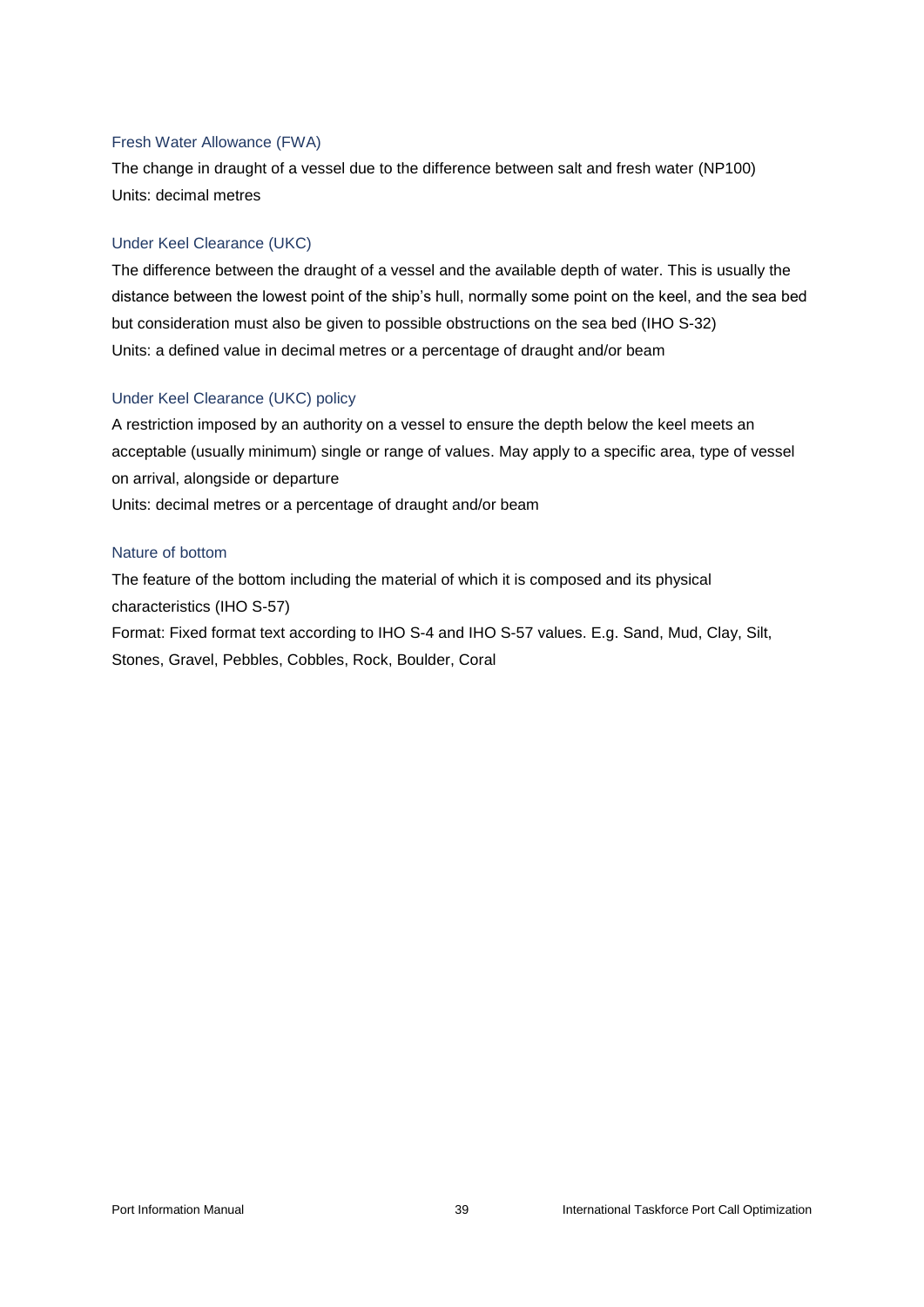# <span id="page-39-0"></span>9. Port passage planning

## <span id="page-39-1"></span>9.1. Introduction

This part of the guide contains definitions which relate to passage planning. Definitions have been sourced primarily from IMO Resolution A.893 (21), IMO STCW Code section A-VIII/2 part 2, Solas Ch. 5 Reg 34, IMO MSC.232(82) and nomenclature widely used by stakeholders (e.g. NP100 and ECDIS manufacturers).

# <span id="page-39-2"></span>9.2. Explanation of elements.

#### <span id="page-39-3"></span>Voyage plan

Consists of a sea passage plan and a port passage plan

#### <span id="page-39-4"></span>Sea passage plan

Covers the intended navigation route from pilot disembarkation point at the departure port to the pilot embarkation point at the arrival port

#### <span id="page-39-5"></span>Port passage plan

Section of the Voyage Plan from the Berth Position (or Anchor Berth) to the Pilot Boarding Place at the departure port or from the Pilot Boarding Place to the Berth Position (or Anchor Berth) at the arrival port. It consists out of a route plan, manoeuvring plan, and berthing plan

#### <span id="page-39-6"></span>Route plan

Consists of a track, waypoints, legs, corridors, no go areas, safety contour, safe speed, speed limit, safety margin and commit point

#### <span id="page-39-7"></span>Manoeuvring plan

Is the plan for the dynamic positioning phase of the voyage, i.e. for the final approach to the berth or anchor berth

### <span id="page-39-8"></span>Berthing plan

The intended static positioning of the vessel once at berth position or anchor berth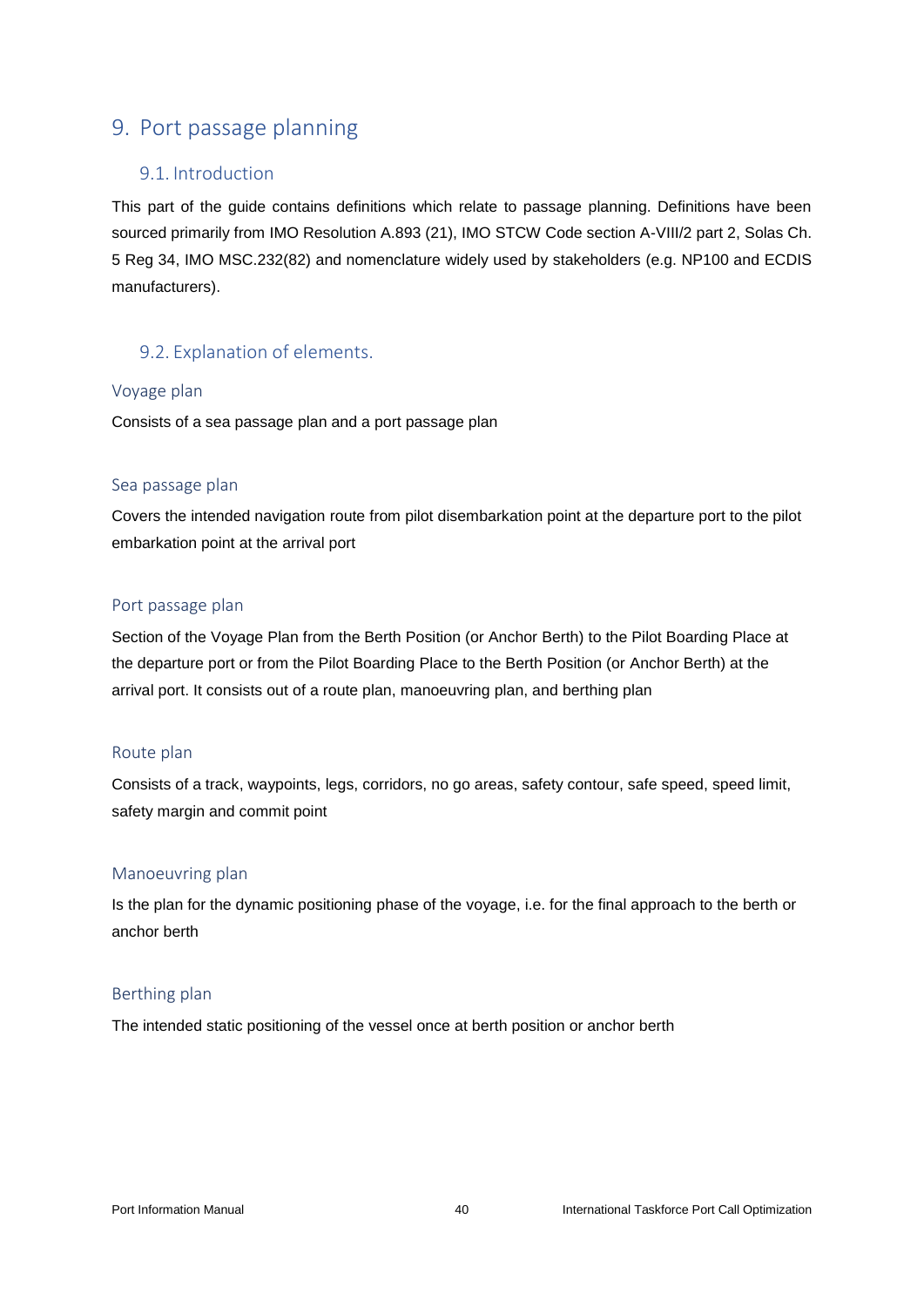#### <span id="page-40-0"></span>**Track**

The path followed, or to be followed, between one position and another. This path may be the ground track, over the ground, or the water track, through the water. Used in the sense of ground track in the term recommended track

#### <span id="page-40-1"></span>Waypoint

A geographical positions which , together with berth points and pilot points, define the legs that comprise a passage. There may be a turn radius associated with the way point, especially in confined waters.

#### <span id="page-40-2"></span>Legs

The basic component of a passage. Each leg is terminated by two points which may be waypoints, berth points or pilot points

#### <span id="page-40-3"></span>Corridor

The areas on each side of the track that represent the planned navigable area for a specific vessel. A corridor is associated to a leg and it is defined by its starboard width and port width (in meters) from the track

#### <span id="page-40-4"></span>No go area

Non-navigable geographical areas (polygons) defined by a safety contour or by fixed man-made structures (breakwaters, berths)

#### <span id="page-40-5"></span>Safety contour

Is the bathymetric line (in meters with 1 decimal) referred to the chart datum and defined by e.g. the vessel maximum draught plus the expected reduction of UKC due to the motion in the water

#### <span id="page-40-6"></span>Safe speed

An interval of expected speeds over ground per individual leg (minimum and maximum decimal knots)

#### <span id="page-40-7"></span>Speed limit

Any speed restriction (in decimal knots) associated to any leg, either in due to regulations or safety of navigation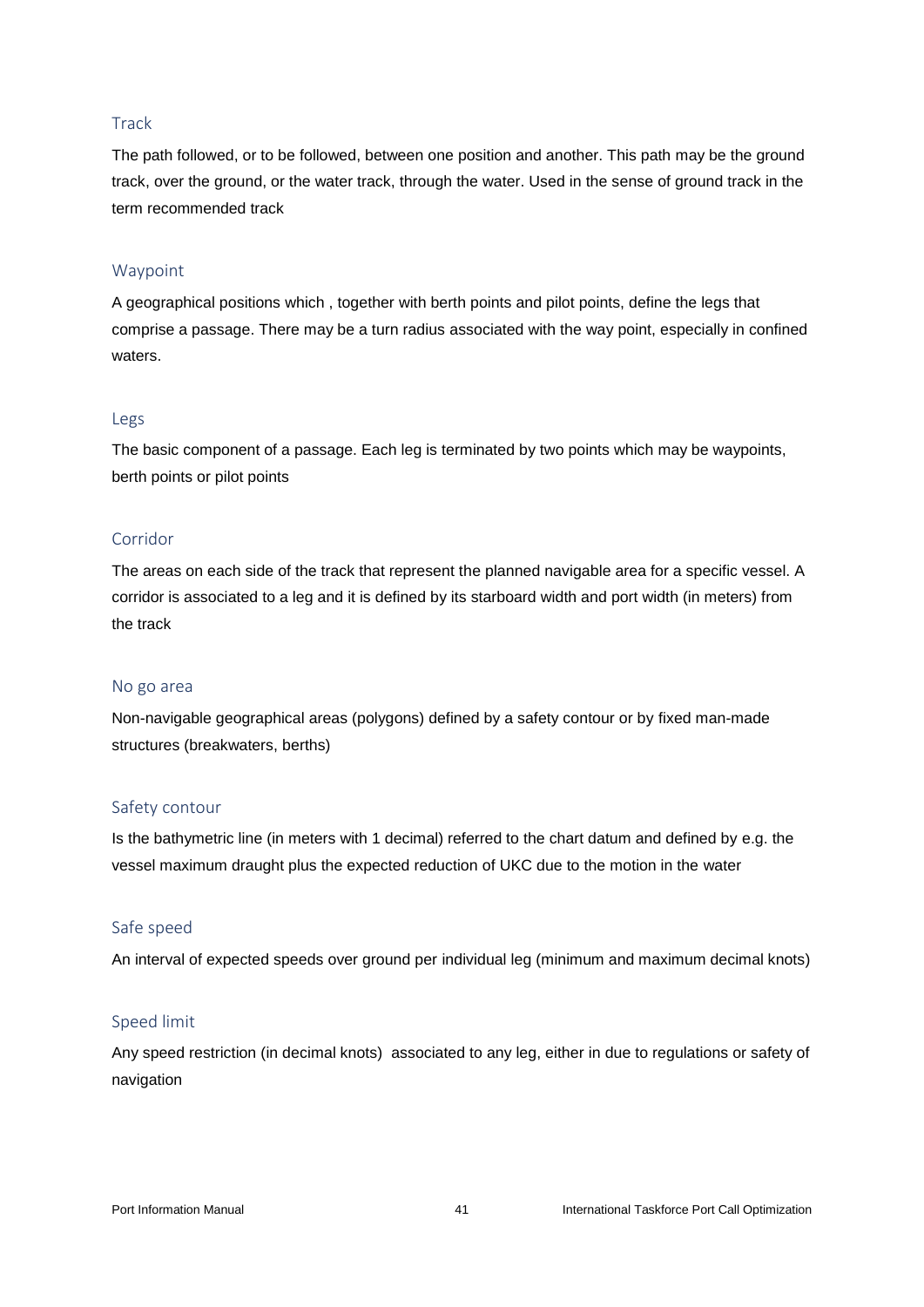#### <span id="page-41-0"></span>Safety margin

The additional area between the edges of the corridors and the no go areas available as reserve in case of unplanned circumstances. The safety margin can also be the reserve speed over ground between the speed limit and the maximum planned speed

#### <span id="page-41-1"></span>Commitment point

The geographic point of no return located on the track, beyond which the vessel is committed to enter a fairway (either inbound or outbound) or committed to a course of action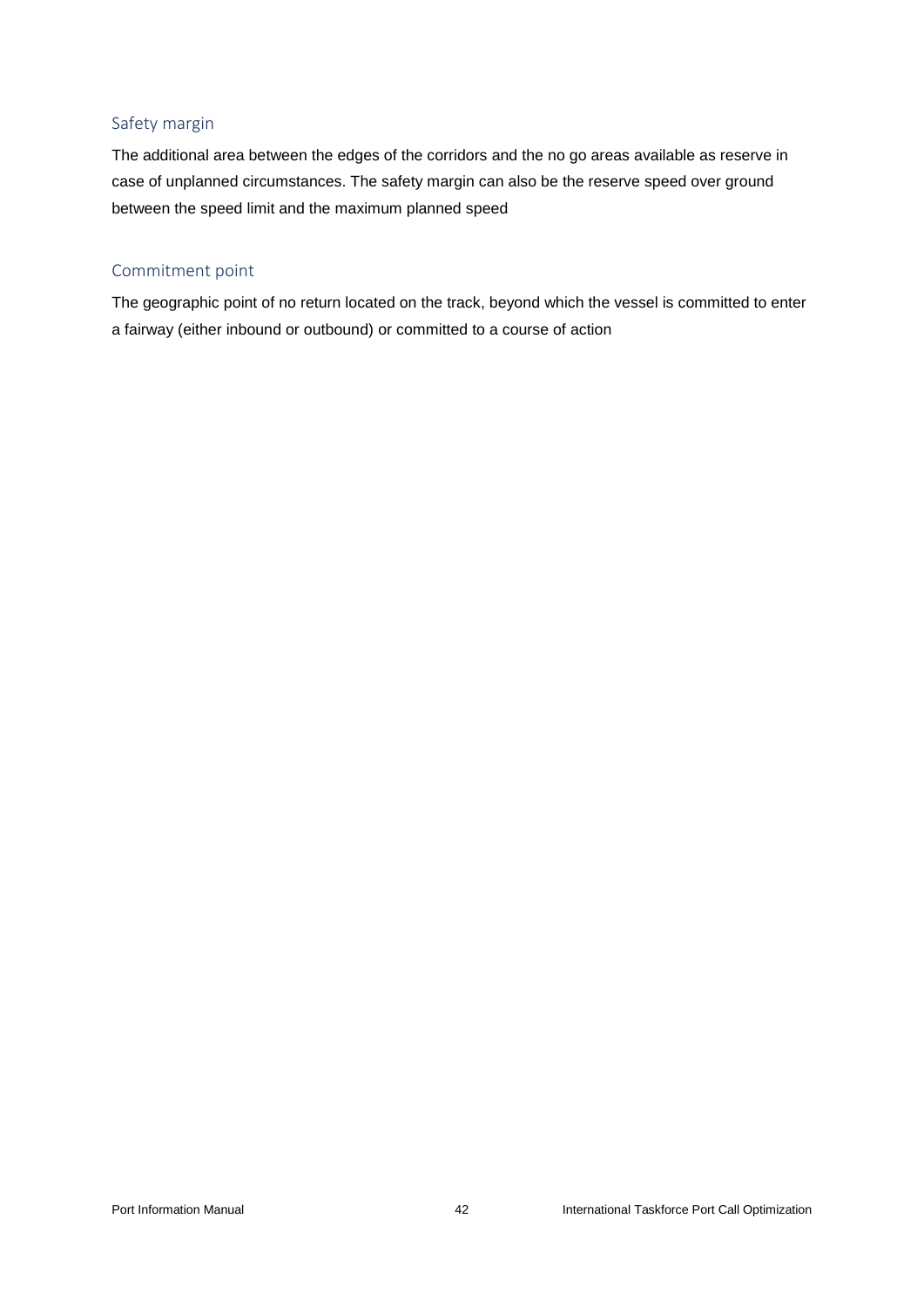# <span id="page-42-0"></span>10. Service times

## <span id="page-42-1"></span>10.1. Introduction

Often the most important information for ships is at what time services will start and will be completed, specified per service provider. The same discipline is used as for arrival and departure times.

The general sequence of service times is:

- 1. Estimated Time of Start
- 2. Requested Time of Start
- 3. Planned Time of Start
- 4. Actual Time of Start
- 5. Estimated time of Completion
- 6. Requested Time of Completion
- 7. Planned Time of Completion
- 8. Actual Time of Completion

All times are according IMO FAL and specified using formats standardized in ISO8601

# <span id="page-42-2"></span>10.2. Starting times

#### <span id="page-42-3"></span>Estimated Time of Start (ETS)

When a service provider estimates a specified service will start. Format: yyyy-mm-ddThh:mm:ssZ

#### <span id="page-42-4"></span>Requested Time of Start (RTS)

When a service provider is requested to start a specified service. Format: yyyy-mm-ddThh:mm:ssZ

#### <span id="page-42-5"></span>Planned Time of Start (PTS)

When a service provider plans to start a specified service. Format: yyyy-mm-ddThh:mm:ssZ

#### <span id="page-42-6"></span>Actual Time of Start (ATS)

When a service provider starts a specified service. Format: yyyy-mm-ddThh:mm:ssZ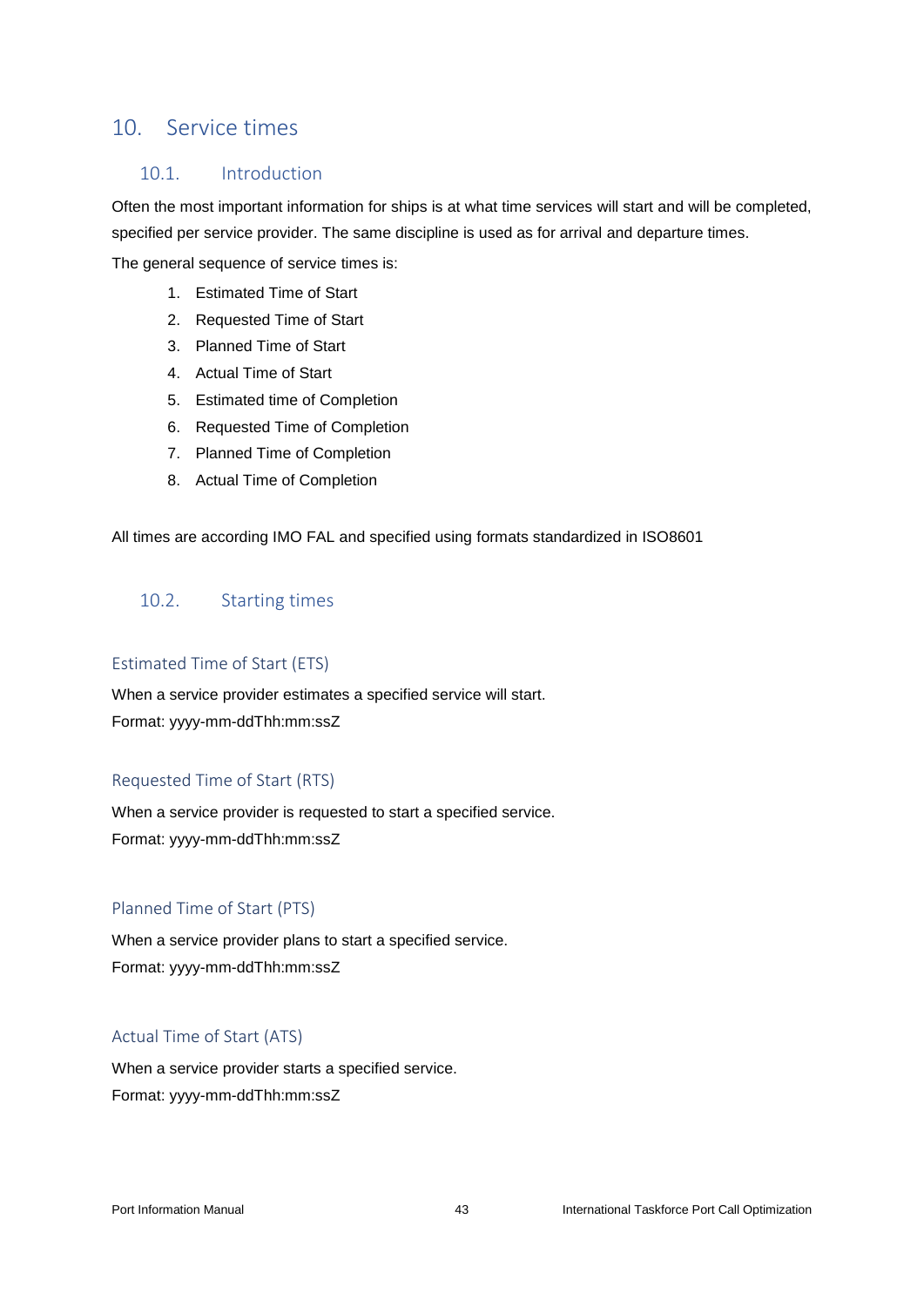#### <span id="page-43-0"></span>10.3. Completion times

#### <span id="page-43-1"></span>Estimated Time of Completion (ETC)

When a service provider estimates a specified service will be completed. Format: yyyy-mm-ddThh:mm:ssZ

#### <span id="page-43-2"></span>Requested Time of Completion (RTC)

When a service provicer is requested to complete a specified service. Format: yyyy-mm-ddThh:mm:ssZ

#### <span id="page-43-3"></span>Planned Time of Completion (PTC)

When a service provider plans to complete a specified service. Format: yyyy-mm-ddThh:mm:ssZ

#### <span id="page-43-4"></span>Actual Time of Completion (ATC)

When a service provider completes a specified service. Format: yyyy-mm-ddThh:mm:ssZ

## <span id="page-43-5"></span>10.4. Image of times

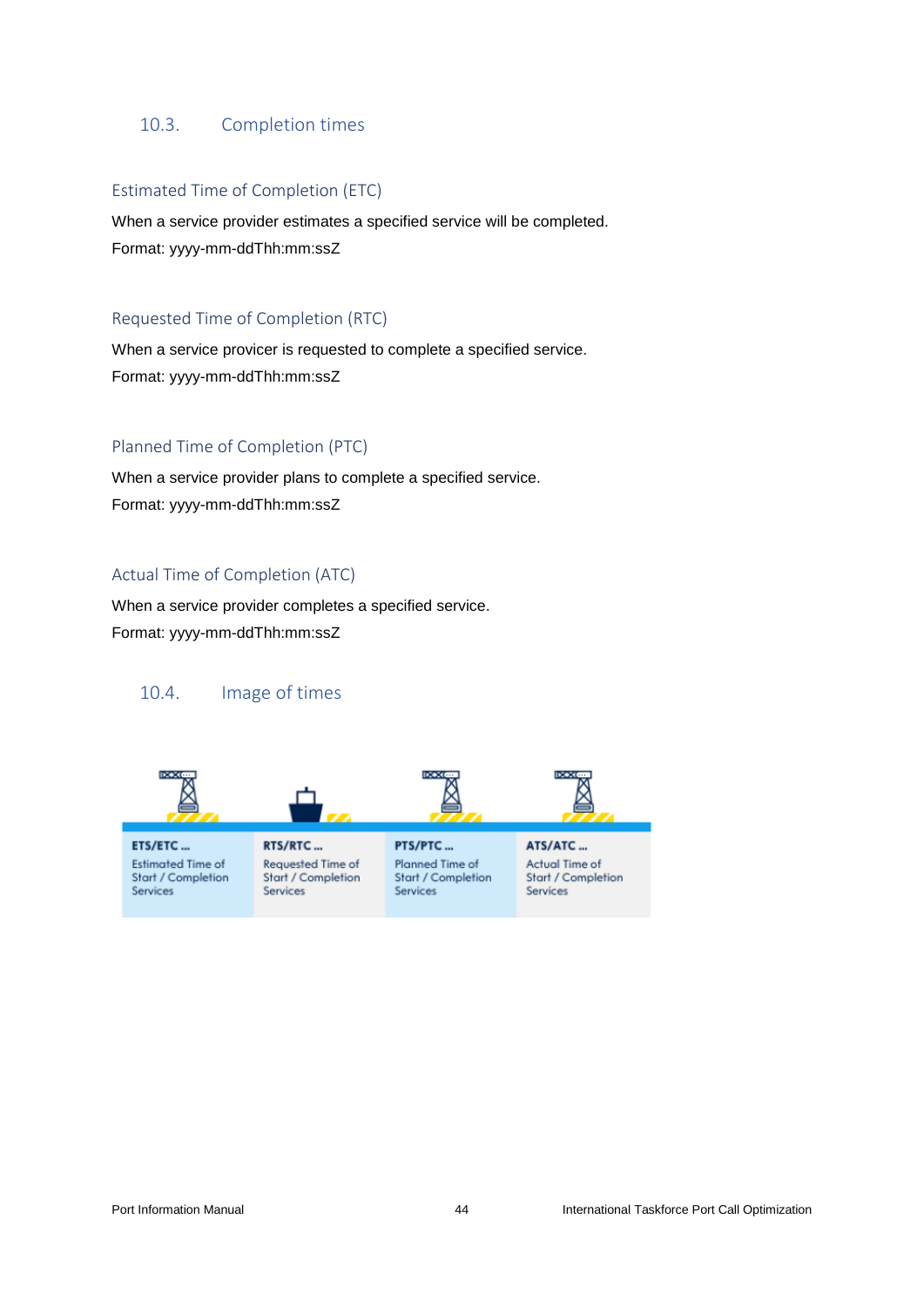## <span id="page-44-0"></span>10.5. Nautical services

Nautical service times often have a connection to the arrival or departure times at/from e.g. pilot boarding place or berth – but can of course be different.

Nautical service times are normally recorded in logbooks. Typical entries are:

- Pilot on board ATS pilot service
- Pilot disembarked ATC pilot service
- Tug(s) standby & ready to assist ATS tug service
- Tug(s) dismissed ATC tug service
- First line ashore / First line released ATS mooring service
- Last line secured / Last line released ATC mooring service

# <span id="page-44-1"></span>10.6. Vessel services

Vessel service times often have a connection to the arrival or departure times at/from the berth – but can of course be different.

Vessel service times are also often recorded in logbooks. However, on the starting and completion times there is often discussion what the exact starting or completion time of a particular service is. In general:

A service starts when interaction with the ship starts, e.g. when the barge comes alongside and needs the assistance of the crew to tie up, leading to a reliable rest hour planning of the crew.

A service is completed when the interaction with the ship stops and allows the ship to sail, leading to a reliable Estimated Time of Departure Berth.

Some examples:

Container sector:

- Terminal service is completed after last move. However, if it is necessary to boom up cranes or to move cranes midships to allow the ship to depart, then the time when booms are up and cranes are midship is the defined completion time of the terminal.
- Lashing service is normally offered by a different party than the terminal, and has then a separate completion time or even no completion time6+ if such service is taken care off by the ship's crew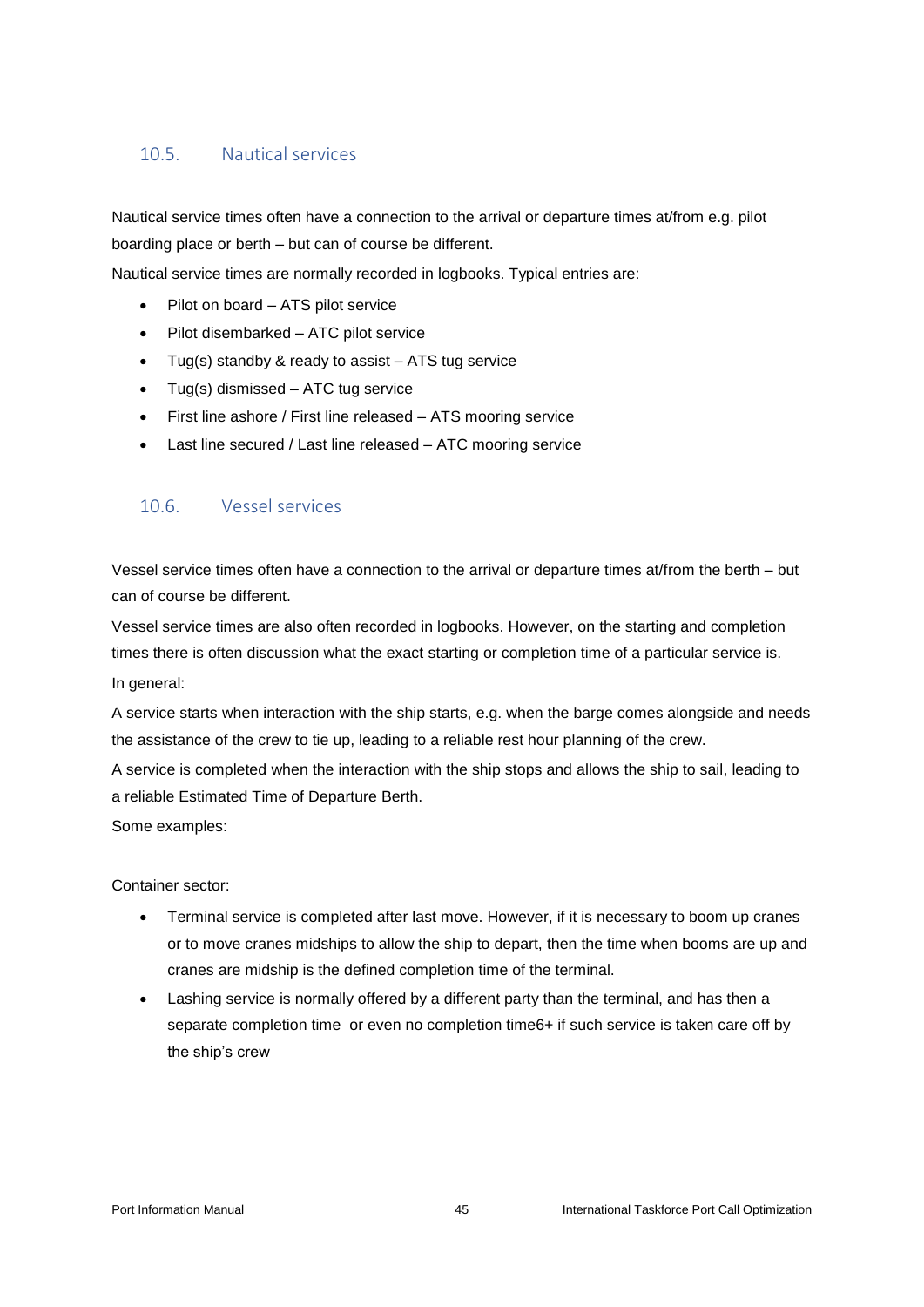Tanker sector:

- Terminal service is completed after disconnecting the last hose. Cleaning lines might be included in the terminal service, but if it's not impacting the departure time, then it is not part of it
- Cargo survey service is normally offered by a different party than the terminal, and has then a separate completion time

All shipping sectors:

- Bunker service by barge is completed after let go last line of the barge
- Buner service by truck is completed after disconnecting last hose and signing documents

# <span id="page-45-0"></span>10.7. Time stamps not related to a service

- Safe Access to Shore open: gangway in position as per applicable regulations (e.g. safety in place)
- Safe Access to Shore closed: gangway not accessible as per applicable regulations (e.g. safety has been removed)
- All Fast All lines tight and secured, ETOPS secured if applicable
- All Clear All lines clear of propellers and thrusters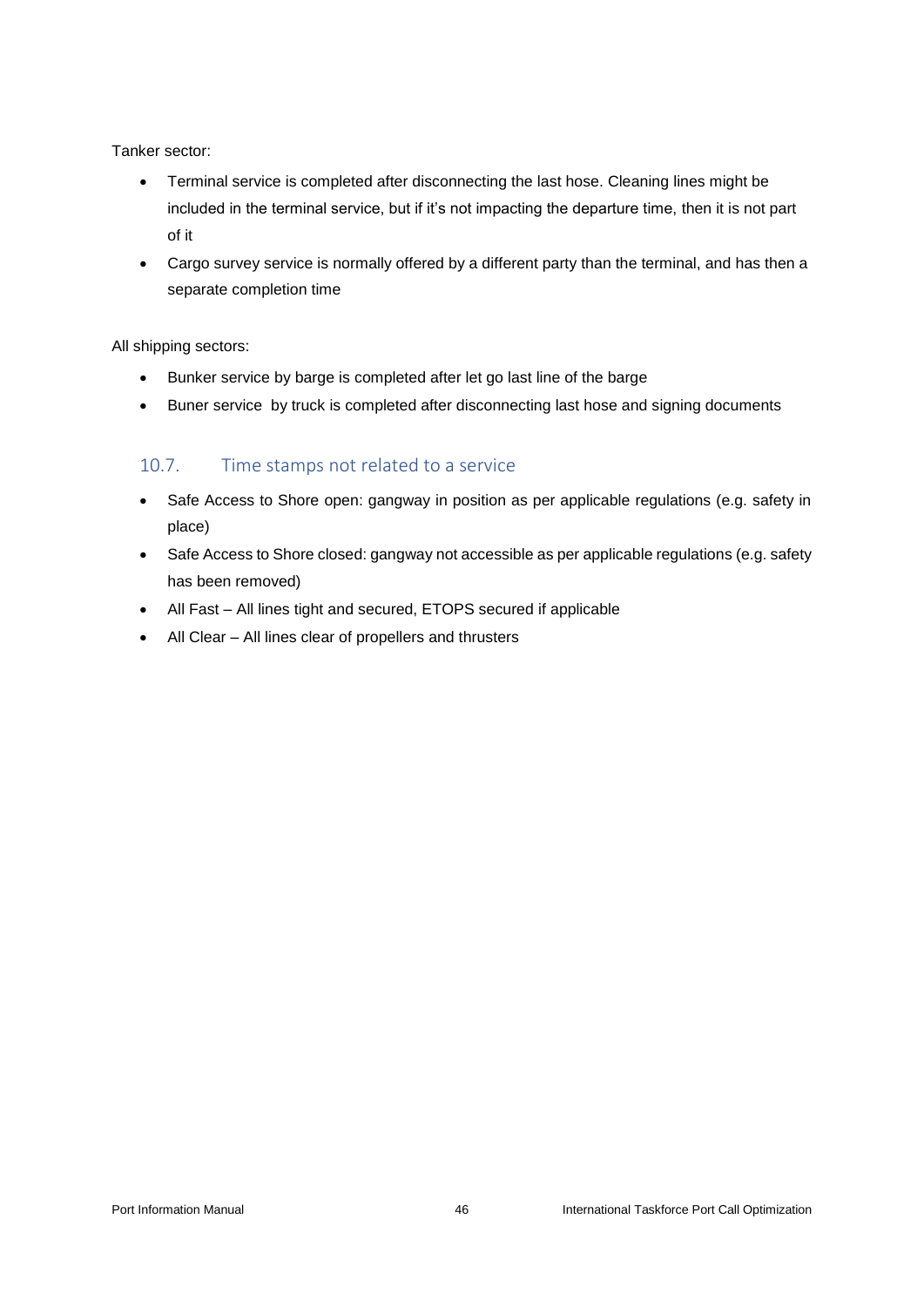# <span id="page-46-0"></span>11. Appendix 1 – Determining standards for port information

# <span id="page-46-1"></span>11.1. Standards within ports

For official declarations, notifications and to facilitate international trade, ports use existing global standards (FAL documents, WCO standards, UNCEFACT). However for real time day to day operations ports generally use national or local standards, and a migration to common, globally defined standards requires both investment and culture change.

Therefore, together with the wider marine industry stakeholders, including ports, shipping, their agents, standardization bodies [\(www.portcalloptimization.org\)](http://www.portcalloptimization.org/) only robust, global, cross industry standards within the shipping industry and beyond (e.g. World Meteorological Office, International Standardization Organization) have been selected, ensuring a sustainable investment of money and hours. That content was then cross checked with numerous international bodies including The International Harbour Master Association (IHMA), International Association of Marine Aids to Navigation and Lighthouse Authorities (IALA), United Kingdom Hydrographic Office (UKHO), International Hydrographic Organization (IHO), BIMCO , Oil Companies International Marine Forum (OCIMF), GS1, International Standardization Organization (ISO).

Because ports act as a node in the supply chain, and their customers need more and more end to end visibility, connectivity to supply chain standards is important. Therefore GS1 has been adopted in this publication as the most global and robust standardization body spanning the broader supply chain.

Similarly, as ports are part of a global network for commercial vessels, standardized terms from the nautical domain have been used for master and event data descriptions. IHO and UKHO publications have been referred to as the most global and robust standardization body for nautical standards.

Long term maintenance of standards is as critical as the selection of the individual standards themselves, and, having learnt from other industries that robust maintenance from the outset by a robust organization saves time and money, ISO standards have been selected as a framework where possible. Maintenance of some standards might be delegated to related organizations such as GS1 or UNCEFACT.

Because the common interpretation of the information by different actors is crucial, the focus of development was first on the functional definitions to ensure adoption of common semantics. For real time data exchange the overall requirement is for interoperability, so a data format has been proposed, based on existing supply chain standards. Interfaces are possible, although the number of interfaces is ideally limited.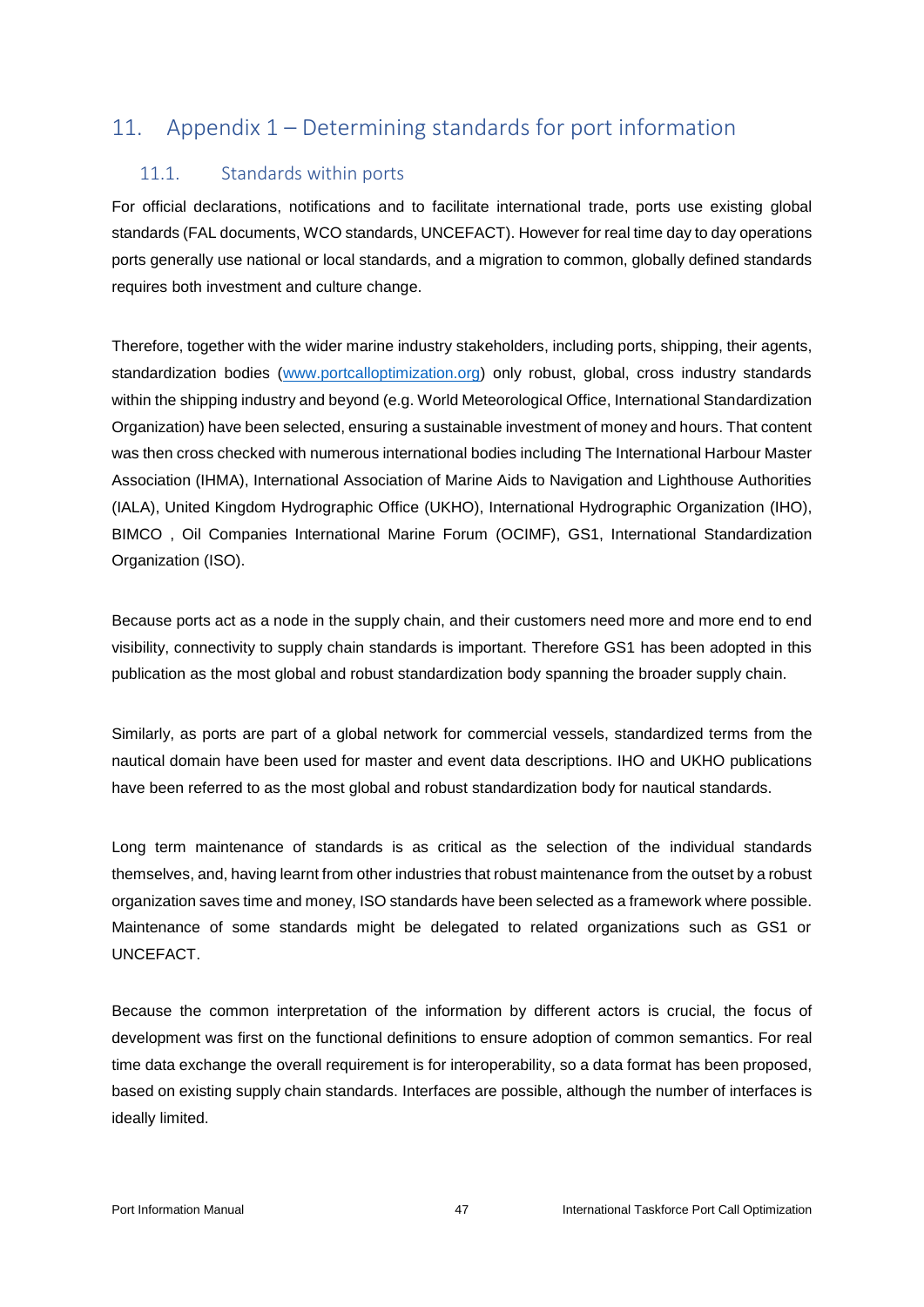# <span id="page-47-0"></span>11.2. Direct or indirect references

This publication makes the distinction between locations determined directly (positions and names) and indirectly (unique numbers). Indirect references have the advantage over direct references as they do not change after updates of infrastructure or ownership. Generally direct references are referenced to a particular datum and are used in navigational charts and other publications.

# <span id="page-47-1"></span>11.3. Standards for indirect location references

Many indirect references for ports exist. UNLOCODE<sup>2</sup> is an existing ISO standard (ISO 3166), and is used today in many documents like Bill of Lading. It is not perfect and is undergoing a process of revision currently, but is the best combination of global footprint and level of detail available to the stakeholder community.

For indirect refences of port areas and lines, waypoints and sections the Global Location Number (GLN)) is an existing ISO standard (ISO/IEC 6523), which has global governance and is used 6 billion times on a daily basis in the supply chain industry. It is the only guaranteed globally secure, unique number and can be used in combination with local identification numbers. GLNs are purchased through a national GS1 office, which is available in every country. GLNs can be assigned by the port authority so the number does not change after change of owner ship of the berth (like the IMO number of the vessel).

Other identifiers within port areas also exist and have been evaluated. The Inland ECDIS ISRS number has not been selected as they are specific to inland waters only. ISPS numbers have not been used as they are specific to the terminal only, and only for terminals with ISPS. Similarly UN/LOCODE's with SMDG extension have not been used, as they only apply to the container and roro terminals. They also do not apply to berths. These codes are only unique if used together with the UN/LOCODE, and change after change of ownership. Local numbers (e.g. shore site numbers) used in e.g. Marine Resource Numbers may have multiple numbers per berth and may be assigned by multiple parties per UN/LOCODE area and therefore not per se unique.

# <span id="page-47-2"></span>11.4. Standards for direct location references

Direct references are almost always defined as positions in relation to some kind of defined global, local or regional datum. Decimal degrees is preferred with a negative value signifying (by convention) a hemisphere of South and West. There is a distinction between the storage of direct location references and their representation in digital systems. Use of the representation format for display avoids any ambiguity and, although not as user friendly as traditional display formats such as degrees, minutes and seconds, can mitigate any risks of conversion. IHO standards for positioning within electronic charts

Port Information Manual 48 International Taskforce Port Call Optimization -<sup>2</sup> UNLOCODE – United Nations Code for Trade and Transport locations from United Nations Economic Commission for Europe <https://www.unece.org/cefact/locode/service/location.html>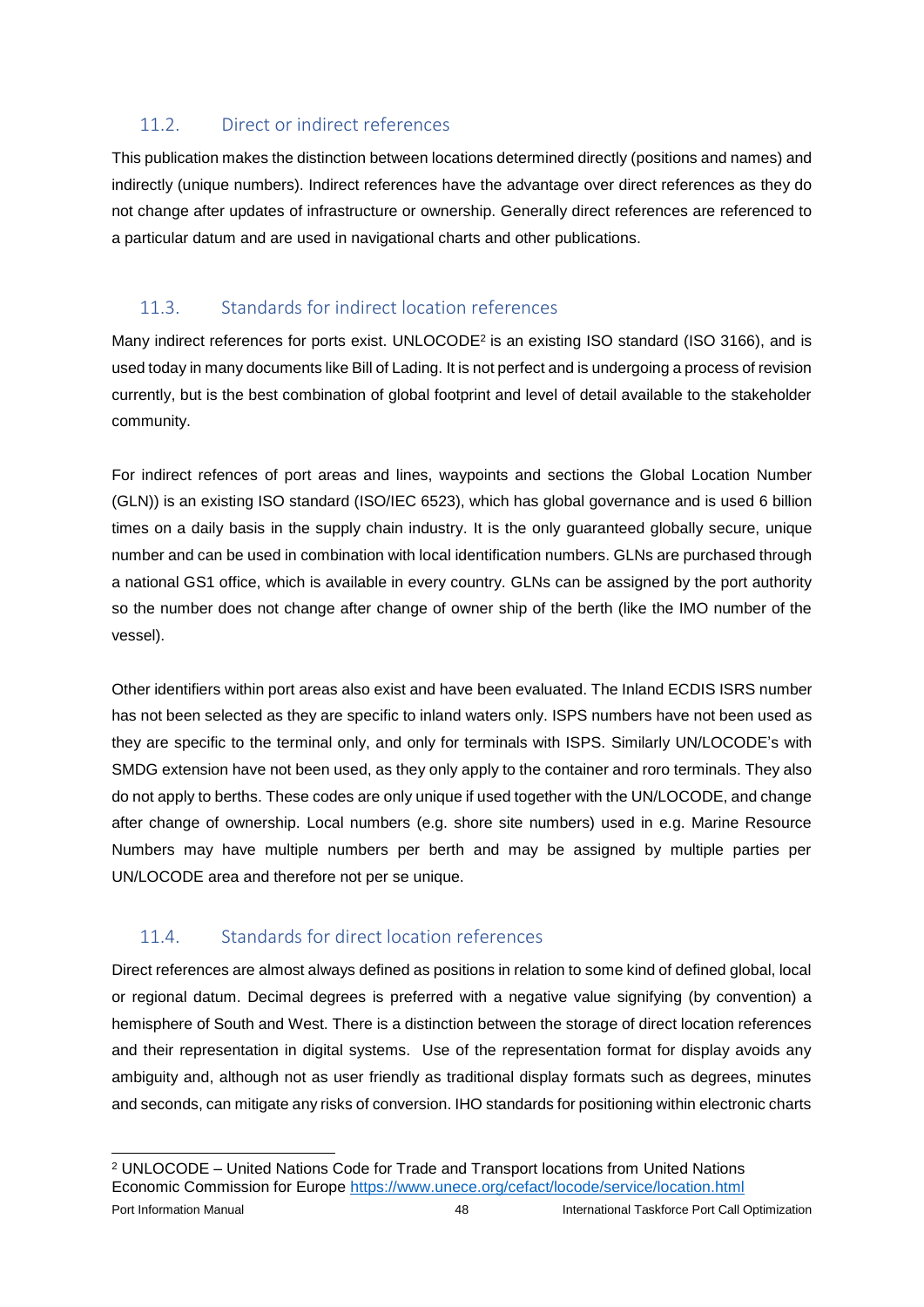use decimal degrees (although navigation systems such as ECDIS may have different display formats for positions). IHO S-57 and IHO S-100 both use a fixed level of precision (usually 7 decimal places) for direct position references in charts.

It is left to the data producer to establish an appropriate number of decimal places for positional representation and to establish and publicise appropriate information concerning positional accuracy. IHO S-57, S-4 and S-32 define terms associated with these concepts and accepted custom and practice in this area. Other standards bodies such as ISO have similar mechanisms for representing positions and use decimal numbers to represent coordinates within a fixed coordinate reference system (CRS). The ISO19100 provides a comprehensive framework for the representation of all geospatial data and is the common ancestor of the IHO standards.

# <span id="page-48-0"></span>11.5. Horizontal datum

Positions should always be referenced with respect to a defined horizontal and vertical geodetic datum as part of a defined Coordinate Reference System (CRS). For horizontal datums WGS 84 is preferred as it is the mandated standard for positions within electronic navigational charts<sup>3</sup>, replacing the variety of datums used in global paper charts prior to the standardisation of navigational materials. A large series of datums is defined within the global geospatial community, the most notable of which are the EPSG codes defined by the International Association of Oil and Gas Producers<sup>4</sup>. ISO19111<sup>5</sup> (Geographic Referencing by Spatial Coordinates) uses EPSG codes. WGS84 is represented as EPSG:4326 and many legacy CRSs can (and should) be transformed to WGS84 for harmonised portrayal and planning. Future adoption of the International Terrestrial Reference Frame (ITRF<sup>6</sup> which differs from WGS84 by only a few centimetres) within the IHO community may be proposed in the future as the basis of a global reference frame.

# <span id="page-48-1"></span>11.6. Vertical datum

Similar to Horizontal Datums, standardisation of vertical datums for direct location references are important and used for specification of both heights (elevation) and depths. Used on navigational charts the choice of vertical datum is referred to as Chart Datum (IHO S-32). These are largely based on tidal datums such as Lowest Astronomical tide or Low Water. IHO defines many terms relating to tidal height and tidal reference surfaces and makes recommendations as to best practice for vertical datum standards to be followed by marine stakeholders. While the exact choice of vertical datum used for soundings, drying heights and heights/elevations is made by the data producer, the IHO specifies best practice for elevations as a High Water datum and a Low Water datum for depths. The exact choice is a local one, however, due to seasonal and hydrological considerations. In areas of negligible tidal variation Mean Sea Level (MSL) is generally used as a vertical datum.

<sup>4</sup> EPSG codes are defined at<http://www.epsg.org/>

<sup>5</sup> <https://www.iso.org/standard/41126.html>

1

<sup>&</sup>lt;sup>3</sup> IHO S-57 [\(http://www.iho.int\)](http://www.iho.int/) standard defines WGS84 as the horizontal datum for ENC charts

<sup>&</sup>lt;sup>6</sup> Maintained by the International Earth rotation and Reference Systems service [https://www.iers.org/IERS/EN/Home/home\\_node.html](https://www.iers.org/IERS/EN/Home/home_node.html)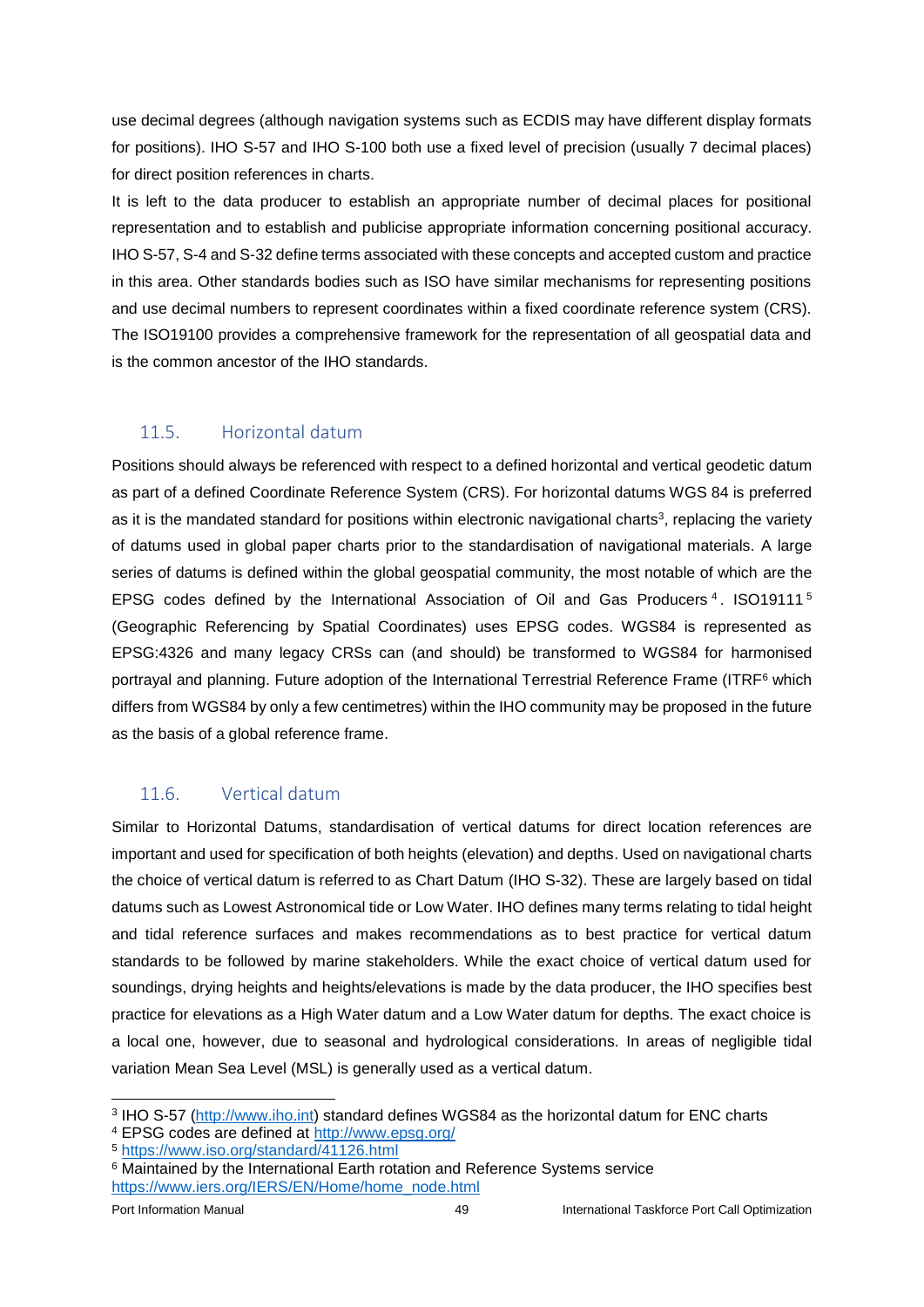#### <span id="page-49-0"></span>11.7. Times

Representations of times are derived from IMO FAL, BIMCO Statement Of Facts (SOF) forms, Logbooks, and clauses of charter parties. The format "Year-month-day-hours-minutes-second Zulu" is from ISO standard (ISO 8601), already widely used in the supply chain industry. Various time dependent definition sources are listed below:

**ETA**: Aligned with the IMO FAL definition, enhanced by adding the "specified location" for more accuracy. This is calculated based on current speed to next waypoint and planned speed for the remaining route including speed limitations and other known parameters, such as wind, current, waves.

**RTA**: Currently used within ports with "Just In Time" procedures to maximize protection of anchorages and to optimize lock and speed planning. This is now being implemented in contract clauses to enable Just In Time arrivals. The requested time is received on ship from either port (for Pilot Boarding Place) or terminal (for Berth).

**PTA:** Is used today in some Electronic Display Information Systems (ECDIS) and is often the arrival time agreed in contract, according to a timetable or based on a time received from port. Normally shared by ship in route plan. Planned Time of Arrival (PTA) does not change, as propulsion is subsequently adjusted to meet this time, based on Speed To Maintain (STM). The STM is calculated based on a defined Distance To Go (DTG) and hours to go to the Planned Time of Arrival and is expressed as a Speed Over Ground (SOG).

**ATA**: In current use in the maritime industry. The time stamp is set when a waypoint is reached.

**ETD**: Aligned with the IMO FAL definition, enhanced by adding the "specified location" for more accuracy. ETD is calculated based on current speed to next waypoint, planned speed on the remaining route including speed limitations and other known parameters. The estimate can also be based on calculation of the estimated time of completion of cargo or vessel services (e.g. bunkers) or other nonnavigational matters.

**RTD**: Also used today in ports with "Just In Time" procedures. Now being implemented in clauses of contracts to enable Just In Time arrivals. The requested time is received on ship usually from ports (for Berth)

**PTD**: Is used today in some Electronic Display Information Systems (ECDIS) and is often the departure time agreed in contract, according to a timetable or based on a time received from port.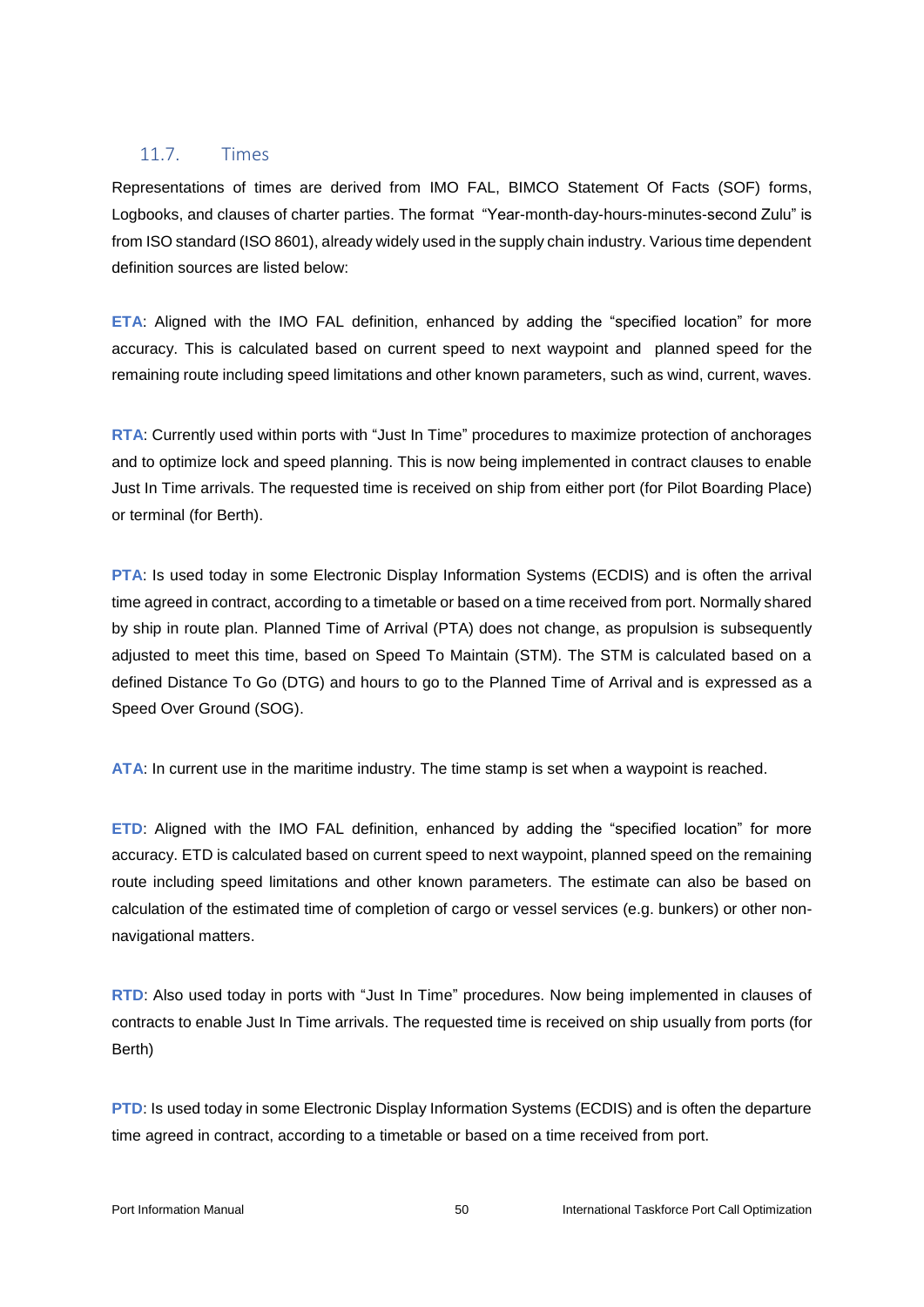**ATD**: Used today in the maritime industry. A time stamp is defined after departing from a specified location.

Relation between arrival times and departure times versus service times (e.g. actual time of arrival berth is first line ashore, actual time of departure berth is last line released) has been aligned with the definition within The International Regulations for Preventing Collisions at Sea (1972), Rule 3 – General definitions – paragraph (i)

# <span id="page-50-0"></span>11.8. Formats for times

The overall definitions and unique identifiers of locations are the most important elements of data to agree upon. The encoding format of the data is a second priority, as interfaces are possible between different encodings as required.

EPCIS is encapsulated in an existing ISO standard (ISO/IEC 19987:2017) and is a global GS1 standard which has been used for over a decade in global supply chains for representation of events. Events may be recorded for any location and any object or entity. EPCIS uses non-significant ID keys where available insulating against future changes to attributes. Ports may use any EPCIS element as needed, with no obligation to use irrelevant elements. EPCIS has a rich pre-existing vocabulary with extensions possible for mode, sector or trade specifics.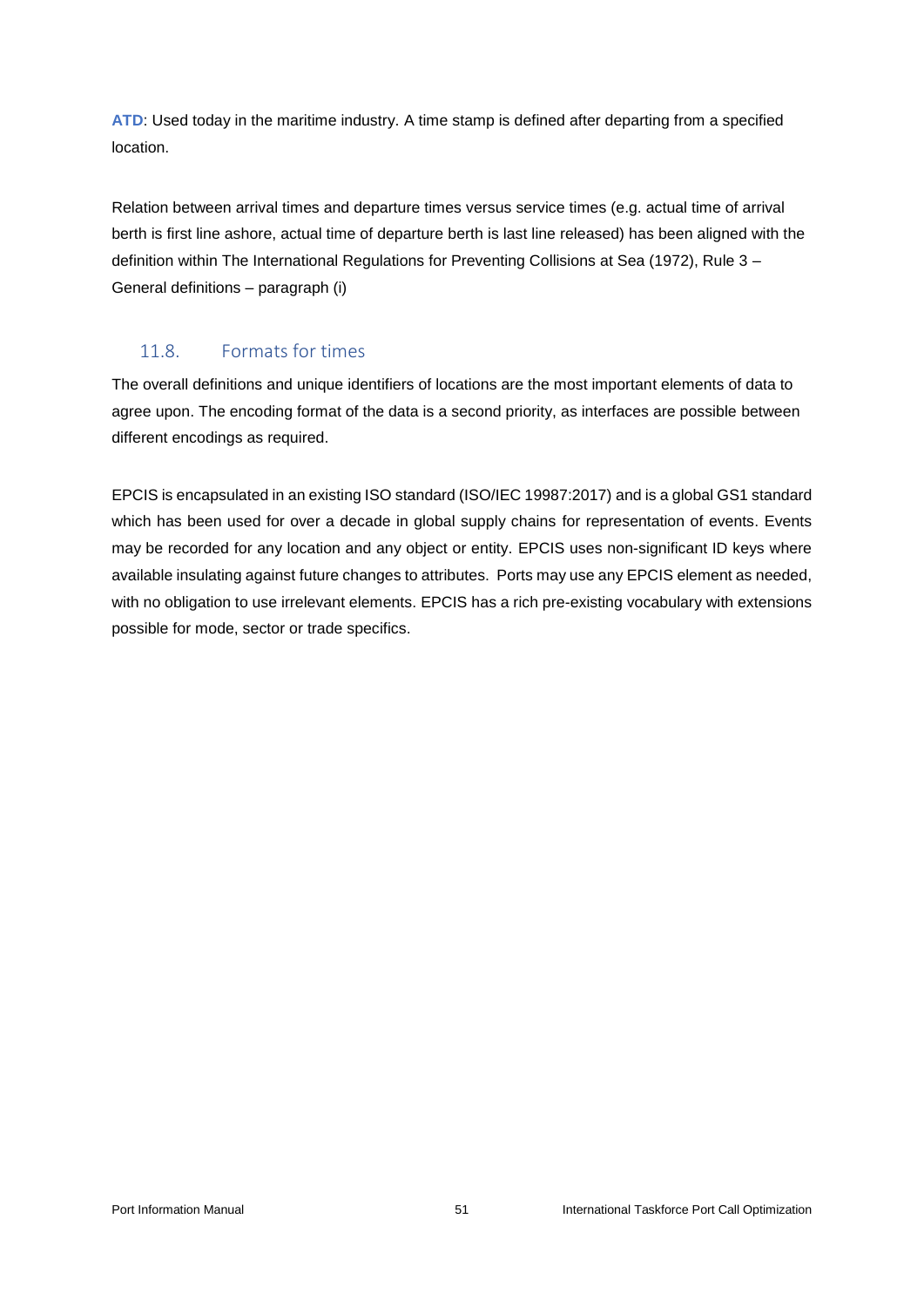# <span id="page-51-0"></span>12. Technical documentation for event data

The description below is based on the use of the EPCIS standard (ISO/IEC ISO /IEC 19987:2017). EPCIS provides a lean and yet very powerful way to exchange event data among large numbers of disparate stakeholders in the end-to-end Supply Chain.

# <span id="page-51-1"></span>12.1. Standard

[The EPCIS standard](https://www.gs1.org/standards/epcis) already exists for more than 15 years. Identification keys used in the EPCIS context are scanned about 10 billion times per day all over the world. About 2 million companies worldwide use these identification keys and associated standards. GS1 maintains these standards and are present in over 150 countries all over the globe. GS1 is a neutral and not-for-profit organisation that has been developing and maintaining standards (as well as supporting implementations) for over 40 years.

Please see the video how EPCIS leads to decentralized and authorized data: <https://www.youtube.com/watch?reload=9&v=2aIAV88U6F4>

An EPCIS event data exchange (or message for short) is always structured based on the following five main building blocks:

- Action: Restricted list; within the context of this PIM the only relevant one is "OBSERVE".
- What: An object or entity identified using a globally unique unambiguous ID Key. The standard currently recognises a number of ID Keys from various standardisation organisations such as IMO, BIC and GS1.
- Where: Physical business location identified using a globally unique unambiguous identifier. Currently restricted to Global Location Number, ISO / IEC 6523
- When: Date and time stamp compliant with ISO 8601
- Why: structured data/information regarding the business context of the EPCIS event. To be aligned with IMO FAL standards

Technical note:

The EPCIS standard supports a number of Event types. For the context of this manual, the only relevant event type is the ObjectEvent.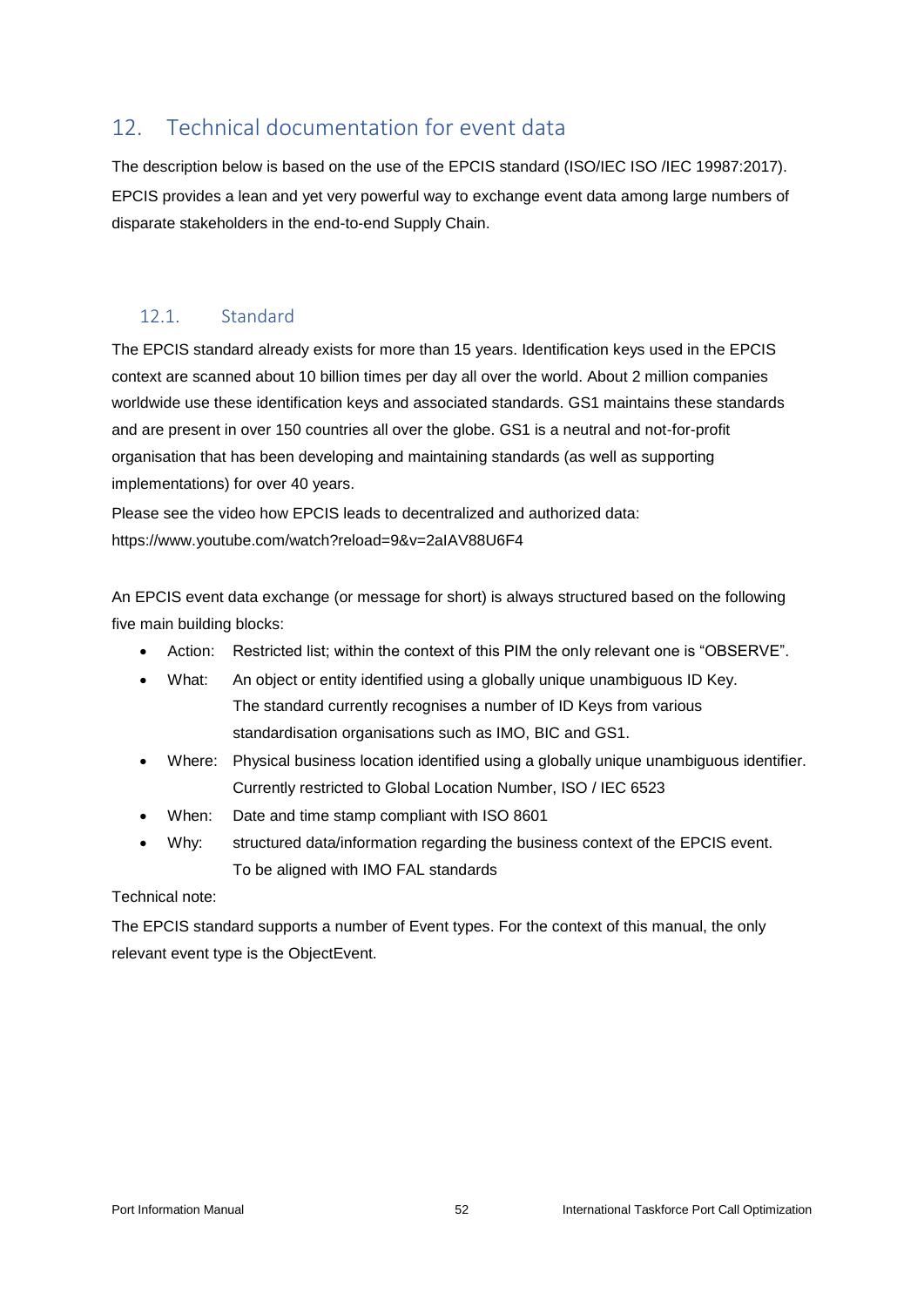#### Example:

Vessel departing from a berth at a given date and time.

- Action: "OBSERVE".
- What: IMO vessel number (the 7-digit numerical part)
- Where: Global Location Number for the berth
- When: 9<sup>th</sup> May 2019 at 7:13 PM [UTC \(Coordinated Universal Time\)](https://en.wikipedia.org/wiki/Coordinated_Universal_Time)
- Why: Departing from berth (in line with definitions and standards in this PIM)

The building blocks expressed in technical (XML) terms compliant with the EPCIS standard:

- Action: OBSERVE
- What: urn:epc:id:imovn:9176187
- Where: <bizlocation><id>urn:epc:id:sgln: 87193310.14014.0</id></bizlocation>
- When: 2019-05-09T19:13:47:00Z
- Why: <bizstep>urn:epcglobal:cbv:bizstep:departing</bizstep>

Common business steps such as "arrival", "departing", "loading", "unloading", "in transit" are part of the EPCIS standards set more specifically the [Core Business Vocabulary \(CBV\).](https://www.gs1.org/sites/default/files/docs/epc/CBV-Standard-1-2-2-r-2017-10-12.pdf)

The [TDS \(Tag Data Standard\)](https://www.gs1.org/standards/epc-rfid/tds) describes how each of the above data elements are to be encoded technically within the EPCIS messages.

The EPCIS currently supports all ATA and ATD events that meet the following criteria:

- 1. The object that the event relates to must be identifiable using an ID Key recognised in the EPCIS standards. The above example shows events related to vessels with IMO numbers can be exchanged using EPCIS
- 2. The business location related to the event must be identifiable with a Global Location Number (GLN). This manual indicates a number of business locations that GLN may be applied to

Note: Global Locations Numbers (GLN) are used worldwide for a very wide range of location types (see also paragraph 12.4). GLN may be linked to a geo-position (a single point), a line or a closed geographical area as needed for the type of business location that is related to the event.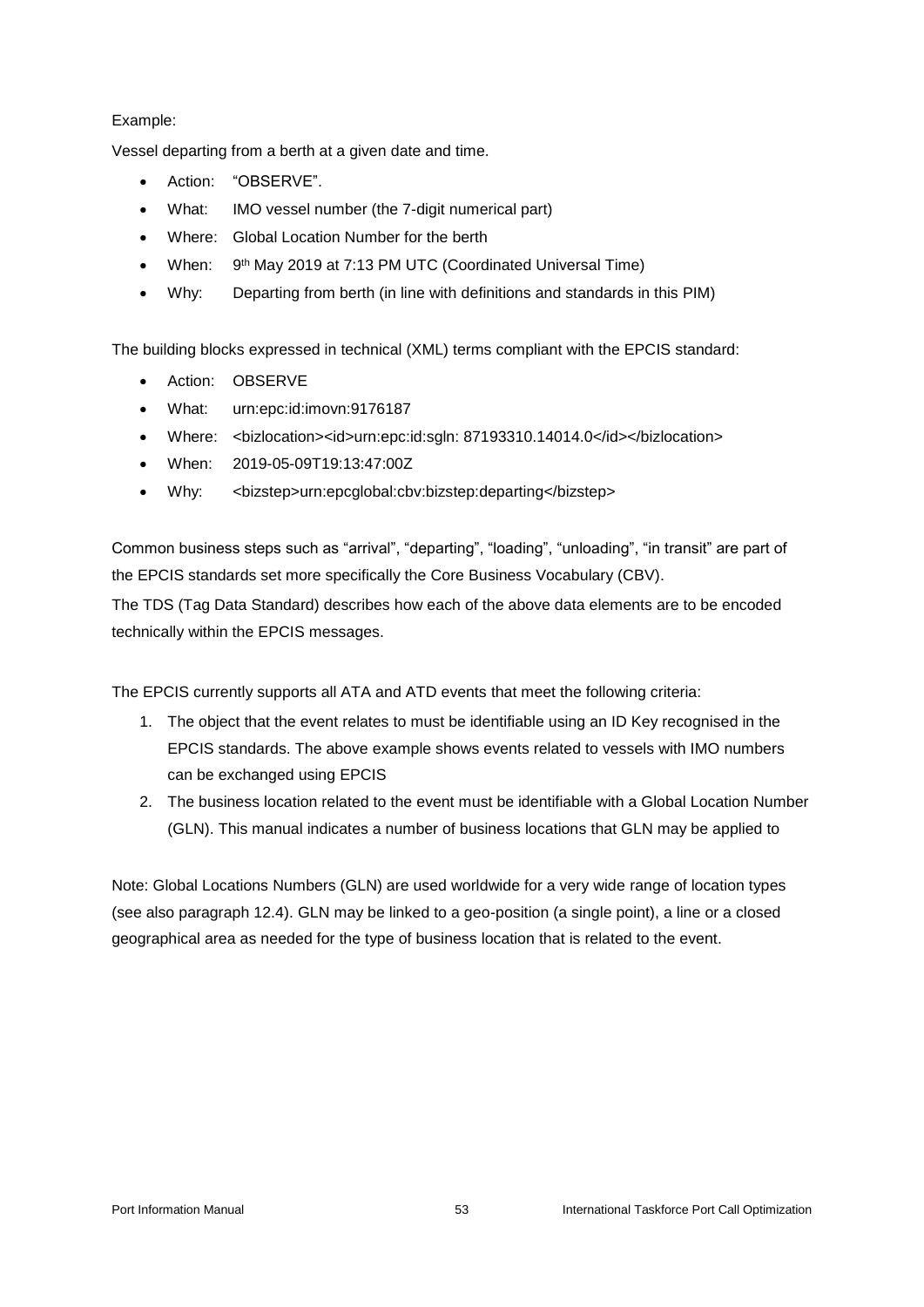# <span id="page-53-0"></span>12.2. Relation to ships

Ships use the Electronic Chart Display Information System (ECDIS) to navigate. Time stamps should be formatted identically from port to port to allow the ECDIS to receive the information regarding Requested Time of Arrival Pilot Boarding Place or Berth to allow the ship to arrive Just In Time. Therefore, timestamps exchanged with ECDIS systems (both sent and received from them) should comply with ISO 8601. If available, the IMO vessel number should be part of the timestamp

information exchanges.

If available, the timestamp information exchange should also include the Global Location Number for the business location related to the event/timestamp.

# <span id="page-53-1"></span>12.3. Relation to terminals

Terminals need same format of time stamps to allow an accurate berth planning, ensuring berth occupancy and efficient planning of labour.

To ensure unambiguous interpretation of the timestamp information exchanged, all stakeholders should comply with these two basic rules:

- 1. Use the ISO 8601 standard to format the timestamp.
- 2. Use the definitions and standards described in this PIM to determine the exact value (date and time) that needs to be included in the timestamp exchange.

If available, the business location (terminal, berth or berth-position) should be included in the timestamp exchange using the appropriate Global Location Number.

# <span id="page-53-2"></span>12.4. Relation to hinterland

Planners of hinterland modalities need very similar updates to enable choosing the right options for hinterland modality (e.g. barge, train or truck) for onward transportation to the next destination after the port or all the way to the final delivery location. They would also need these updates for planning the onward transport movements and resource planning in locations such as warehouses, distribution centres, manufacturing sites and so on.

Here too, we need unambiguous and consistent interpretation of the timestamps exchange. Therefore, the timestamp format must be compliant with ISO 8601.

Where applicable, the definitions for timestamps in this PIM should also be used for the hinterland operations. It may be necessary to develop additional guidelines for hinterland operations and locations for unambiguous definitions and agreement on hinterland timestamps.

If available, a Global Location Number must be used to identify the business location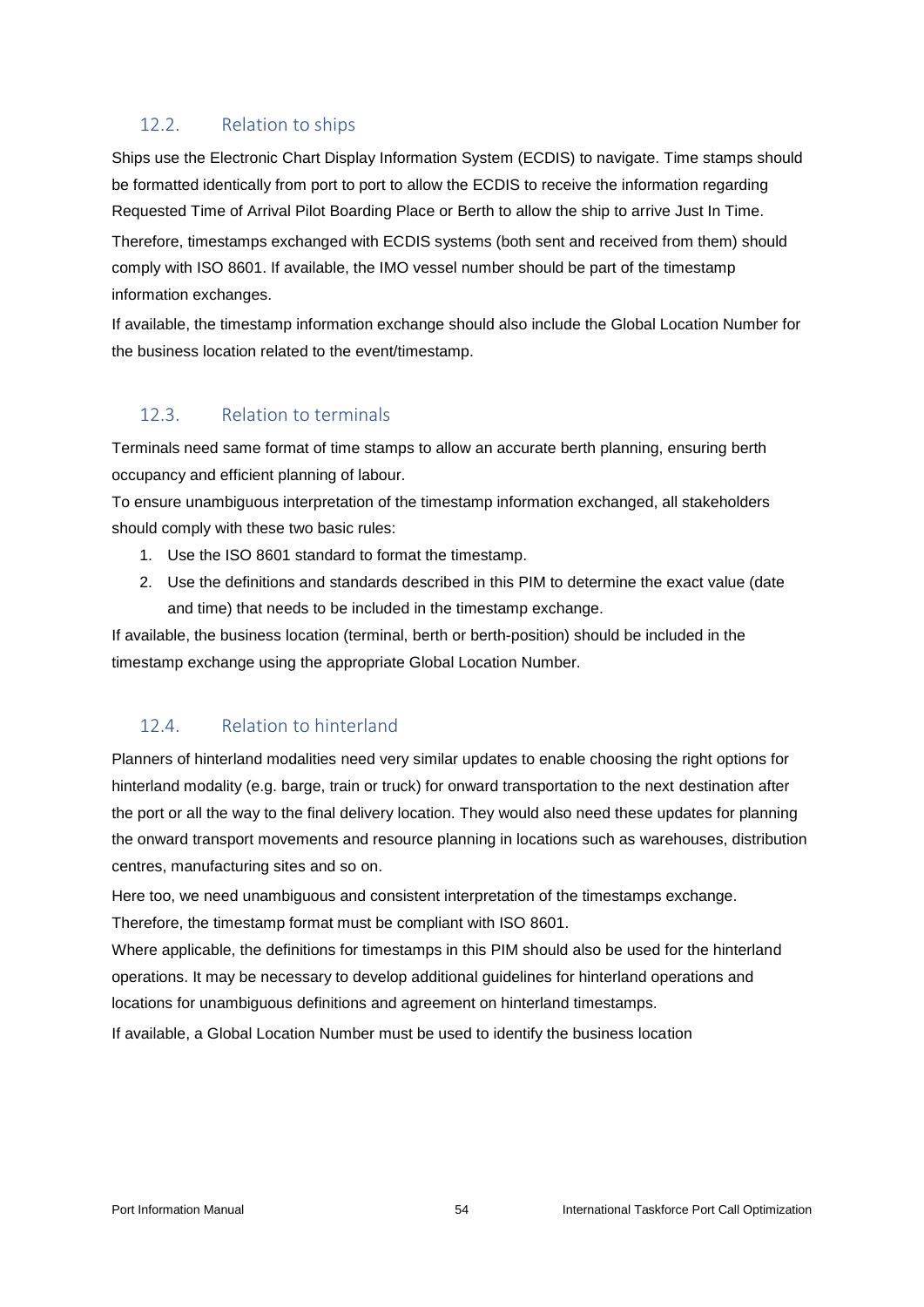# <span id="page-54-0"></span>12.5. Future developments

The current version of EPCIS has been developed for the exchange of events (timestamps) that have actually occurred such as the ATA and ATD at any business location anywhere in the world (also in the hinterland).

There is now no standard way in EPCIS to exchange timestamps that will occur at some moment in the future ("future timestamps"). In the context of this manual this is related to the Estimated, Requested and Planned timestamps.

Work is ongoing within the GS1 community (also involving hinterland carriers and beneficial cargo owners) to determine how these "future timestamps" may be exchanged using global standards.

Maritime and port stakeholders are welcome to join those development efforts.

Results of these efforts will be available to all stakeholders (including beneficial cargo owners) across all transport modalities and may be included in future version of this manual.